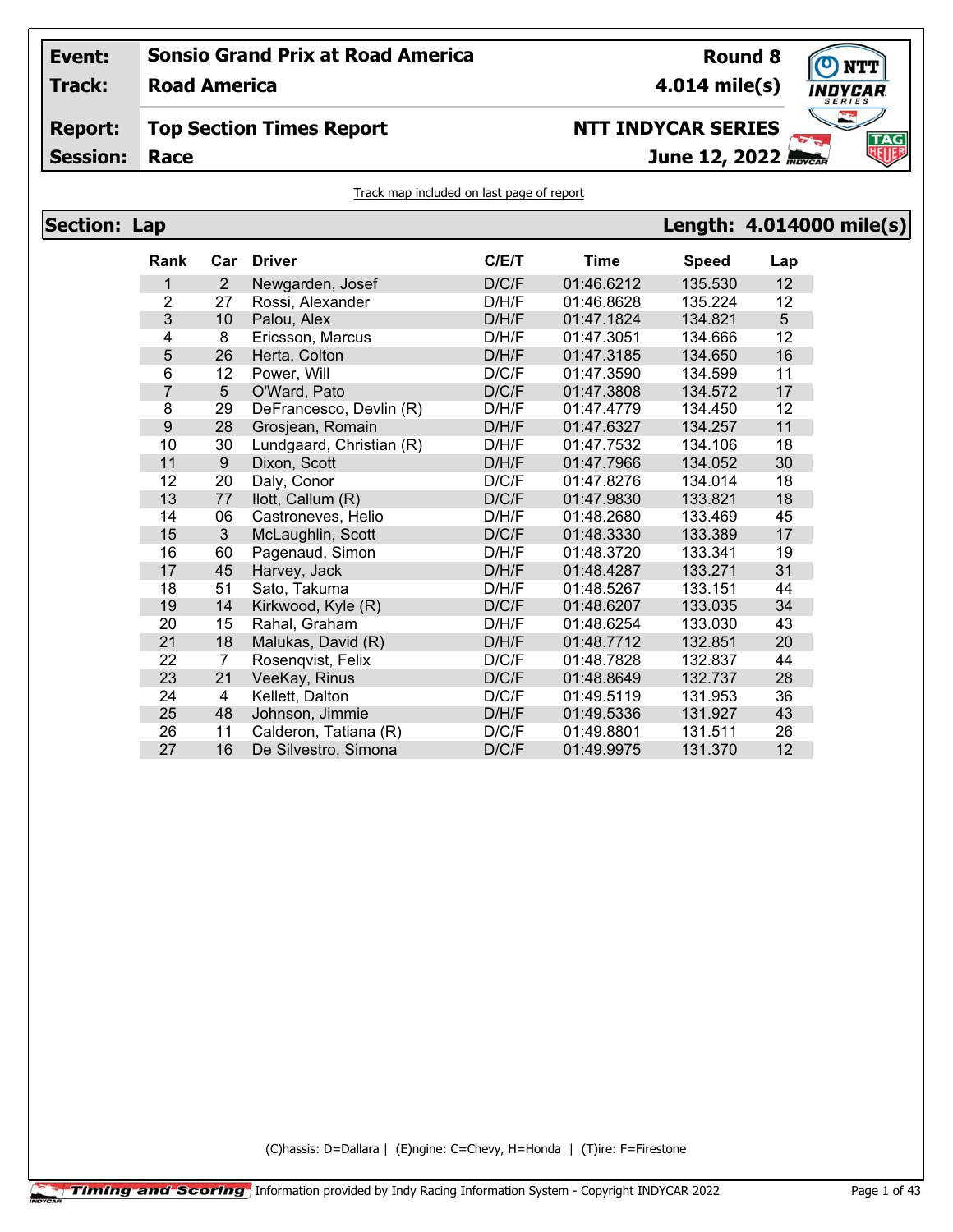**Track: Road America**

#### **Report: Top Section Times Report**

**Session:**

# June 12, 2022

## **Section: SF to I1 Length: 0.233712 mile(s)**

| <b>Rank</b>    | Car            | <b>Driver</b>            | C/E/T | Time       | <b>Speed</b> | Lap            |
|----------------|----------------|--------------------------|-------|------------|--------------|----------------|
| 1              | 9              | Dixon, Scott             | D/H/F | 00:04.4088 | 190.837      | 43             |
| $\overline{2}$ | 06             | Castroneves, Helio       | D/H/F | 00:04.4130 | 190.656      | 39             |
| 3              | 20             | Daly, Conor              | D/C/F | 00:04.4161 | 190.522      | $\overline{7}$ |
| 4              | 12             | Power, Will              | D/C/F | 00:04.4289 | 189.971      | 53             |
| 5              | 48             | Johnson, Jimmie          | D/H/F | 00:04.4304 | 189.907      | 53             |
| 6              | 28             | Grosjean, Romain         | D/H/F | 00:04.4439 | 189.330      | 54             |
| $\overline{7}$ | 51             | Sato, Takuma             | D/H/F | 00:04.4470 | 189.198      | 31             |
| 8              | 26             | Herta, Colton            | D/H/F | 00:04.4534 | 188.926      | 33             |
| 9              | 77             | llott, Callum (R)        | D/C/F | 00:04.4575 | 188.752      | 46             |
| 10             | 60             | Pagenaud, Simon          | D/H/F | 00:04.4597 | 188.659      | 26             |
| 11             | 29             | DeFrancesco, Devlin (R)  | D/H/F | 00:04.4710 | 188.182      | 54             |
| 12             | 45             | Harvey, Jack             | D/H/F | 00:04.4730 | 188.098      | 34             |
| 13             | 15             | Rahal, Graham            | D/H/F | 00:04.4731 | 188.094      | 53             |
| 14             | 8              | Ericsson, Marcus         | D/H/F | 00:04.4735 | 188.077      | 20             |
| 15             | 5              | O'Ward, Pato             | D/C/F | 00:04.4787 | 187.859      | 13             |
| 16             | 16             | De Silvestro, Simona     | D/C/F | 00:04.4809 | 187.767      | 53             |
| 17             | 18             | Malukas, David (R)       | D/H/F | 00:04.4842 | 187.628      | 23             |
| 18             | 4              | Kellett, Dalton          | D/C/F | 00:04.4847 | 187.608      | 54             |
| 19             | $\overline{7}$ | Rosenqvist, Felix        | D/C/F | 00:04.4860 | 187.553      | 54             |
| 20             | 30             | Lundgaard, Christian (R) | D/H/F | 00:04.4959 | 187.140      | 27             |
| 21             | 21             | VeeKay, Rinus            | D/C/F | 00:04.5008 | 186.936      | 54             |
| 22             | $\overline{2}$ | Newgarden, Josef         | D/C/F | 00:04.5034 | 186.829      | 19             |
| 23             | 11             | Calderon, Tatiana (R)    | D/C/F | 00:04.5094 | 186.580      | 53             |
| 24             | 27             | Rossi, Alexander         | D/H/F | 00:04.5168 | 186.274      | 20             |
| 25             | 14             | Kirkwood, Kyle (R)       | D/C/F | 00:04.5385 | 185.384      | 6              |
| 26             | 3              | McLaughlin, Scott        | D/C/F | 00:04.5518 | 184.842      | 21             |
| 27             | 10             | Palou, Alex              | D/H/F | 00:04.5731 | 183.981      | 29             |

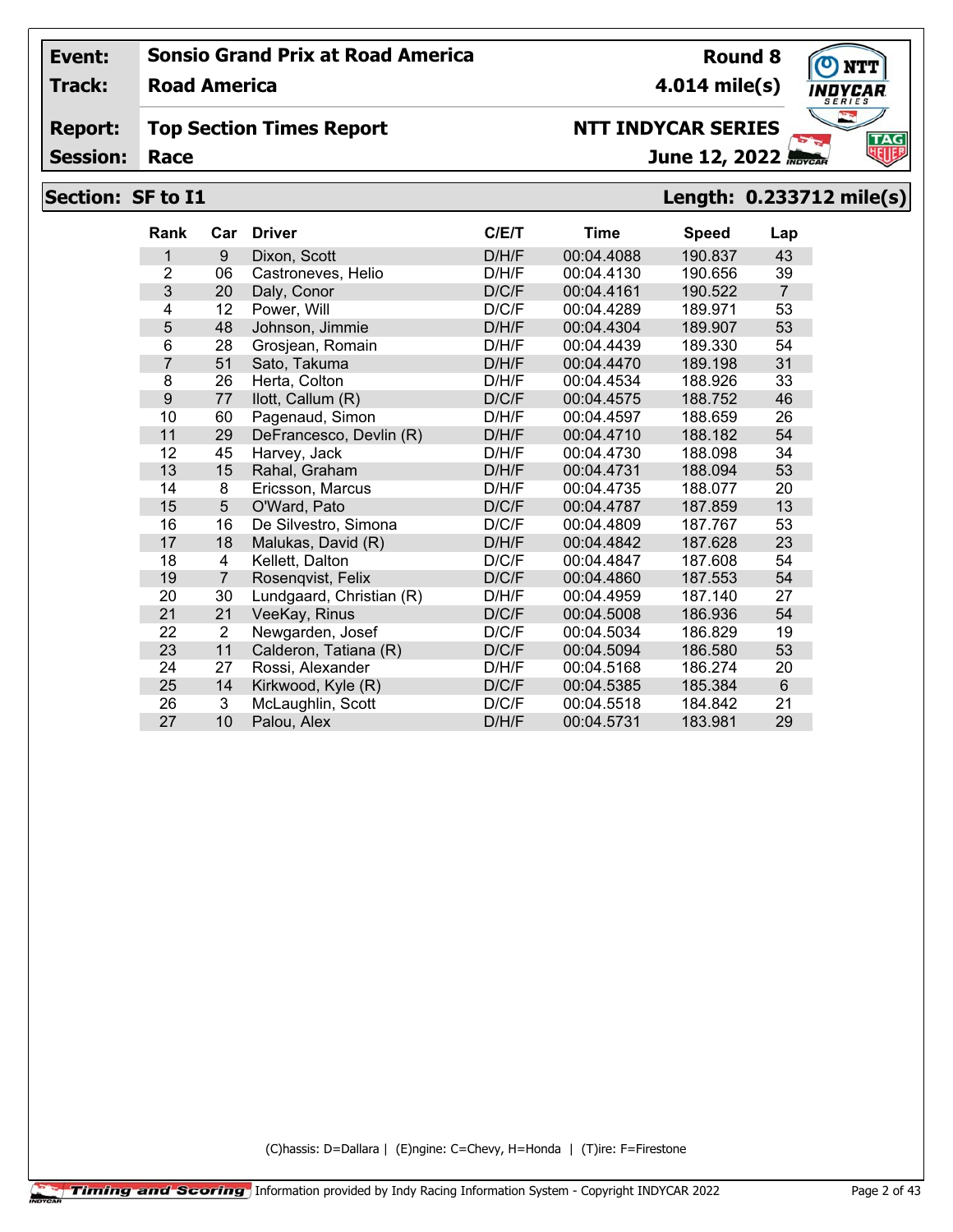**Track: Road America**

#### **Report: Top Section Times Report**

**Session:**

# June 12, 2022 **NTT INDYCAR SERIES**

# **Section: I1 to I2 Length: 0.328788 mile(s)**

| <b>Rank</b>    | Car            | <b>Driver</b>            | C/E/T | Time       | <b>Speed</b> | Lap            |
|----------------|----------------|--------------------------|-------|------------|--------------|----------------|
| 1              | 10             | Palou, Alex              | D/H/F | 00:08.3661 | 141.480      | $\overline{7}$ |
| $\overline{2}$ | 8              | Ericsson, Marcus         | D/H/F | 00:08.4155 | 140.650      | 15             |
| 3              | 12             | Power, Will              | D/C/F | 00:08.4182 | 140.604      | 11             |
| 4              | 29             | DeFrancesco, Devlin (R)  | D/H/F | 00:08.4333 | 140.353      | 12             |
| 5              | 30             | Lundgaard, Christian (R) | D/H/F | 00:08.4455 | 140.150      | 18             |
| 6              | 5              | O'Ward, Pato             | D/C/F | 00:08.4983 | 139.279      | 17             |
| $\overline{7}$ | 27             | Rossi, Alexander         | D/H/F | 00:08.5138 | 139.026      | $\overline{7}$ |
| 8              | 2              | Newgarden, Josef         | D/C/F | 00:08.5259 | 138.828      | 16             |
| 9              | 06             | Castroneves, Helio       | D/H/F | 00:08.5362 | 138.661      | 52             |
| 10             | 77             | llott, Callum (R)        | D/C/F | 00:08.5381 | 138.630      | 33             |
| 11             | 20             | Daly, Conor              | D/C/F | 00:08.5385 | 138.623      | 20             |
| 12             | 28             | Grosjean, Romain         | D/H/F | 00:08.5630 | 138.227      | 44             |
| 13             | 26             | Herta, Colton            | D/H/F | 00:08.5735 | 138.058      | 18             |
| 14             | 45             | Harvey, Jack             | D/H/F | 00:08.5758 | 138.021      | 32             |
| 15             | 9              | Dixon, Scott             | D/H/F | 00:08.5885 | 137.816      | 44             |
| 16             | 18             | Malukas, David (R)       | D/H/F | 00:08.5933 | 137.739      | 33             |
| 17             | $\mathfrak{S}$ | McLaughlin, Scott        | D/C/F | 00:08.5960 | 137.696      | 17             |
| 18             | 14             | Kirkwood, Kyle (R)       | D/C/F | 00:08.6008 | 137.619      | 35             |
| 19             | 15             | Rahal, Graham            | D/H/F | 00:08.6050 | 137.552      | 46             |
| 20             | 7              | Rosenqvist, Felix        | D/C/F | 00:08.6191 | 137.327      | 28             |
| 21             | 51             | Sato, Takuma             | D/H/F | 00:08.6306 | 137.144      | 45             |
| 22             | 60             | Pagenaud, Simon          | D/H/F | 00:08.6663 | 136.579      | 18             |
| 23             | 21             | VeeKay, Rinus            | D/C/F | 00:08.6666 | 136.574      | 27             |
| 24             | 48             | Johnson, Jimmie          | D/H/F | 00:08.6946 | 136.135      | 44             |
| 25             | $\overline{4}$ | Kellett, Dalton          | D/C/F | 00:08.7925 | 134.619      | 37             |
| 26             | 16             | De Silvestro, Simona     | D/C/F | 00:08.7939 | 134.597      | 27             |
| 27             | 11             | Calderon, Tatiana (R)    | D/C/F | 00:08.8129 | 134.307      | 11             |

(C)hassis: D=Dallara | (E)ngine: C=Chevy, H=Honda | (T)ire: F=Firestone

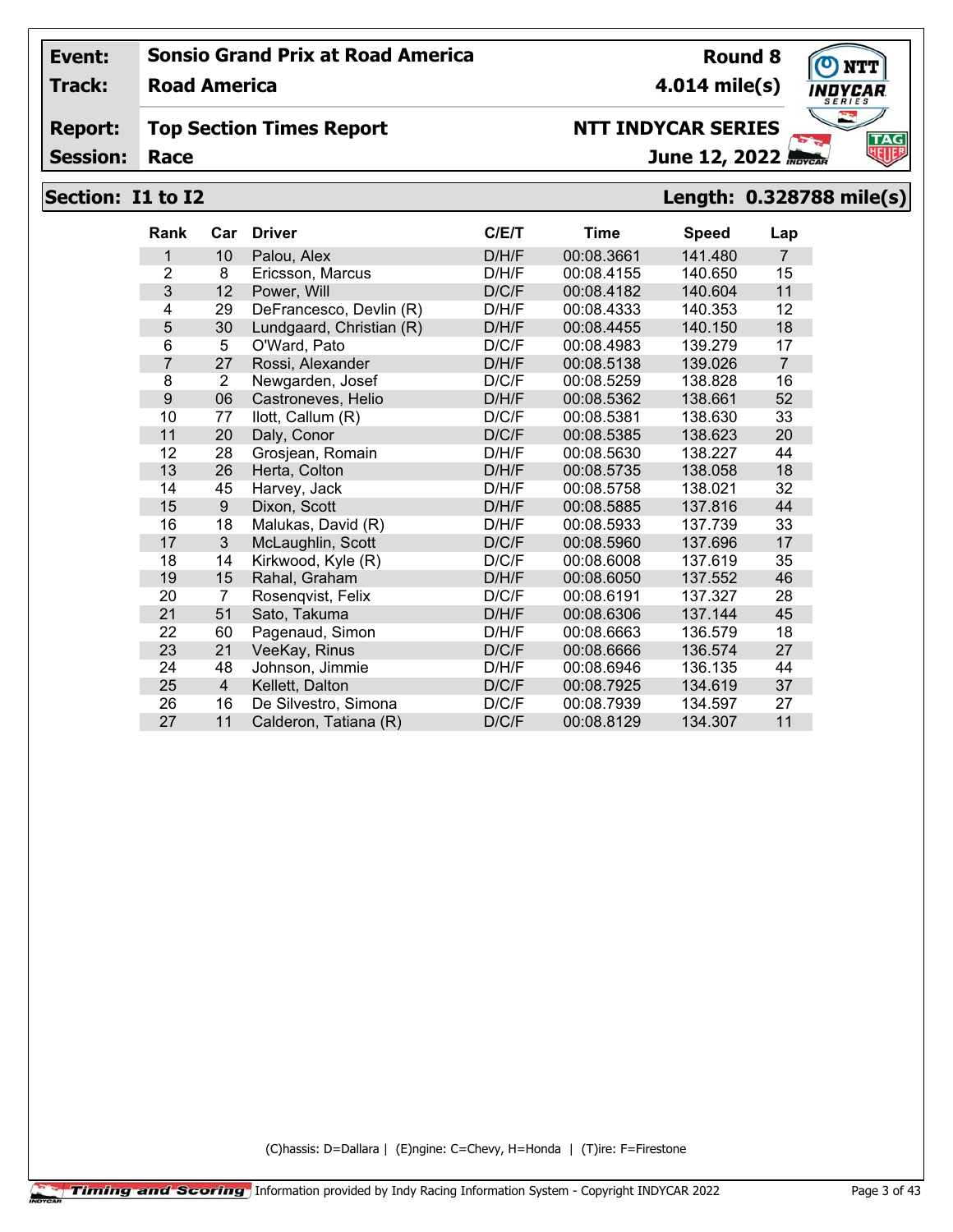**Track: Road America**

#### **Report: Top Section Times Report**

**Session:**

# **NTT INDYCAR SERIES**

June 12, 2022

# **Section: I2 to I3 Length: 0.261364 mile(s)**

| <b>Rank</b>    | Car            | <b>Driver</b>            | C/E/T | <b>Time</b> | <b>Speed</b> | Lap            |
|----------------|----------------|--------------------------|-------|-------------|--------------|----------------|
| 1              | 10             | Palou, Alex              | D/H/F | 00:07.9232  | 118.754      | 5              |
| $\overline{2}$ | 27             | Rossi, Alexander         | D/H/F | 00:08.0025  | 117.577      | $\overline{7}$ |
| 3              | 5              | O'Ward, Pato             | D/C/F | 00:08.0195  | 117.328      | 17             |
| 4              | 77             | llott, Callum (R)        | D/C/F | 00:08.0225  | 117.284      | 18             |
| 5              | 12             | Power, Will              | D/C/F | 00:08.0228  | 117.279      | 12             |
| 6              | 28             | Grosjean, Romain         | D/H/F | 00:08.0291  | 117.187      | 11             |
| 7              | 30             | Lundgaard, Christian (R) | D/H/F | 00:08.0406  | 117.020      | 18             |
| 8              | 8              | Ericsson, Marcus         | D/H/F | 00:08.0499  | 116.885      | 11             |
| 9              | 21             | VeeKay, Rinus            | D/C/F | 00:08.0674  | 116.631      | 26             |
| 10             | 20             | Daly, Conor              | D/C/F | 00:08.0680  | 116.622      | 31             |
| 11             | 26             | Herta, Colton            | D/H/F | 00:08.0725  | 116.557      | 11             |
| 12             | 06             | Castroneves, Helio       | D/H/F | 00:08.0812  | 116.432      | 45             |
| 13             | 9              | Dixon, Scott             | D/H/F | 00:08.0853  | 116.373      | 31             |
| 14             | 18             | Malukas, David (R)       | D/H/F | 00:08.0875  | 116.341      | 46             |
| 15             | 60             | Pagenaud, Simon          | D/H/F | 00:08.0975  | 116.197      | 17             |
| 16             | 2              | Newgarden, Josef         | D/C/F | 00:08.1009  | 116.149      | 7              |
| 17             | 29             | DeFrancesco, Devlin (R)  | D/H/F | 00:08.1271  | 115.774      | 28             |
| 18             | 51             | Sato, Takuma             | D/H/F | 00:08.1346  | 115.668      | 44             |
| 19             | 15             | Rahal, Graham            | D/H/F | 00:08.1448  | 115.523      | 46             |
| 20             | $\overline{7}$ | Rosenqvist, Felix        | D/C/F | 00:08.1490  | 115.463      | 44             |
| 21             | 45             | Harvey, Jack             | D/H/F | 00:08.1584  | 115.330      | 44             |
| 22             | 14             | Kirkwood, Kyle (R)       | D/C/F | 00:08.1614  | 115.288      | 35             |
| 23             | 3              | McLaughlin, Scott        | D/C/F | 00:08.1690  | 115.180      | 12             |
| 24             | 4              | Kellett, Dalton          | D/C/F | 00:08.2316  | 114.305      | 36             |
| 25             | 16             | De Silvestro, Simona     | D/C/F | 00:08.2575  | 113.946      | 11             |
| 26             | 48             | Johnson, Jimmie          | D/H/F | 00:08.2913  | 113.481      | 10             |
| 27             | 11             | Calderon, Tatiana (R)    | D/C/F | 00:08.3127  | 113.189      | 11             |

(C)hassis: D=Dallara | (E)ngine: C=Chevy, H=Honda | (T)ire: F=Firestone



**Round 8**

**4.014 mile(s)**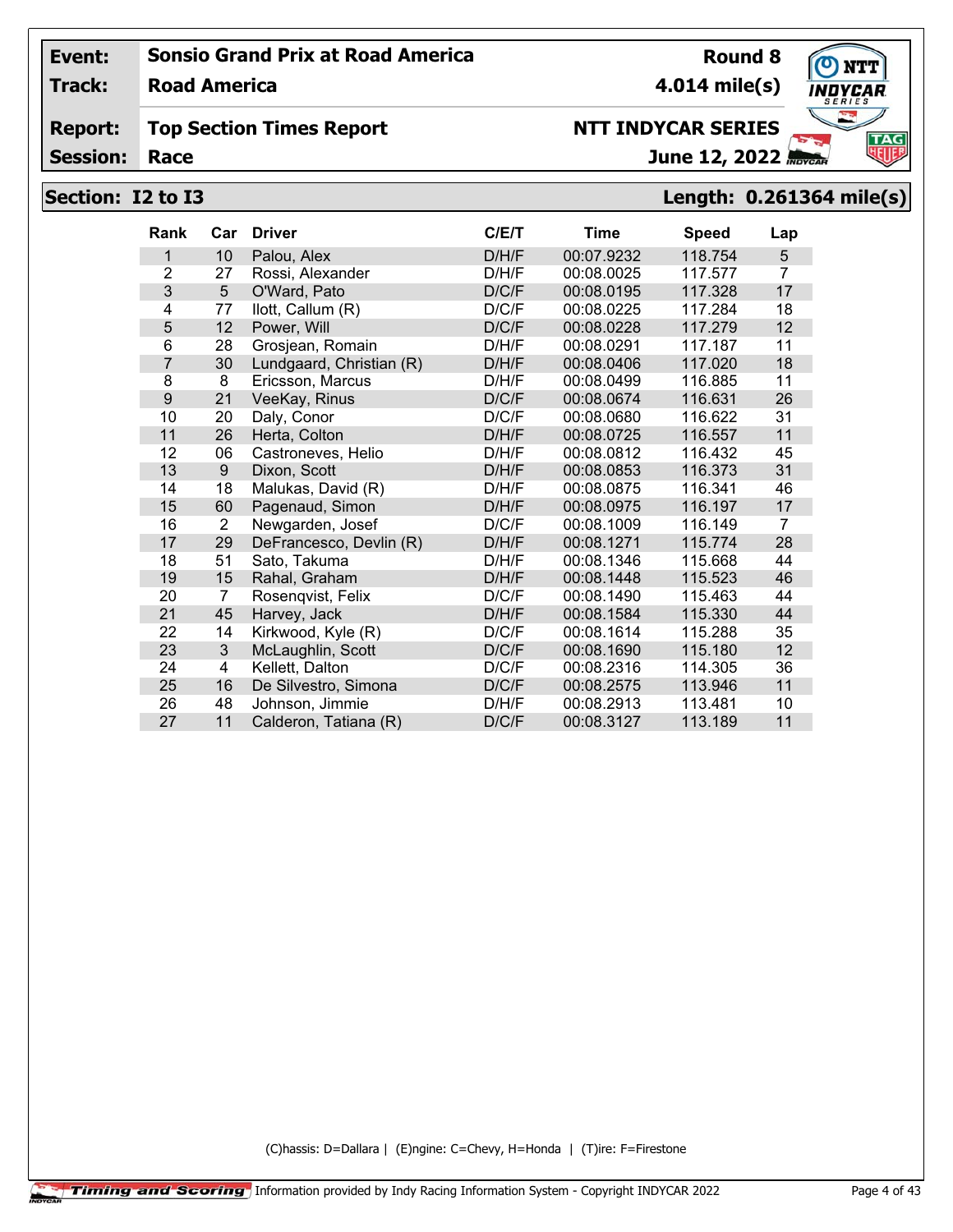**Track: Road America**

#### **Report: Top Section Times Report**

**Session:**

# **NTT INDYCAR SERIES**

June 12, 2022

# **Section: I3 to I4 Length: 0.466477 mile(s)**

| Rank           | Car            | <b>Driver</b>            | C/E/T | <b>Time</b> | <b>Speed</b> | Lap            |
|----------------|----------------|--------------------------|-------|-------------|--------------|----------------|
| 1              | 9              | Dixon, Scott             | D/H/F | 00:09.5018  | 176.737      | 11             |
| $\overline{2}$ | 26             | Herta, Colton            | D/H/F | 00:09.5130  | 176.529      | 18             |
| 3              | 27             | Rossi, Alexander         | D/H/F | 00:09.5215  | 176.371      | 18             |
| 4              | 21             | VeeKay, Rinus            | D/C/F | 00:09.5574  | 175.709      | 29             |
| 5              | 12             | Power, Will              | D/C/F | 00:09.5796  | 175.301      | 54             |
| 6              | 7              | Rosenqvist, Felix        | D/C/F | 00:09.5819  | 175.259      | 36             |
| 7              | 28             | Grosjean, Romain         | D/H/F | 00:09.5828  | 175.243      | 45             |
| 8              | 45             | Harvey, Jack             | D/H/F | 00:09.5840  | 175.221      | 34             |
| 9              | 15             | Rahal, Graham            | D/H/F | 00:09.5959  | 175.004      | 13             |
| 10             | 29             | DeFrancesco, Devlin (R)  | D/H/F | 00:09.5999  | 174.931      | 53             |
| 11             | 8              | Ericsson, Marcus         | D/H/F | 00:09.6128  | 174.696      | 32             |
| 12             | 30             | Lundgaard, Christian (R) | D/H/F | 00:09.6206  | 174.554      | 25             |
| 13             | $\overline{2}$ | Newgarden, Josef         | D/C/F | 00:09.6237  | 174.498      | 17             |
| 14             | 18             | Malukas, David (R)       | D/H/F | 00:09.6252  | 174.471      | 31             |
| 15             | 77             | llott, Callum (R)        | D/C/F | 00:09.6378  | 174.243      | 23             |
| 16             | 4              | Kellett, Dalton          | D/C/F | 00:09.6400  | 174.203      | 29             |
| 17             | 3              | McLaughlin, Scott        | D/C/F | 00:09.6571  | 173.895      | 21             |
| 18             | 51             | Sato, Takuma             | D/H/F | 00:09.6688  | 173.684      | $\overline{7}$ |
| 19             | 60             | Pagenaud, Simon          | D/H/F | 00:09.6699  | 173.664      | 26             |
| 20             | 48             | Johnson, Jimmie          | D/H/F | 00:09.6714  | 173.638      | 53             |
| 21             | 14             | Kirkwood, Kyle (R)       | D/C/F | 00:09.6893  | 173.317      | 52             |
| 22             | 20             | Daly, Conor              | D/C/F | 00:09.7034  | 173.065      | 15             |
| 23             | 5              | O'Ward, Pato             | D/C/F | 00:09.7055  | 173.027      | 15             |
| 24             | 06             | Castroneves, Helio       | D/H/F | 00:09.7238  | 172.702      | 23             |
| 25             | 11             | Calderon, Tatiana (R)    | D/C/F | 00:09.7303  | 172.586      | 52             |
| 26             | 16             | De Silvestro, Simona     | D/C/F | 00:09.7337  | 172.526      | 14             |
| 27             | 10             | Palou, Alex              | D/H/F | 00:09.8777  | 170.011      | $\overline{0}$ |

(C)hassis: D=Dallara | (E)ngine: C=Chevy, H=Honda | (T)ire: F=Firestone



**Round 8**

**4.014 mile(s)**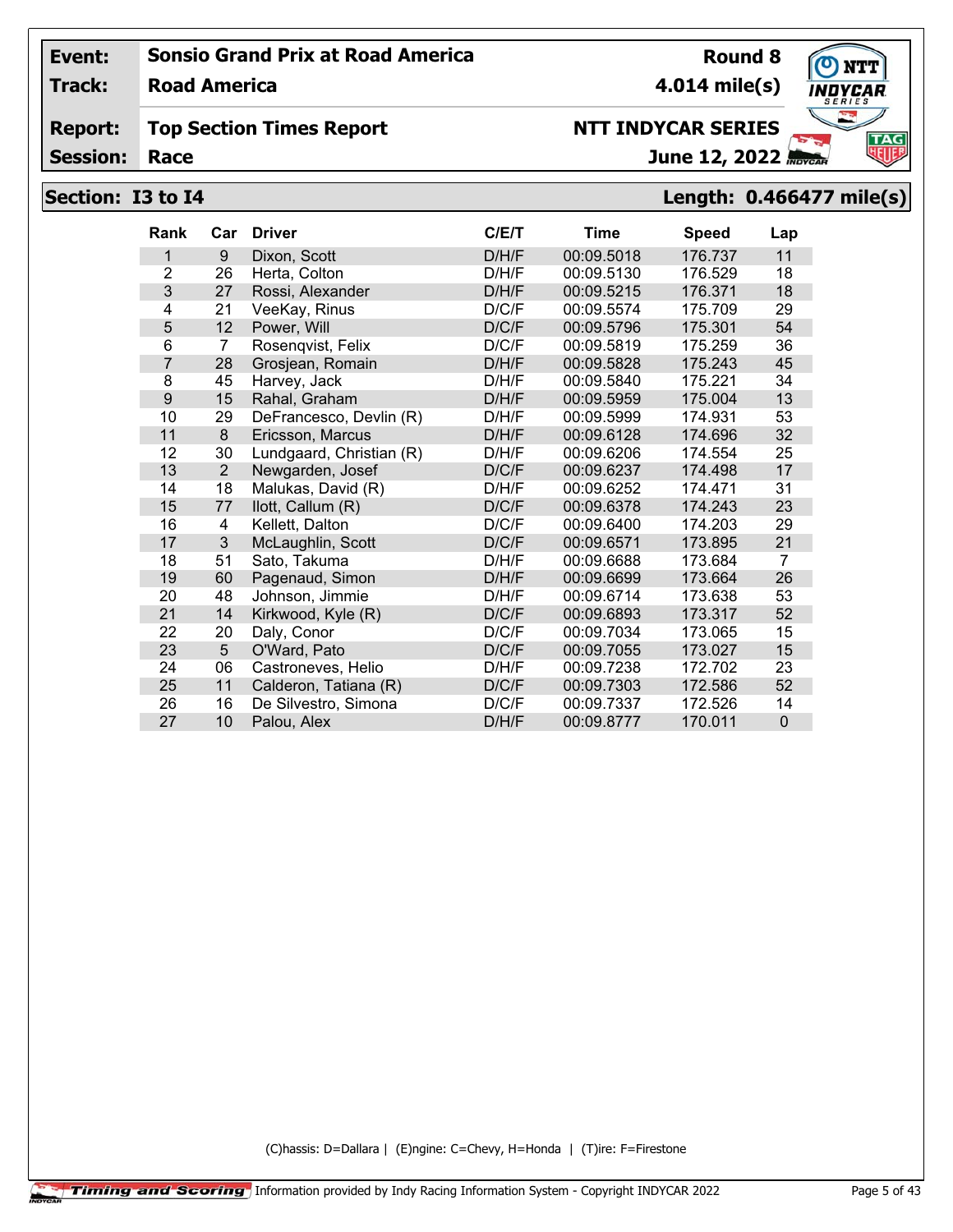**Track: Road America**

#### **Report: Top Section Times Report**

**Session:**

# **NTT INDYCAR SERIES**

June 12, 2022

# **Section: I4 to I5 Length: 0.282197 mile(s)**

| <b>Rank</b>    | Car            | <b>Driver</b>            | C/ET  | <b>Time</b> | <b>Speed</b> | Lap |
|----------------|----------------|--------------------------|-------|-------------|--------------|-----|
| 1              | 60             | Pagenaud, Simon          | D/H/F | 00:09.5438  | 106.447      | 19  |
| $\overline{2}$ | 27             | Rossi, Alexander         | D/H/F | 00:09.5647  | 106.214      | 12  |
| 3              | 30             | Lundgaard, Christian (R) | D/H/F | 00:09.5738  | 106.113      | 18  |
| 4              | 10             | Palou, Alex              | D/H/F | 00:09.5929  | 105.902      | 5   |
| 5              | 20             | Daly, Conor              | D/C/F | 00:09.6042  | 105.778      | 30  |
| 6              | 12             | Power, Will              | D/C/F | 00:09.6127  | 105.684      | 11  |
| $\overline{7}$ | 26             | Herta, Colton            | D/H/F | 00:09.6187  | 105.618      | 16  |
| 8              | 77             | llott, Callum (R)        | D/C/F | 00:09.6339  | 105.451      | 19  |
| 9              | 15             | Rahal, Graham            | D/H/F | 00:09.6373  | 105.414      | 42  |
| 10             | 28             | Grosjean, Romain         | D/H/F | 00:09.6493  | 105.283      | 12  |
| 11             | 06             | Castroneves, Helio       | D/H/F | 00:09.6537  | 105.235      | 46  |
| 12             | 8              | Ericsson, Marcus         | D/H/F | 00:09.6723  | 105.033      | 45  |
| 13             | 29             | DeFrancesco, Devlin (R)  | D/H/F | 00:09.6812  | 104.936      | 21  |
| 14             | 3              | McLaughlin, Scott        | D/C/F | 00:09.6958  | 104.778      | 18  |
| 15             | 5              | O'Ward, Pato             | D/C/F | 00:09.7166  | 104.554      | 30  |
| 16             | 9              | Dixon, Scott             | D/H/F | 00:09.7247  | 104.467      | 30  |
| 17             | 18             | Malukas, David (R)       | D/H/F | 00:09.7274  | 104.438      | 29  |
| 18             | 51             | Sato, Takuma             | D/H/F | 00:09.7287  | 104.424      | 32  |
| 19             | $\overline{2}$ | Newgarden, Josef         | D/C/F | 00:09.7351  | 104.355      | 45  |
| 20             | 45             | Harvey, Jack             | D/H/F | 00:09.7429  | 104.272      | 21  |
| 21             | 16             | De Silvestro, Simona     | D/C/F | 00:09.7528  | 104.166      | 26  |
| 22             | 4              | Kellett, Dalton          | D/C/F | 00:09.7737  | 103.943      | 16  |
| 23             | 14             | Kirkwood, Kyle (R)       | D/C/F | 00:09.7815  | 103.860      | 34  |
| 24             | 21             | VeeKay, Rinus            | D/C/F | 00:09.8445  | 103.196      | 27  |
| 25             | $\overline{7}$ | Rosenqvist, Felix        | D/C/F | 00:09.8757  | 102.870      | 27  |
| 26             | 11             | Calderon, Tatiana (R)    | D/C/F | 00:09.8795  | 102.830      | 28  |
| 27             | 48             | Johnson, Jimmie          | D/H/F | 00:09.8839  | 102.784      | 53  |

(C)hassis: D=Dallara | (E)ngine: C=Chevy, H=Honda | (T)ire: F=Firestone

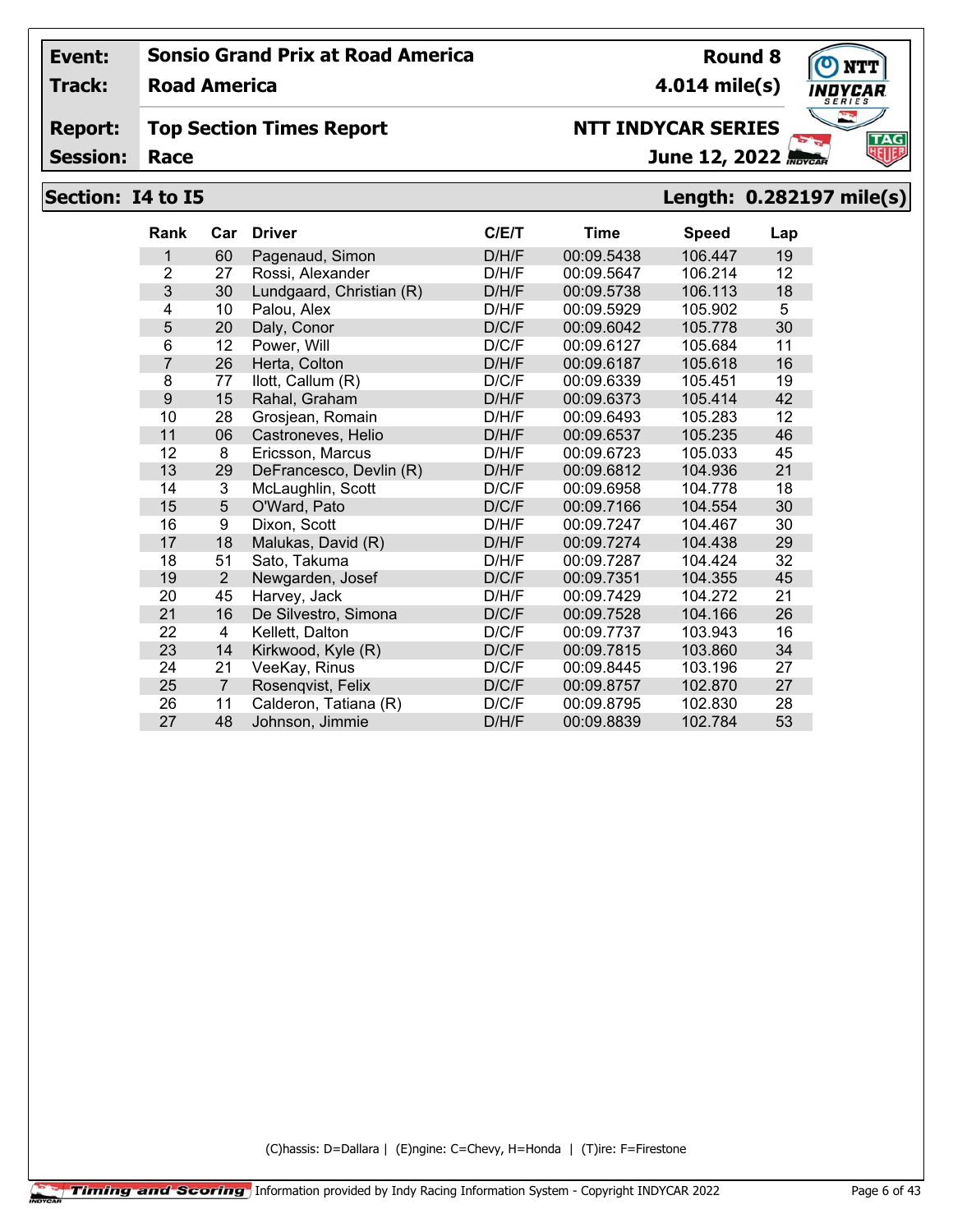**Track: Road America**

#### **Report: Top Section Times Report**

**Session:**

# **NTT INDYCAR SERIES**

June 12, 2022

**4.014 mile(s)**

**Round 8**

## **Section: I5 to I6 Length: 0.314583 mile(s)**

| <b>Rank</b>    | Car | <b>Driver</b>            | C/E/T | <b>Time</b> | <b>Speed</b> | Lap            |
|----------------|-----|--------------------------|-------|-------------|--------------|----------------|
| 1              | 2   | Newgarden, Josef         | D/C/F | 00:10.1869  | 111.172      | 13             |
| $\overline{2}$ | 27  | Rossi, Alexander         | D/H/F | 00:10.2195  | 110.818      | 12             |
| 3              | 12  | Power, Will              | D/C/F | 00:10.2892  | 110.067      | 12             |
| 4              | 5   | O'Ward, Pato             | D/C/F | 00:10.3093  | 109.852      | 17             |
| 5              | 29  | DeFrancesco, Devlin (R)  | D/H/F | 00:10.3487  | 109.434      | 12             |
| 6              | 8   | Ericsson, Marcus         | D/H/F | 00:10.3506  | 109.414      | 12             |
| $\overline{7}$ | 26  | Herta, Colton            | D/H/F | 00:10.3527  | 109.392      | $\overline{7}$ |
| 8              | 28  | Grosjean, Romain         | D/H/F | 00:10.3689  | 109.221      | 14             |
| 9              | 10  | Palou, Alex              | D/H/F | 00:10.3717  | 109.191      | 5              |
| 10             | 77  | llott, Callum (R)        | D/C/F | 00:10.3885  | 109.015      | 17             |
| 11             | 30  | Lundgaard, Christian (R) | D/H/F | 00:10.4026  | 108.867      | 30             |
| 12             | 20  | Daly, Conor              | D/C/F | 00:10.4115  | 108.774      | 30             |
| 13             | 06  | Castroneves, Helio       | D/H/F | 00:10.4411  | 108.466      | 45             |
| 14             | 15  | Rahal, Graham            | D/H/F | 00:10.4419  | 108.457      | 46             |
| 15             | 3   | McLaughlin, Scott        | D/C/F | 00:10.4472  | 108.402      | 44             |
| 16             | 18  | Malukas, David (R)       | D/H/F | 00:10.4480  | 108.394      | 21             |
| 17             | 45  | Harvey, Jack             | D/H/F | 00:10.4526  | 108.346      | 31             |
| 18             | 7   | Rosenqvist, Felix        | D/C/F | 00:10.4630  | 108.239      | 20             |
| 19             | 60  | Pagenaud, Simon          | D/H/F | 00:10.4634  | 108.234      | 31             |
| 20             | 51  | Sato, Takuma             | D/H/F | 00:10.4823  | 108.039      | 44             |
| 21             | 21  | VeeKay, Rinus            | D/C/F | 00:10.5039  | 107.817      | 32             |
| 22             | 9   | Dixon, Scott             | D/H/F | 00:10.5093  | 107.762      | 30             |
| 23             | 14  | Kirkwood, Kyle (R)       | D/C/F | 00:10.5144  | 107.709      | 33             |
| 24             | 16  | De Silvestro, Simona     | D/C/F | 00:10.5366  | 107.482      | 27             |
| 25             | 48  | Johnson, Jimmie          | D/H/F | 00:10.5524  | 107.322      | 11             |
| 26             | 4   | Kellett. Dalton          | D/C/F | 00:10.6412  | 106.426      | 37             |
| 27             | 11  | Calderon, Tatiana (R)    | D/C/F | 00:10.6506  | 106.332      | 26             |

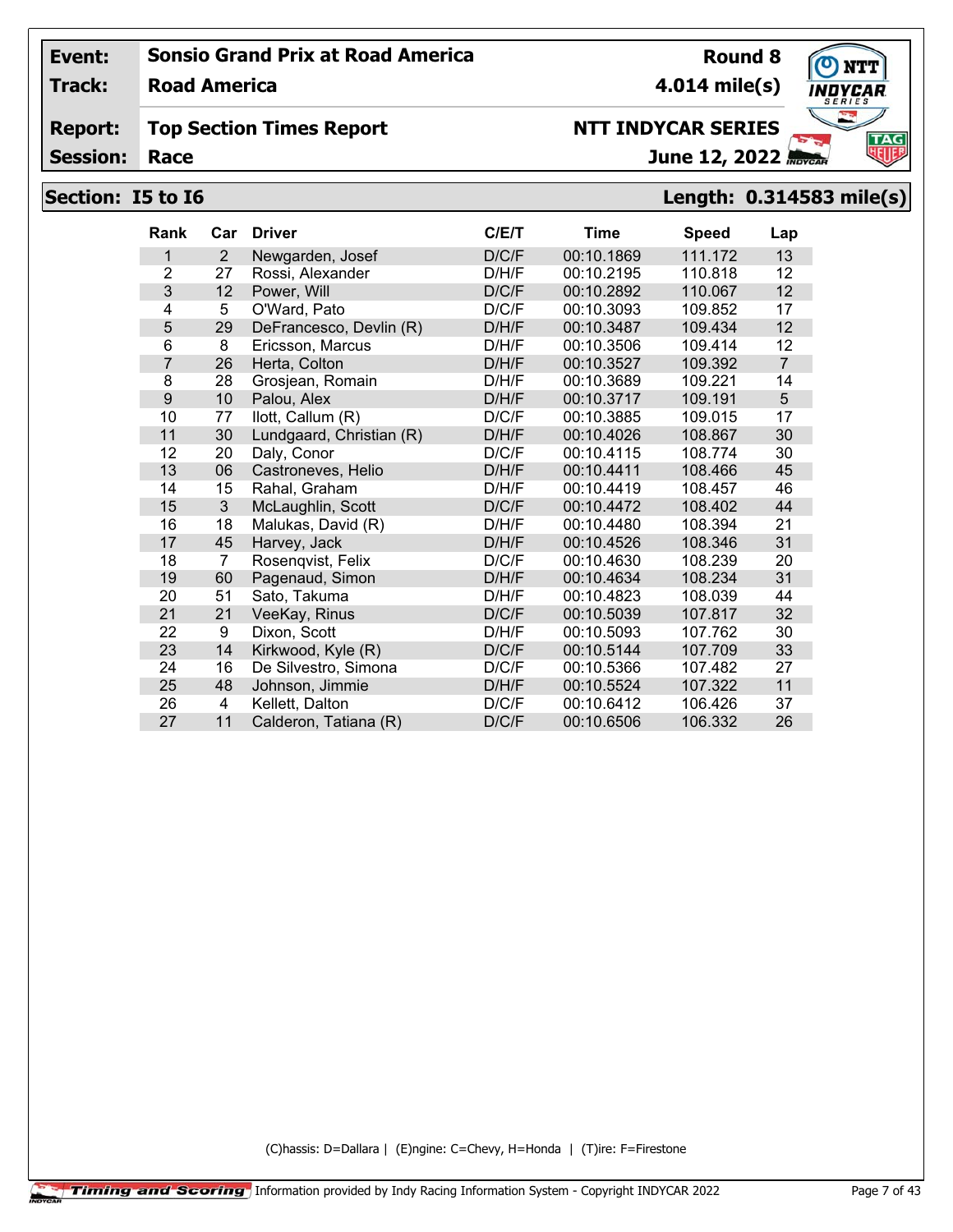**Track: Road America**

#### **Report: Top Section Times Report**

**Session:**

# **NTT INDYCAR SERIES**

June 12, 2022

# **Section: I6 to I7 Length: 0.212689 mile(s)**

| <b>Rank</b>    | Car            | <b>Driver</b>            | C/ET  | <b>Time</b> | <b>Speed</b> | Lap            |
|----------------|----------------|--------------------------|-------|-------------|--------------|----------------|
| 1              | 27             | Rossi, Alexander         | D/H/F | 00:07.1934  | 106.442      | $\overline{7}$ |
| $\overline{2}$ | 12             | Power, Will              | D/C/F | 00:07.2314  | 105.883      | 11             |
| 3              | 10             | Palou, Alex              | D/H/F | 00:07.2360  | 105.816      | $6\phantom{1}$ |
| 4              | 26             | Herta, Colton            | D/H/F | 00:07.2452  | 105.681      | 17             |
| 5              | 29             | DeFrancesco, Devlin (R)  | D/H/F | 00:07.2630  | 105.422      | 12             |
| 6              | 20             | Daly, Conor              | D/C/F | 00:07.2642  | 105.405      | 30             |
| 7              | $\overline{2}$ | Newgarden, Josef         | D/C/F | 00:07.2648  | 105.396      | 12             |
| 8              | 9              | Dixon, Scott             | D/H/F | 00:07.2745  | 105.256      | 30             |
| 9              | 30             | Lundgaard, Christian (R) | D/H/F | 00:07.2898  | 105.035      | 18             |
| 10             | 5              | O'Ward, Pato             | D/C/F | 00:07.3016  | 104.865      | 17             |
| 11             | 28             | Grosjean, Romain         | D/H/F | 00:07.3110  | 104.730      | 13             |
| 12             | 45             | Harvey, Jack             | D/H/F | 00:07.3375  | 104.352      | 18             |
| 13             | 60             | Pagenaud, Simon          | D/H/F | 00:07.3382  | 104.342      | 19             |
| 14             | 8              | Ericsson, Marcus         | D/H/F | 00:07.3455  | 104.238      | 12             |
| 15             | 3              | McLaughlin, Scott        | D/C/F | 00:07.3509  | 104.162      | 17             |
| 16             | 16             | De Silvestro, Simona     | D/C/F | 00:07.3622  | 104.002      | 27             |
| 17             | 77             | llott, Callum (R)        | D/C/F | 00:07.3721  | 103.862      | 30             |
| 18             | 06             | Castroneves, Helio       | D/H/F | 00:07.3730  | 103.849      | 16             |
| 19             | 14             | Kirkwood, Kyle (R)       | D/C/F | 00:07.3793  | 103.761      | 35             |
| 20             | $\overline{7}$ | Rosenqvist, Felix        | D/C/F | 00:07.4075  | 103.366      | 11             |
| 21             | 15             | Rahal, Graham            | D/H/F | 00:07.4098  | 103.334      | 45             |
| 22             | 18             | Malukas, David (R)       | D/H/F | 00:07.4246  | 103.128      | 19             |
| 23             | 11             | Calderon, Tatiana (R)    | D/C/F | 00:07.4429  | 102.874      | 26             |
| 24             | 51             | Sato, Takuma             | D/H/F | 00:07.4431  | 102.871      | 44             |
| 25             | 21             | VeeKay, Rinus            | D/C/F | 00:07.4585  | 102.659      | 28             |
| 26             | 48             | Johnson, Jimmie          | D/H/F | 00:07.4585  | 102.659      | 10             |
| 27             | $\overline{4}$ | Kellett, Dalton          | D/C/F | 00:07.4933  | 102.182      | 37             |
| 28             | $\overline{4}$ | Kellett, Dalton          | D/C/F | 00:07.4933  | 102.182      | 12             |

(C)hassis: D=Dallara | (E)ngine: C=Chevy, H=Honda | (T)ire: F=Firestone

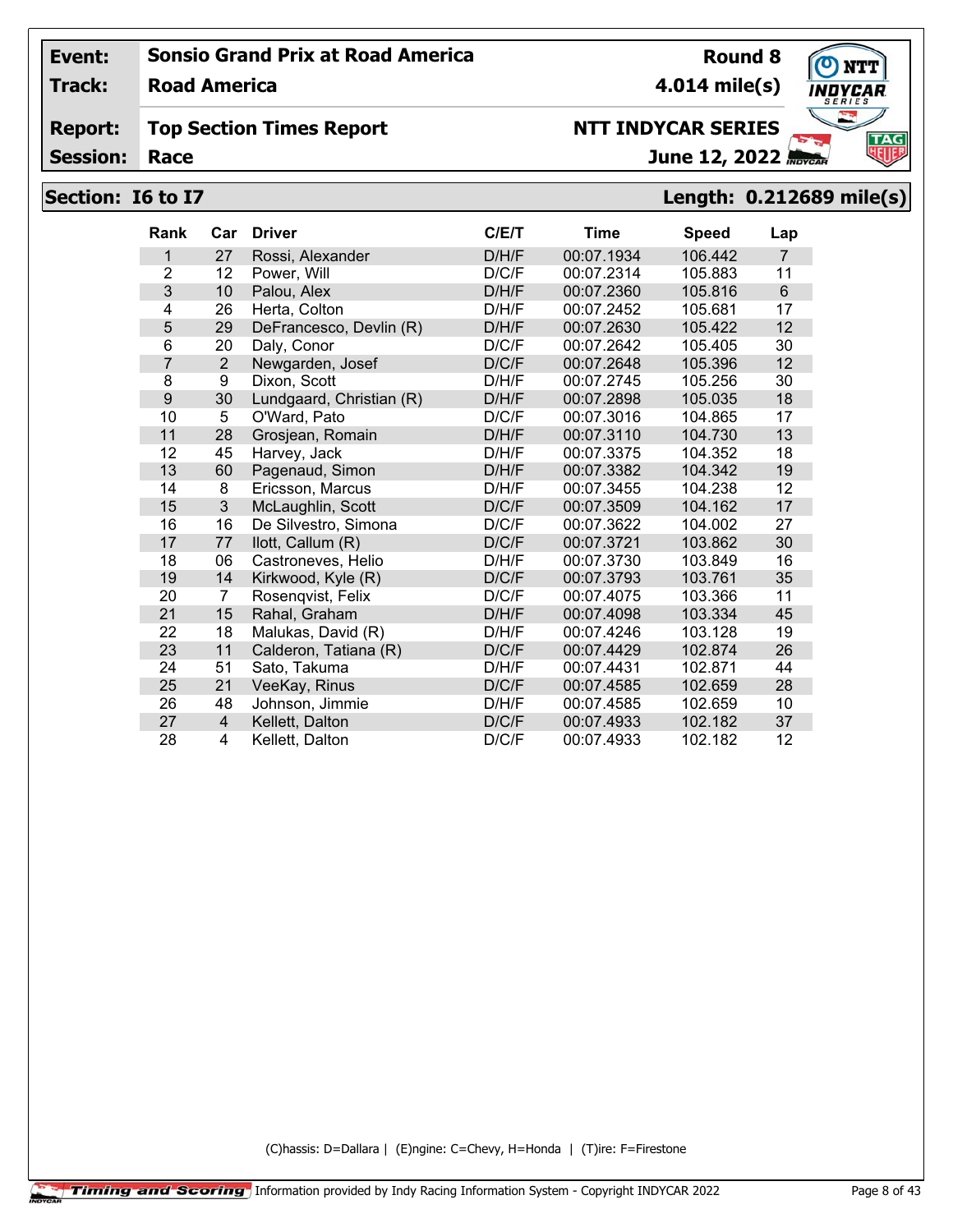**Track: Road America**

#### **Report: Top Section Times Report**

**Session:**

# **NTT INDYCAR SERIES**

June 12, 2022

# **Section: I7 to I8 Length: 0.372917 mile(s)**

| Rank           | Car | <b>Driver</b>            | C/ET  | Time       | Speed   | Lap            |
|----------------|-----|--------------------------|-------|------------|---------|----------------|
| 1              | 2   | Newgarden, Josef         | D/C/F | 00:10.0240 | 133.929 | 12             |
| $\overline{2}$ | 10  | Palou, Alex              | D/H/F | 00:10.0852 | 133.116 | 6              |
| 3              | 27  | Rossi, Alexander         | D/H/F | 00:10.0948 | 132.989 | $\overline{7}$ |
| 4              | 8   | Ericsson, Marcus         | D/H/F | 00:10.1449 | 132.333 | $\overline{7}$ |
| 5              | 26  | Herta, Colton            | D/H/F | 00:10.1721 | 131.979 | $\overline{7}$ |
| 6              | 12  | Power, Will              | D/C/F | 00:10.1780 | 131.902 | 11             |
| 7              | 28  | Grosjean, Romain         | D/H/F | 00:10.2109 | 131.477 | $\overline{7}$ |
| 8              | 5   | O'Ward, Pato             | D/C/F | 00:10.2278 | 131.260 | 11             |
| 9              | 18  | Malukas, David (R)       | D/H/F | 00:10.2565 | 130.893 | 20             |
| 10             | 9   | Dixon, Scott             | D/H/F | 00:10.2621 | 130.821 | 30             |
| 11             | 21  | VeeKay, Rinus            | D/C/F | 00:10.2641 | 130.796 | 27             |
| 12             | 51  | Sato, Takuma             | D/H/F | 00:10.2646 | 130.789 | 44             |
| 13             | 3   | McLaughlin, Scott        | D/C/F | 00:10.2695 | 130.727 | 29             |
| 14             | 20  | Daly, Conor              | D/C/F | 00:10.2793 | 130.602 | 18             |
| 15             | 29  | DeFrancesco, Devlin (R)  | D/H/F | 00:10.2820 | 130.568 | 11             |
| 16             | 30  | Lundgaard, Christian (R) | D/H/F | 00:10.2879 | 130.493 | 30             |
| 17             | 77  | llott, Callum (R)        | D/C/F | 00:10.2889 | 130.480 | 16             |
| 18             | 45  | Harvey, Jack             | D/H/F | 00:10.2958 | 130.393 | 44             |
| 19             | 14  | Kirkwood, Kyle (R)       | D/C/F | 00:10.3011 | 130.326 | 32             |
| 20             | 60  | Pagenaud, Simon          | D/H/F | 00:10.3017 | 130.318 | $\overline{7}$ |
| 21             | 06  | Castroneves, Helio       | D/H/F | 00:10.3021 | 130.313 | 52             |
| 22             | 7   | Rosenqvist, Felix        | D/C/F | 00:10.3181 | 130.111 | 44             |
| 23             | 4   | Kellett, Dalton          | D/C/F | 00:10.3608 | 129.575 | 37             |
| 24             | 15  | Rahal, Graham            | D/H/F | 00:10.3749 | 129.399 | 43             |
| 25             | 48  | Johnson, Jimmie          | D/H/F | 00:10.3791 | 129.346 | 43             |
| 26             | 11  | Calderon, Tatiana (R)    | D/C/F | 00:10.5695 | 127.016 | 42             |
| 27             | 16  | De Silvestro, Simona     | D/C/F | 00:10.5801 | 126.889 | 13             |

(C)hassis: D=Dallara | (E)ngine: C=Chevy, H=Honda | (T)ire: F=Firestone

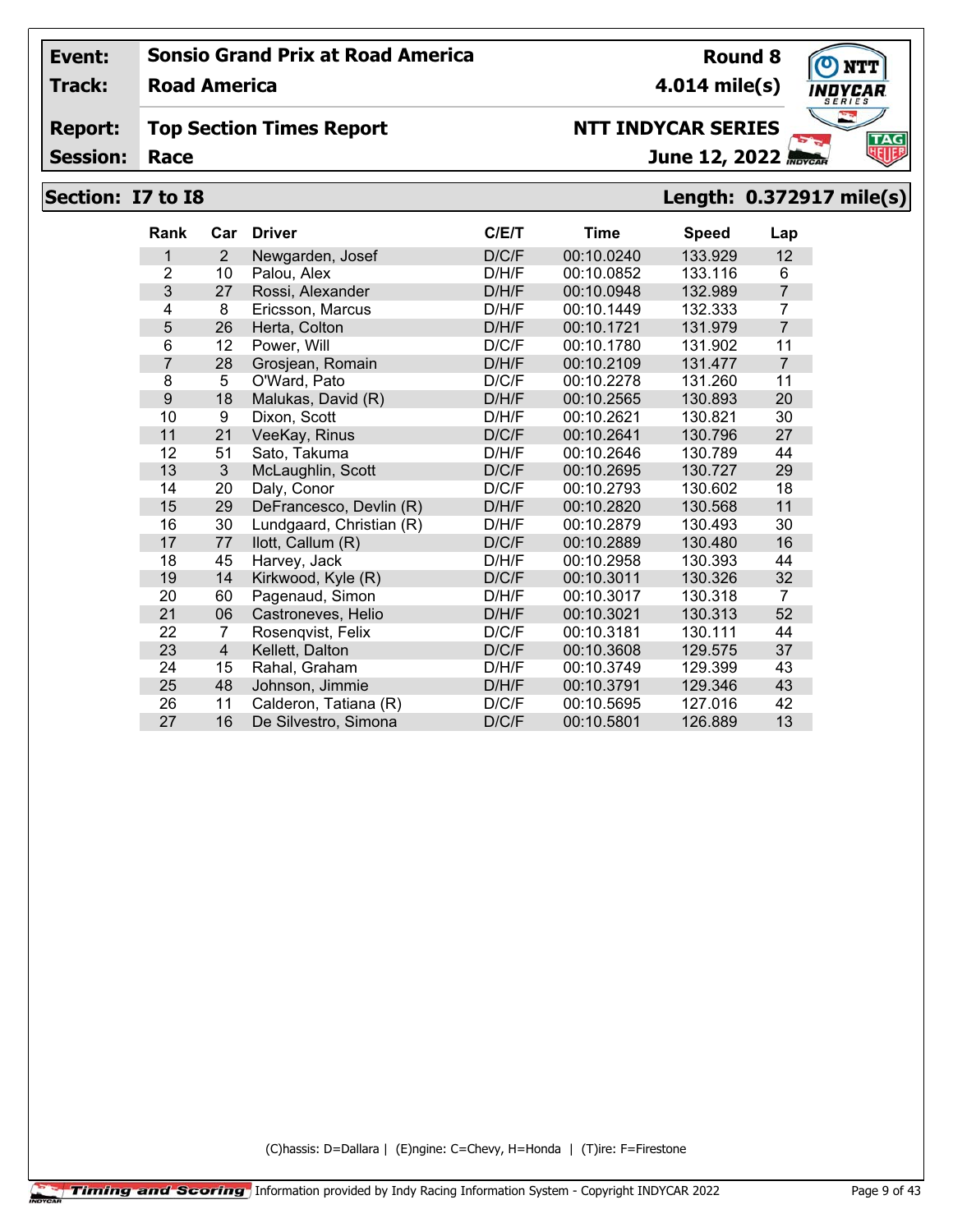**Road America**

#### **Report: Top Section Times Report**

**Session:**

# **NTT INDYCAR SERIES**

**4.014 mile(s)**

**Round 8**

**TAG** June 12, 2022

## **Section: I8 to I9 Length: 0.311174 mile(s)**

| <b>Rank</b>    | Car            | <b>Driver</b>            | C/ET  | Time       | <b>Speed</b> | Lap |
|----------------|----------------|--------------------------|-------|------------|--------------|-----|
| 1              | 2              | Newgarden, Josef         | D/C/F | 00:06.4552 | 173.539      | 13  |
| $\overline{2}$ | 15             | Rahal, Graham            | D/H/F | 00:06.5034 | 172.253      | 53  |
| 3              | 7              | Rosenqvist, Felix        | D/C/F | 00:06.5220 | 171.761      | 39  |
| 4              | 5              | O'Ward, Pato             | D/C/F | 00:06.5369 | 171.370      | 12  |
| 5              | 8              | Ericsson, Marcus         | D/H/F | 00:06.5396 | 171.299      | 11  |
| 6              | 30             | Lundgaard, Christian (R) | D/H/F | 00:06.5486 | 171.064      | 30  |
| 7              | 3              | McLaughlin, Scott        | D/C/F | 00:06.5538 | 170.928      | 53  |
| 8              | 28             | Grosjean, Romain         | D/H/F | 00:06.5557 | 170.878      | 20  |
| 9              | 18             | Malukas, David (R)       | D/H/F | 00:06.5685 | 170.545      | 21  |
| 10             | 20             | Daly, Conor              | D/C/F | 00:06.5719 | 170.457      | 18  |
| 11             | 9              | Dixon, Scott             | D/H/F | 00:06.5772 | 170.320      | 45  |
| 12             | 29             | DeFrancesco, Devlin (R)  | D/H/F | 00:06.5810 | 170.221      | 11  |
| 13             | 77             | llott, Callum (R)        | D/C/F | 00:06.5832 | 170.165      | 54  |
| 14             | 12             | Power, Will              | D/C/F | 00:06.5845 | 170.131      | 54  |
| 15             | 27             | Rossi, Alexander         | D/H/F | 00:06.5937 | 169.894      | 12  |
| 16             | 51             | Sato, Takuma             | D/H/F | 00:06.5954 | 169.850      | 21  |
| 17             | 26             | Herta, Colton            | D/H/F | 00:06.5968 | 169.814      | 11  |
| 18             | 21             | VeeKay, Rinus            | D/C/F | 00:06.6068 | 169.557      | 54  |
| 19             | 10             | Palou, Alex              | D/H/F | 00:06.6214 | 169.183      | 8   |
| 20             | 48             | Johnson, Jimmie          | D/H/F | 00:06.6460 | 168.557      | 11  |
| 21             | $\overline{4}$ | Kellett, Dalton          | D/C/F | 00:06.6520 | 168.405      | 12  |
| 22             | 06             | Castroneves, Helio       | D/H/F | 00:06.6553 | 168.321      | 37  |
| 23             | 60             | Pagenaud, Simon          | D/H/F | 00:06.6610 | 168.177      | 12  |
| 24             | 45             | Harvey, Jack             | D/H/F | 00:06.6635 | 168.114      | 13  |
| 25             | 14             | Kirkwood, Kyle (R)       | D/C/F | 00:06.6752 | 167.819      | 14  |
| 26             | 11             | Calderon, Tatiana (R)    | D/C/F | 00:06.7206 | 166.686      | 42  |
| 27             | 16             | De Silvestro, Simona     | D/C/F | 00:06.7411 | 166.179      | 13  |

(C)hassis: D=Dallara | (E)ngine: C=Chevy, H=Honda | (T)ire: F=Firestone



**Track:**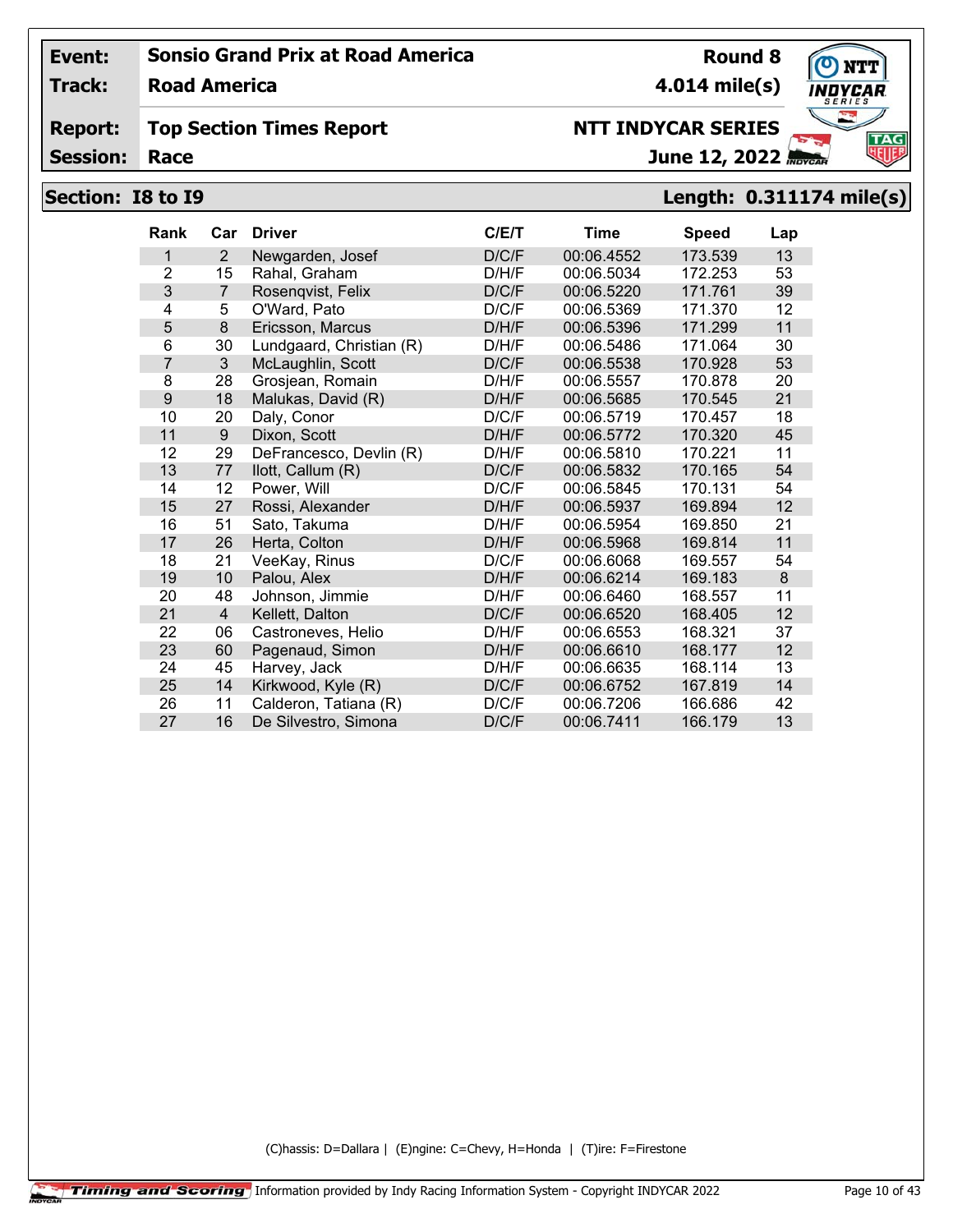**Track: Road America**

#### **Report: Top Section Times Report**

**Session:**

# **4.014 mile(s)**

**Round 8**

# **NTT INDYCAR SERIES**

June 12, 2022

# **Section: I9 to I10 Length: 0.332197 mile(s)**

| <b>Rank</b>    | Car            | <b>Driver</b>            | C/E/T | Time       | <b>Speed</b> | Lap |
|----------------|----------------|--------------------------|-------|------------|--------------|-----|
| 1              | 20             | Daly, Conor              | D/C/F | 00:06.4547 | 185.277      | 18  |
| $\overline{2}$ | 30             | Lundgaard, Christian (R) | D/H/F | 00:06.4683 | 184.888      | 20  |
| 3              | 12             | Power, Will              | D/C/F | 00:06.4829 | 184.471      | 54  |
| 4              | 5              | O'Ward, Pato             | D/C/F | 00:06.5007 | 183.966      | 23  |
| 5              | 51             | Sato, Takuma             | D/H/F | 00:06.5194 | 183.439      | 38  |
| 6              | 9              | Dixon, Scott             | D/H/F | 00:06.5229 | 183.340      | 46  |
| 7              | 45             | Harvey, Jack             | D/H/F | 00:06.5258 | 183.259      | 30  |
| 8              | $\overline{7}$ | Rosenqvist, Felix        | D/C/F | 00:06.5351 | 182.998      | 54  |
| 9              | 77             | llott, Callum (R)        | D/C/F | 00:06.5360 | 182.973      | 44  |
| 10             | 29             | DeFrancesco, Devlin (R)  | D/H/F | 00:06.5566 | 182.398      | 54  |
| 11             | 28             | Grosjean, Romain         | D/H/F | 00:06.5763 | 181.851      | 54  |
| 12             | 8              | Ericsson, Marcus         | D/H/F | 00:06.5835 | 181.652      | 18  |
| 13             | $\overline{2}$ | Newgarden, Josef         | D/C/F | 00:06.5932 | 181.385      | 31  |
| 14             | 48             | Johnson, Jimmie          | D/H/F | 00:06.6071 | 181.004      | 10  |
| 15             | 15             | Rahal, Graham            | D/H/F | 00:06.6100 | 180.924      | 39  |
| 16             | 27             | Rossi, Alexander         | D/H/F | 00:06.6137 | 180.823      | 18  |
| 17             | 26             | Herta, Colton            | D/H/F | 00:06.6184 | 180.695      | 30  |
| 18             | 3              | McLaughlin, Scott        | D/C/F | 00:06.6209 | 180.626      | 54  |
| 19             | 18             | Malukas, David (R)       | D/H/F | 00:06.6243 | 180.534      | 18  |
| 20             | 06             | Castroneves, Helio       | D/H/F | 00:06.6389 | 180.137      | 53  |
| 21             | 21             | VeeKay, Rinus            | D/C/F | 00:06.6478 | 179.895      | 54  |
| 22             | 4              | Kellett, Dalton          | D/C/F | 00:06.6583 | 179.612      | 12  |
| 23             | 60             | Pagenaud, Simon          | D/H/F | 00:06.6697 | 179.305      | 12  |
| 24             | 14             | Kirkwood, Kyle (R)       | D/C/F | 00:06.6773 | 179.101      | 30  |
| 25             | 10             | Palou, Alex              | D/H/F | 00:06.6829 | 178.951      | 9   |
| 26             | 11             | Calderon, Tatiana (R)    | D/C/F | 00:06.6994 | 178.510      | 26  |
| 27             | 16             | De Silvestro, Simona     | D/C/F | 00:06.7729 | 176.573      | 13  |

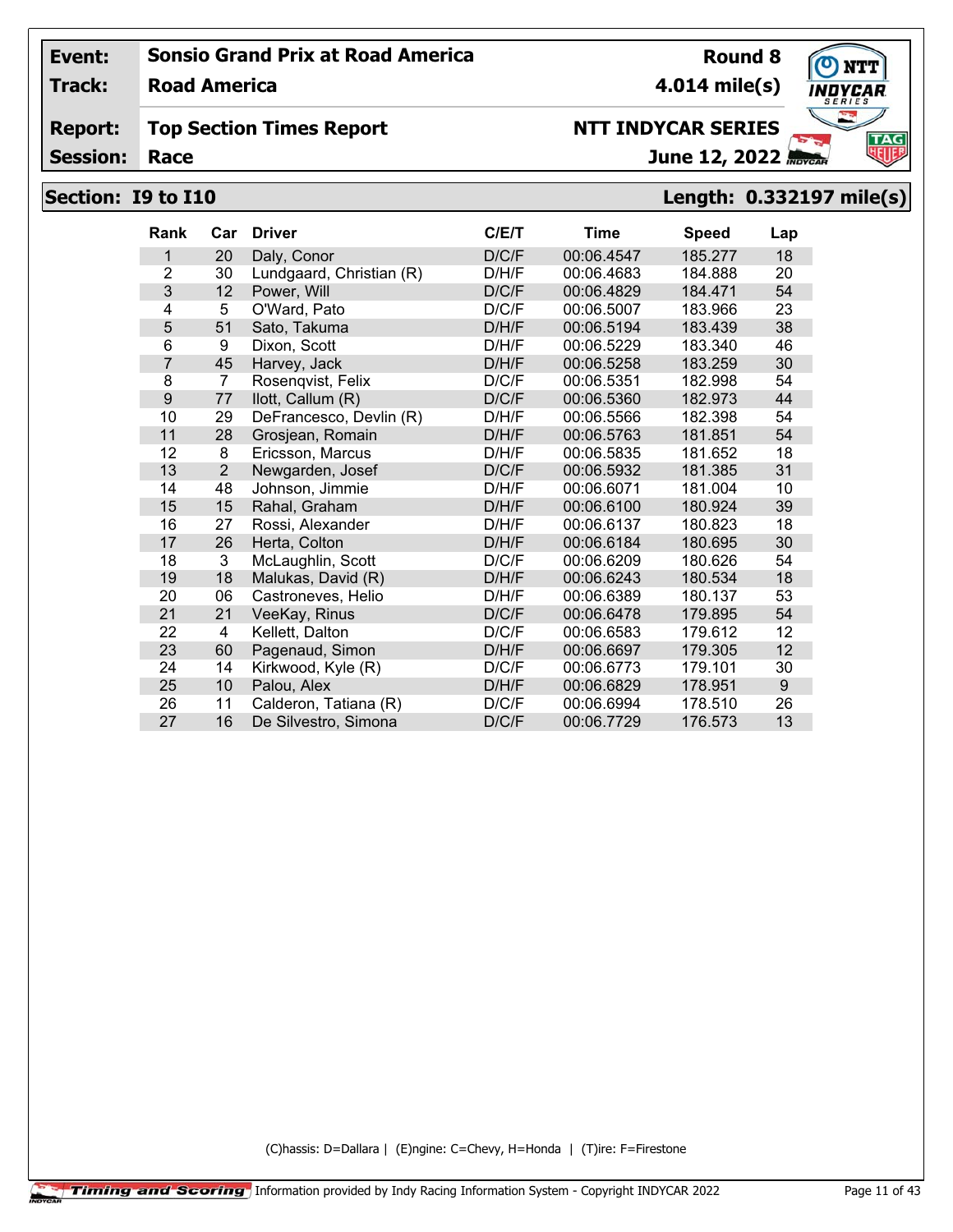**Track: Road America**

#### **Report: Top Section Times Report**

**Session:**

# **4.014 mile(s)**

# **NTT INDYCAR SERIES**

June 12, 2022

## **Section: I10 to I11 Length: 0.225568 mile(s)**

| <b>Rank</b>    | Car            | <b>Driver</b>            | C/E/T | <b>Time</b> | <b>Speed</b> | Lap |
|----------------|----------------|--------------------------|-------|-------------|--------------|-----|
| 1              | 26             | Herta, Colton            | D/H/F | 00:07.6352  | 106.355      | 16  |
| $\overline{2}$ | 77             | llott, Callum (R)        | D/C/F | 00:07.6921  | 105.569      | 16  |
| 3              | 10             | Palou, Alex              | D/H/F | 00:07.6924  | 105.565      | 5   |
| 4              | 27             | Rossi, Alexander         | D/H/F | 00:07.7071  | 105.363      | 44  |
| 5              | 9              | Dixon, Scott             | D/H/F | 00:07.7192  | 105.198      | 41  |
| 6              | 28             | Grosjean, Romain         | D/H/F | 00:07.7337  | 105.001      | 16  |
| 7              | 5              | O'Ward, Pato             | D/C/F | 00:07.7669  | 104.552      | 17  |
| 8              | 8              | Ericsson, Marcus         | D/H/F | 00:07.7762  | 104.427      | 45  |
| 9              | 06             | Castroneves, Helio       | D/H/F | 00:07.7836  | 104.328      | 45  |
| 10             | 29             | DeFrancesco, Devlin (R)  | D/H/F | 00:07.7838  | 104.325      | 11  |
| 11             | $\overline{2}$ | Newgarden, Josef         | D/C/F | 00:07.7940  | 104.189      | 52  |
| 12             | 12             | Power, Will              | D/C/F | 00:07.8089  | 103.990      | 10  |
| 13             | 60             | Pagenaud, Simon          | D/H/F | 00:07.8131  | 103.934      | 17  |
| 14             | 51             | Sato, Takuma             | D/H/F | 00:07.8168  | 103.885      | 44  |
| 15             | 3              | McLaughlin, Scott        | D/C/F | 00:07.8169  | 103.883      | 15  |
| 16             | 14             | Kirkwood, Kyle (R)       | D/C/F | 00:07.8237  | 103.793      | 18  |
| 17             | 15             | Rahal, Graham            | D/H/F | 00:07.8281  | 103.735      | 45  |
| 18             | 45             | Harvey, Jack             | D/H/F | 00:07.8362  | 103.627      | 31  |
| 19             | 18             | Malukas, David (R)       | D/H/F | 00:07.8387  | 103.594      | 42  |
| 20             | 30             | Lundgaard, Christian (R) | D/H/F | 00:07.8513  | 103.428      | 18  |
| 21             | $\overline{7}$ | Rosenqvist, Felix        | D/C/F | 00:07.8562  | 103.364      | 44  |
| 22             | 21             | VeeKay, Rinus            | D/C/F | 00:07.8572  | 103.350      | 29  |
| 23             | 20             | Daly, Conor              | D/C/F | 00:07.8601  | 103.312      | 31  |
| 24             | 4              | Kellett, Dalton          | D/C/F | 00:07.8668  | 103.224      | 36  |
| 25             | 48             | Johnson, Jimmie          | D/H/F | 00:07.8760  | 103.104      | 43  |
| 26             | 16             | De Silvestro, Simona     | D/C/F | 00:07.8923  | 102.891      | 30  |
| 27             | 11             | Calderon, Tatiana (R)    | D/C/F | 00:07.9767  | 101.802      | 29  |

(C)hassis: D=Dallara | (E)ngine: C=Chevy, H=Honda | (T)ire: F=Firestone



**Round 8**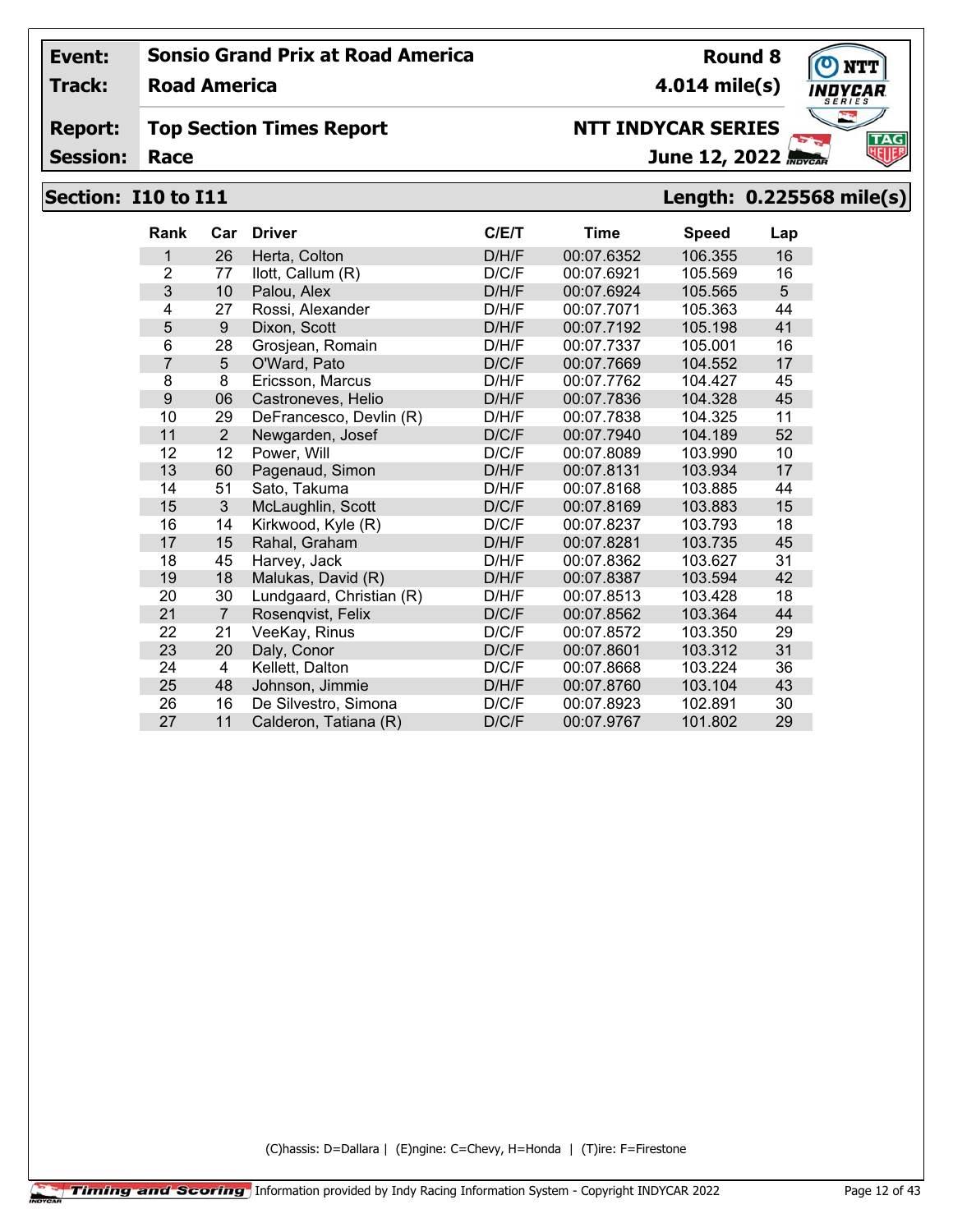**Track: Road America**

#### **Report: Top Section Times Report**

**Session:**

# **4.014 mile(s)**

**Round 8**



# **NTT INDYCAR SERIES**

June 12, 2022

## **Section: I11 to I12 Length: 0.133902 mile(s)**

| <b>Rank</b>    | Car | <b>Driver</b>            | C/ET  | Time       | <b>Speed</b> | Lap |
|----------------|-----|--------------------------|-------|------------|--------------|-----|
| 1              | 2   | Newgarden, Josef         | D/C/F | 00:03.4009 | 141.741      | 12  |
| $\overline{2}$ | 3   | McLaughlin, Scott        | D/C/F | 00:03.4274 | 140.645      | 14  |
| 3              | 18  | Malukas, David (R)       | D/H/F | 00:03.4505 | 139.703      | 10  |
| 4              | 12  | Power, Will              | D/C/F | 00:03.4522 | 139.634      | 14  |
| 5              | 5   | O'Ward, Pato             | D/C/F | 00:03.4538 | 139.570      | 18  |
| 6              | 8   | Ericsson, Marcus         | D/H/F | 00:03.4558 | 139.489      | 10  |
| 7              | 28  | Grosjean, Romain         | D/H/F | 00:03.4855 | 138.300      | 11  |
| 8              | 27  | Rossi, Alexander         | D/H/F | 00:03.4933 | 137.991      | 45  |
| 9              | 77  | llott, Callum (R)        | D/C/F | 00:03.5030 | 137.609      | 12  |
| 10             | 26  | Herta, Colton            | D/H/F | 00:03.5115 | 137.276      | 16  |
| 11             | 30  | Lundgaard, Christian (R) | D/H/F | 00:03.5126 | 137.233      | 45  |
| 12             | 7   | Rosenqvist, Felix        | D/C/F | 00:03.5236 | 136.805      | 44  |
| 13             | 29  | DeFrancesco, Devlin (R)  | D/H/F | 00:03.5248 | 136.758      | 13  |
| 14             | 10  | Palou, Alex              | D/H/F | 00:03.5270 | 136.673      | 7   |
| 15             | 21  | VeeKay, Rinus            | D/C/F | 00:03.5272 | 136.665      | 28  |
| 16             | 06  | Castroneves, Helio       | D/H/F | 00:03.5311 | 136.514      | 42  |
| 17             | 51  | Sato, Takuma             | D/H/F | 00:03.5332 | 136.433      | 25  |
| 18             | 48  | Johnson, Jimmie          | D/H/F | 00:03.5374 | 136.271      | 43  |
| 19             | 4   | Kellett, Dalton          | D/C/F | 00:03.5418 | 136.102      | 40  |
| 20             | 20  | Daly, Conor              | D/C/F | 00:03.5524 | 135.696      | 45  |
| 21             | 15  | Rahal, Graham            | D/H/F | 00:03.5538 | 135.642      | 43  |
| 22             | 45  | Harvey, Jack             | D/H/F | 00:03.5541 | 135.631      | 11  |
| 23             | 60  | Pagenaud, Simon          | D/H/F | 00:03.5544 | 135.619      | 13  |
| 24             | 9   | Dixon, Scott             | D/H/F | 00:03.5731 | 134.910      | 30  |
| 25             | 14  | Kirkwood, Kyle (R)       | D/C/F | 00:03.5739 | 134.879      | 22  |
| 26             | 11  | Calderon, Tatiana (R)    | D/C/F | 00:03.5938 | 134.133      | 28  |
| 27             | 16  | De Silvestro, Simona     | D/C/F | 00:03.6668 | 131.462      | 25  |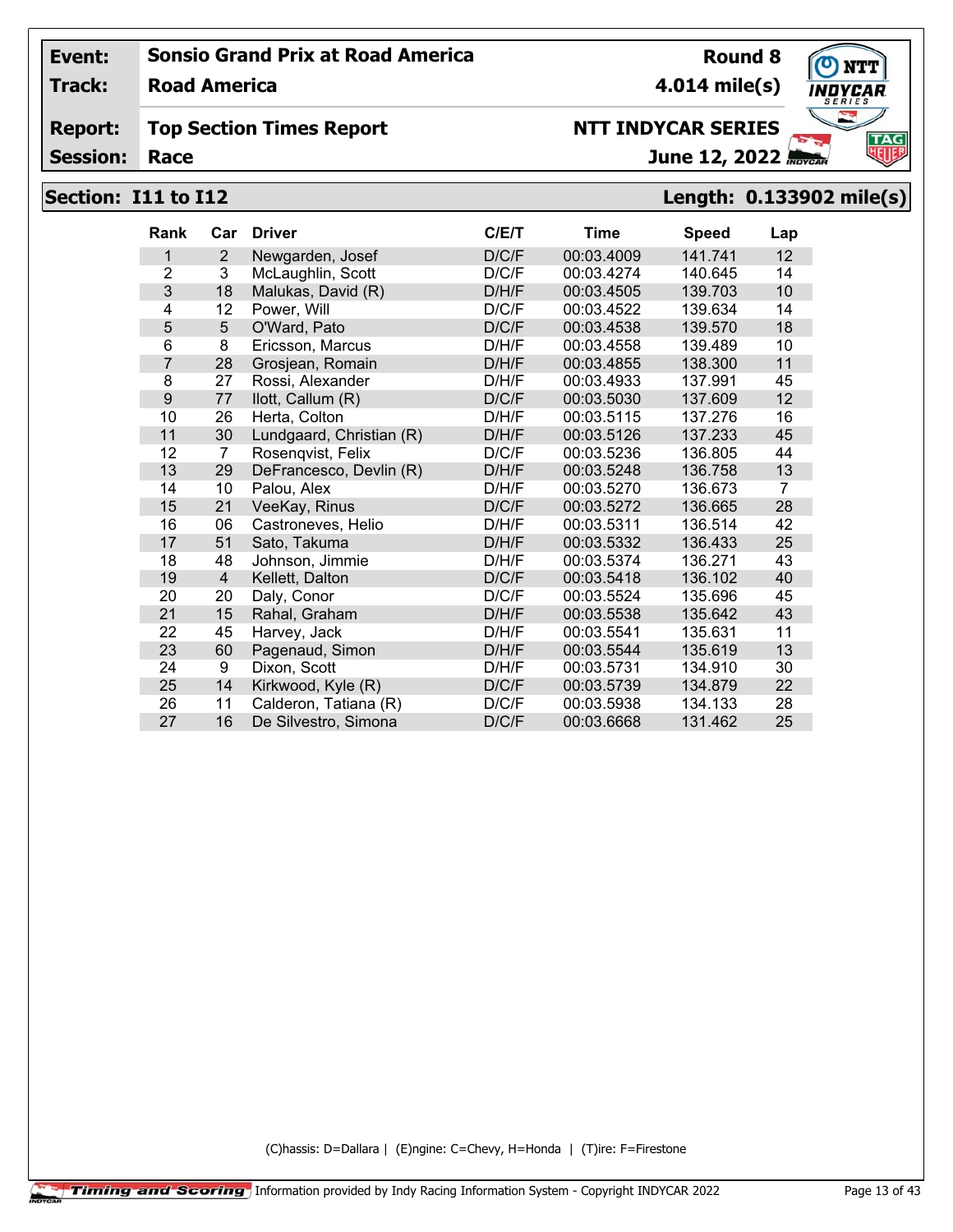**Track: Road America**

#### **Report: Top Section Times Report**

**Session:**

# **NTT INDYCAR SERIES**

June 12, 2022

**4.014 mile(s)**

**Round 8**

# **Section: I12 to I13 Length: 0.145833 mile(s)**

| Rank | Car            | <b>Driver</b>            | C/E/T | Time       | <b>Speed</b> | Lap |
|------|----------------|--------------------------|-------|------------|--------------|-----|
| 1    | 12             | Power, Will              | D/C/F | 00:04.5953 | 114.247      | 11  |
| 2    | 29             | DeFrancesco, Devlin (R)  | D/H/F | 00:04.6302 | 113.386      | 29  |
| 3    | 27             | Rossi, Alexander         | D/H/F | 00:04.6374 | 113.210      | 11  |
| 4    | 28             | Grosjean, Romain         | D/H/F | 00:04.6378 | 113.200      | 11  |
| 5    | 51             | Sato, Takuma             | D/H/F | 00:04.6492 | 112.923      | 43  |
| 6    | 2              | Newgarden, Josef         | D/C/F | 00:04.6508 | 112.884      | 43  |
| 7    | 5              | O'Ward, Pato             | D/C/F | 00:04.6512 | 112.874      | 17  |
| 8    | 06             | Castroneves, Helio       | D/H/F | 00:04.6793 | 112.196      | 32  |
| 9    | 10             | Palou, Alex              | D/H/F | 00:04.6904 | 111.931      | 6   |
| 10   | $\overline{7}$ | Rosenqvist, Felix        | D/C/F | 00:04.6959 | 111.800      | 44  |
| 11   | 21             | VeeKay, Rinus            | D/C/F | 00:04.7047 | 111.591      | 26  |
| 12   | 18             | Malukas, David (R)       | D/H/F | 00:04.7079 | 111.515      | 45  |
| 13   | 20             | Daly, Conor              | D/C/F | 00:04.7121 | 111.415      | 18  |
| 14   | 30             | Lundgaard, Christian (R) | D/H/F | 00:04.7189 | 111.255      | 17  |
| 15   | 8              | Ericsson, Marcus         | D/H/F | 00:04.7236 | 111.144      | 11  |
| 16   | 3              | McLaughlin, Scott        | D/C/F | 00:04.7271 | 111.062      | 17  |
| 17   | 15             | Rahal, Graham            | D/H/F | 00:04.7285 | 111.029      | 44  |
| 18   | 14             | Kirkwood, Kyle (R)       | D/C/F | 00:04.7299 | 110.996      | 33  |
| 19   | 26             | Herta, Colton            | D/H/F | 00:04.7442 | 110.661      | 15  |
| 20   | 4              | Kellett, Dalton          | D/C/F | 00:04.7467 | 110.603      | 45  |
| 21   | 45             | Harvey, Jack             | D/H/F | 00:04.7552 | 110.405      | 43  |
| 22   | 77             | llott, Callum (R)        | D/C/F | 00:04.7619 | 110.250      | 32  |
| 23   | 60             | Pagenaud, Simon          | D/H/F | 00:04.7786 | 109.865      | 17  |
| 24   | 9              | Dixon, Scott             | D/H/F | 00:04.7906 | 109.590      | 18  |
| 25   | 11             | Calderon, Tatiana (R)    | D/C/F | 00:04.7962 | 109.462      | 41  |
| 26   | 48             | Johnson, Jimmie          | D/H/F | 00:04.8409 | 108.451      | 27  |
| 27   | 16             | De Silvestro, Simona     | D/C/F | 00:04.8643 | 107.929      | 28  |

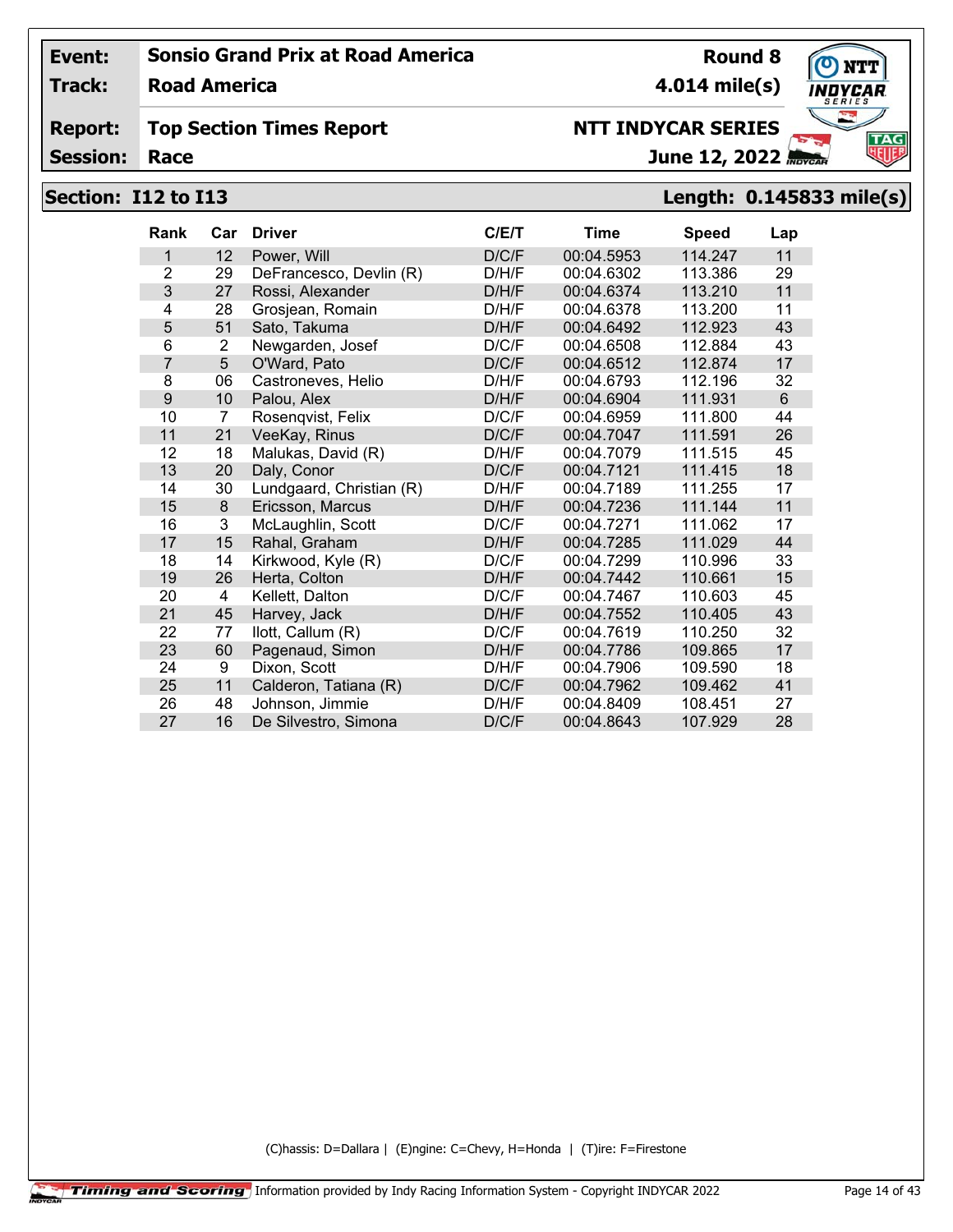**Track: Road America**

#### **Report: Top Section Times Report**

**Session:**

# **NTT INDYCAR SERIES**

**4.014 mile(s)**

**Round 8**

June 12, 2022

# **Section: I13 to I14 Length: 0.122727 mile(s)**

| <b>Rank</b>    | Car            | <b>Driver</b>            | C/E/T | Time       | <b>Speed</b> | Lap |
|----------------|----------------|--------------------------|-------|------------|--------------|-----|
| 1              | 9              | Dixon, Scott             | D/H/F | 00:03.3541 | 131.725      | 42  |
| $\overline{2}$ | 8              | Ericsson, Marcus         | D/H/F | 00:03.3579 | 131.576      | 42  |
| 3              | 26             | Herta, Colton            | D/H/F | 00:03.3680 | 131.181      | 19  |
| 4              | 77             | llott, Callum (R)        | D/C/F | 00:03.3874 | 130.430      | 11  |
| 5              | $\overline{2}$ | Newgarden, Josef         | D/C/F | 00:03.3875 | 130.426      | 12  |
| 6              | $\overline{7}$ | Rosengvist, Felix        | D/C/F | 00:03.3909 | 130.295      | 41  |
| 7              | 27             | Rossi, Alexander         | D/H/F | 00:03.3934 | 130.199      | 11  |
| 8              | 5              | O'Ward, Pato             | D/C/F | 00:03.3943 | 130.165      | 18  |
| 9              | 30             | Lundgaard, Christian (R) | D/H/F | 00:03.3955 | 130.119      | 54  |
| 10             | 48             | Johnson, Jimmie          | D/H/F | 00:03.3991 | 129.981      | 53  |
| 11             | 12             | Power, Will              | D/C/F | 00:03.4013 | 129.897      | 23  |
| 12             | 15             | Rahal, Graham            | D/H/F | 00:03.4022 | 129.862      | 54  |
| 13             | 20             | Daly, Conor              | D/C/F | 00:03.4085 | 129.622      | 23  |
| 14             | 3              | McLaughlin, Scott        | D/C/F | 00:03.4090 | 129.603      | 15  |
| 15             | 28             | Grosjean, Romain         | D/H/F | 00:03.4144 | 129.398      | 53  |
| 16             | 06             | Castroneves, Helio       | D/H/F | 00:03.4155 | 129.357      | 51  |
| 17             | 60             | Pagenaud, Simon          | D/H/F | 00:03.4170 | 129.300      | 14  |
| 18             | 21             | VeeKay, Rinus            | D/C/F | 00:03.4240 | 129.036      | 32  |
| 19             | 18             | Malukas, David (R)       | D/H/F | 00:03.4241 | 129.032      | 33  |
| 20             | 29             | DeFrancesco, Devlin (R)  | D/H/F | 00:03.4304 | 128.795      | 44  |
| 21             | 51             | Sato, Takuma             | D/H/F | 00:03.4311 | 128.769      | 10  |
| 22             | 45             | Harvey, Jack             | D/H/F | 00:03.4318 | 128.742      | 33  |
| 23             | $\overline{4}$ | Kellett, Dalton          | D/C/F | 00:03.4527 | 127.963      | 44  |
| 24             | 10             | Palou, Alex              | D/H/F | 00:03.4535 | 127.933      | 4   |
| 25             | 11             | Calderon, Tatiana (R)    | D/C/F | 00:03.4567 | 127.815      | 42  |
| 26             | 14             | Kirkwood, Kyle (R)       | D/C/F | 00:03.4579 | 127.771      | 33  |
| 27             | 16             | De Silvestro, Simona     | D/C/F | 00:03.4608 | 127.664      | 11  |

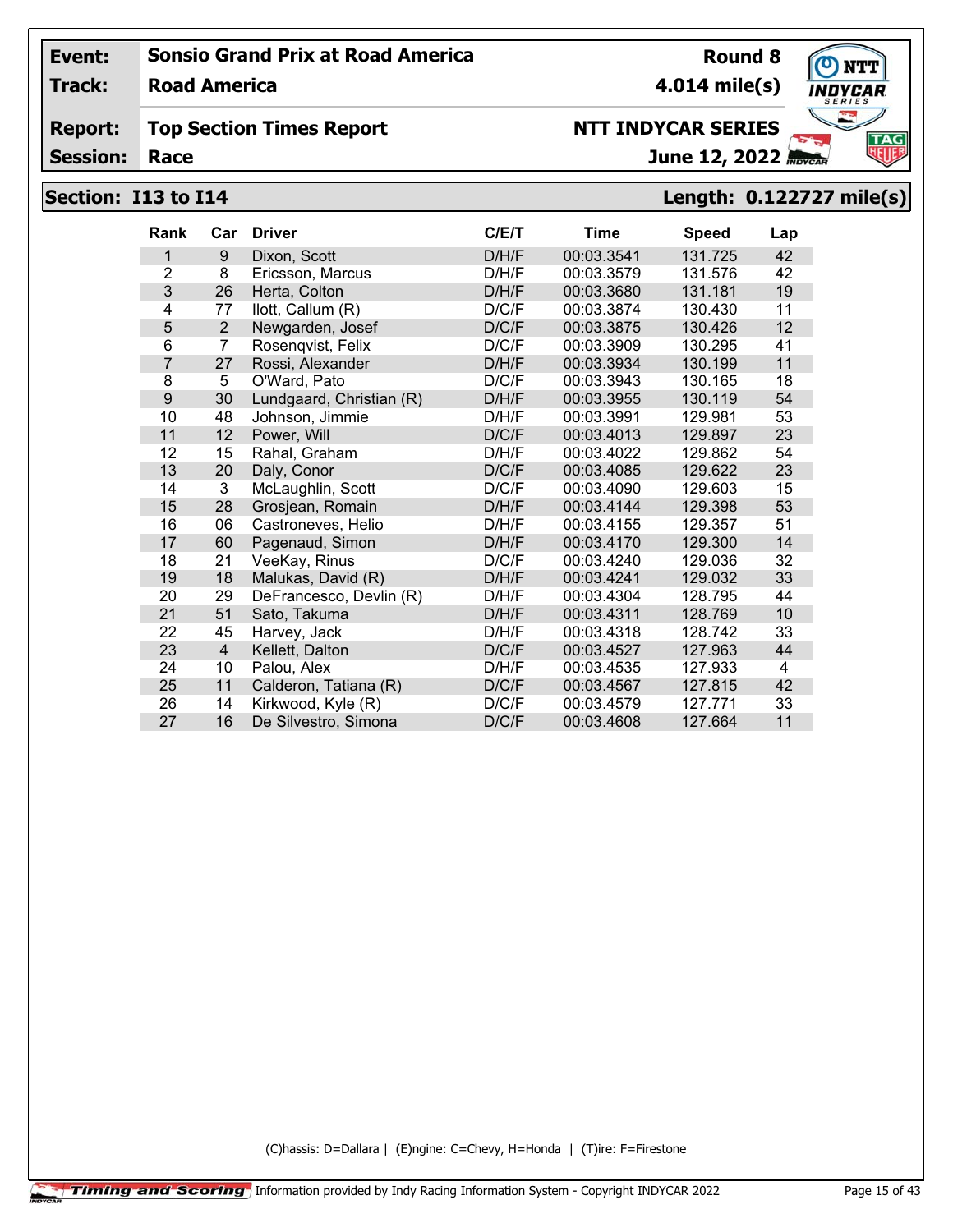**Track: Road America**

#### **Report: Top Section Times Report**

**Session:**

# **NTT INDYCAR SERIES**

June 12, 2022

**4.014 mile(s)**

# **Section: I14 to SF Length: 0.269697 mile(s)**

| <b>Rank</b>    | Car            | <b>Driver</b>            | C/E/T | Time       | <b>Speed</b> | Lap |
|----------------|----------------|--------------------------|-------|------------|--------------|-----|
| 1              | 48             | Johnson, Jimmie          | D/H/F | 00:05.6255 | 172.591      | 52  |
| $\overline{2}$ | 20             | Daly, Conor              | D/C/F | 00:05.6557 | 171.669      | 23  |
| 3              | 21             | VeeKay, Rinus            | D/C/F | 00:05.6584 | 171.587      | 53  |
| 4              | 12             | Power, Will              | D/C/F | 00:05.6648 | 171.393      | 53  |
| 5              | 28             | Grosjean, Romain         | D/H/F | 00:05.6693 | 171.257      | 53  |
| 6              | 27             | Rossi, Alexander         | D/H/F | 00:05.6752 | 171.079      | 19  |
| 7              | 9              | Dixon, Scott             | D/H/F | 00:05.6815 | 170.890      | 54  |
| 8              | 26             | Herta, Colton            | D/H/F | 00:05.6882 | 170.688      | 19  |
| 9              | 30             | Lundgaard, Christian (R) | D/H/F | 00:05.6929 | 170.547      | 26  |
| 10             | 29             | DeFrancesco, Devlin (R)  | D/H/F | 00:05.6981 | 170.392      | 54  |
| 11             | 18             | Malukas, David (R)       | D/H/F | 00:05.6986 | 170.377      | 52  |
| 12             | 06             | Castroneves, Helio       | D/H/F | 00:05.7028 | 170.251      | 38  |
| 13             | 15             | Rahal, Graham            | D/H/F | 00:05.7106 | 170.019      | 54  |
| 14             | 60             | Pagenaud, Simon          | D/H/F | 00:05.7304 | 169.431      | 21  |
| 15             | $\overline{7}$ | Rosenqvist, Felix        | D/C/F | 00:05.7338 | 169.331      | 53  |
| 16             | 77             | llott, Callum (R)        | D/C/F | 00:05.7417 | 169.098      | 54  |
| 17             | 2              | Newgarden, Josef         | D/C/F | 00:05.7453 | 168.992      | 18  |
| 18             | 51             | Sato, Takuma             | D/H/F | 00:05.7493 | 168.874      | 6   |
| 19             | 8              | Ericsson, Marcus         | D/H/F | 00:05.7501 | 168.851      | 19  |
| 20             | 5              | O'Ward, Pato             | D/C/F | 00:05.7525 | 168.780      | 20  |
| 21             | 3              | McLaughlin, Scott        | D/C/F | 00:05.7584 | 168.607      | 53  |
| 22             | 16             | De Silvestro, Simona     | D/C/F | 00:05.7592 | 168.584      | 53  |
| 23             | $\overline{4}$ | Kellett, Dalton          | D/C/F | 00:05.7728 | 168.187      | 52  |
| 24             | 45             | Harvey, Jack             | D/H/F | 00:05.7823 | 167.911      | 33  |
| 25             | 14             | Kirkwood, Kyle (R)       | D/C/F | 00:05.7867 | 167.783      | 5   |
| 26             | 11             | Calderon, Tatiana (R)    | D/C/F | 00:05.8029 | 167.314      | 52  |
| 27             | 10             | Palou, Alex              | D/H/F | 00:05.9110 | 164.255      | 28  |

(C)hassis: D=Dallara | (E)ngine: C=Chevy, H=Honda | (T)ire: F=Firestone



**Round 8**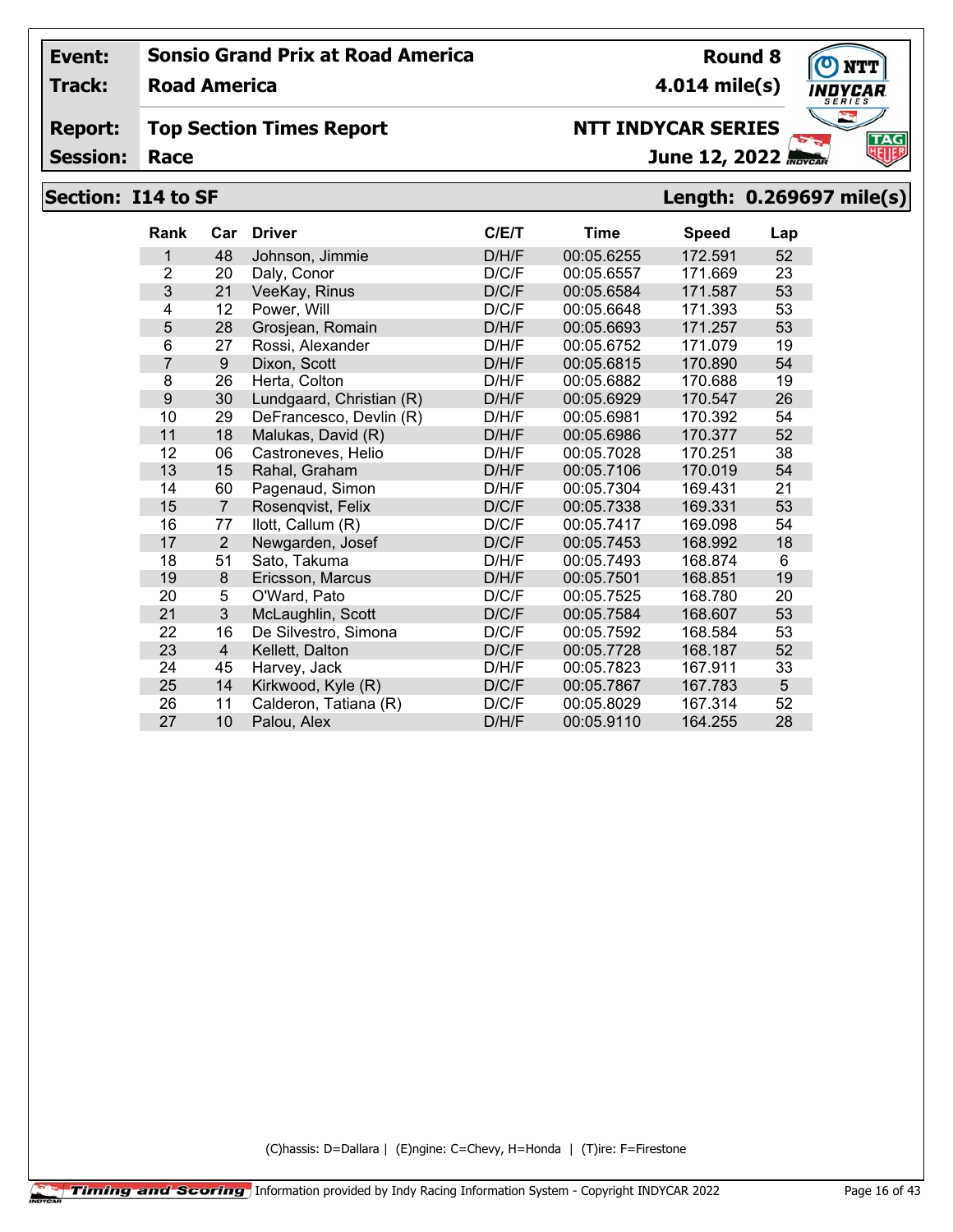**Track: Road America**

#### **Report: Top Section Times Report**

**Session:**

# **NTT INDYCAR SERIES**

June 12, 2022

# **Section: SF to SFT Length: 0.022727 mile(s)**

| Rank | Car             | <b>Driver</b>            | C/E/T | <b>Time</b> | <b>Speed</b> | Lap            |
|------|-----------------|--------------------------|-------|-------------|--------------|----------------|
| 1    | 48              | Johnson, Jimmie          | D/H/F | 00:00.4362  | 187.570      | 53             |
| 2    | 28              | Grosjean, Romain         | D/H/F | 00:00.4404  | 185.782      | 54             |
| 3    | 06              | Castroneves, Helio       | D/H/F | 00:00.4407  | 185.655      | 39             |
| 4    | 9               | Dixon, Scott             | D/H/F | 00:00.4416  | 185.277      | 55             |
| 5    | 20              | Daly, Conor              | D/C/F | 00:00.4421  | 185.067      | 24             |
| 6    | 12              | Power, Will              | D/C/F | 00:00.4436  | 184.441      | 54             |
| 7    | 29              | DeFrancesco, Devlin (R)  | D/H/F | 00:00.4441  | 184.234      | 55             |
| 8    | 26              | Herta, Colton            | D/H/F | 00:00.4447  | 183.985      | 20             |
| 9    | 21              | VeeKay, Rinus            | D/C/F | 00:00.4459  | 183.490      | 54             |
| 10   | 30              | Lundgaard, Christian (R) | D/H/F | 00:00.4460  | 183.449      | 55             |
| 11   | 51              | Sato, Takuma             | D/H/F | 00:00.4473  | 182.916      | $\overline{7}$ |
| 12   | 60              | Pagenaud, Simon          | D/H/F | 00:00.4478  | 182.711      | 22             |
| 13   | 8               | Ericsson, Marcus         | D/H/F | 00:00.4481  | 182.589      | 20             |
| 14   | 27              | Rossi, Alexander         | D/H/F | 00:00.4483  | 182.508      | 20             |
| 15   | $\overline{4}$  | Kellett, Dalton          | D/C/F | 00:00.4490  | 182.223      | 53             |
| 16   | 16              | De Silvestro, Simona     | D/C/F | 00:00.4500  | 181.818      | 53             |
| 17   | 15              | Rahal, Graham            | D/H/F | 00:00.4502  | 181.737      | 53             |
| 18   | 18              | Malukas, David (R)       | D/H/F | 00:00.4503  | 181.697      | 23             |
| 19   | $\overline{7}$  | Rosenqvist, Felix        | D/C/F | 00:00.4504  | 181.657      | 54             |
| 20   | 7               | Rosengvist, Felix        | D/C/F | 00:00.4504  | 181.657      | 53             |
| 21   | $\overline{2}$  | Newgarden, Josef         | D/C/F | 00:00.4505  | 181.616      | 22             |
| 22   | 77              | llott, Callum (R)        | D/C/F | 00:00.4510  | 181.415      | 46             |
| 23   | 14              | Kirkwood, Kyle (R)       | D/C/F | 00:00.4514  | 181.254      | 6              |
| 24   | 45              | Harvey, Jack             | D/H/F | 00:00.4522  | 180.934      | 34             |
| 25   | $5\phantom{.0}$ | O'Ward, Pato             | D/C/F | 00:00.4535  | 180.415      | 13             |
| 26   | 11              | Calderon, Tatiana (R)    | D/C/F | 00:00.4545  | 180.018      | 53             |
| 27   | $\mathbf{3}$    | McLaughlin, Scott        | D/C/F | 00:00.4566  | 179.190      | 54             |
| 28   | 10              | Palou, Alex              | D/H/F | 00:00.4619  | 177.134      | 29             |

(C)hassis: D=Dallara | (E)ngine: C=Chevy, H=Honda | (T)ire: F=Firestone

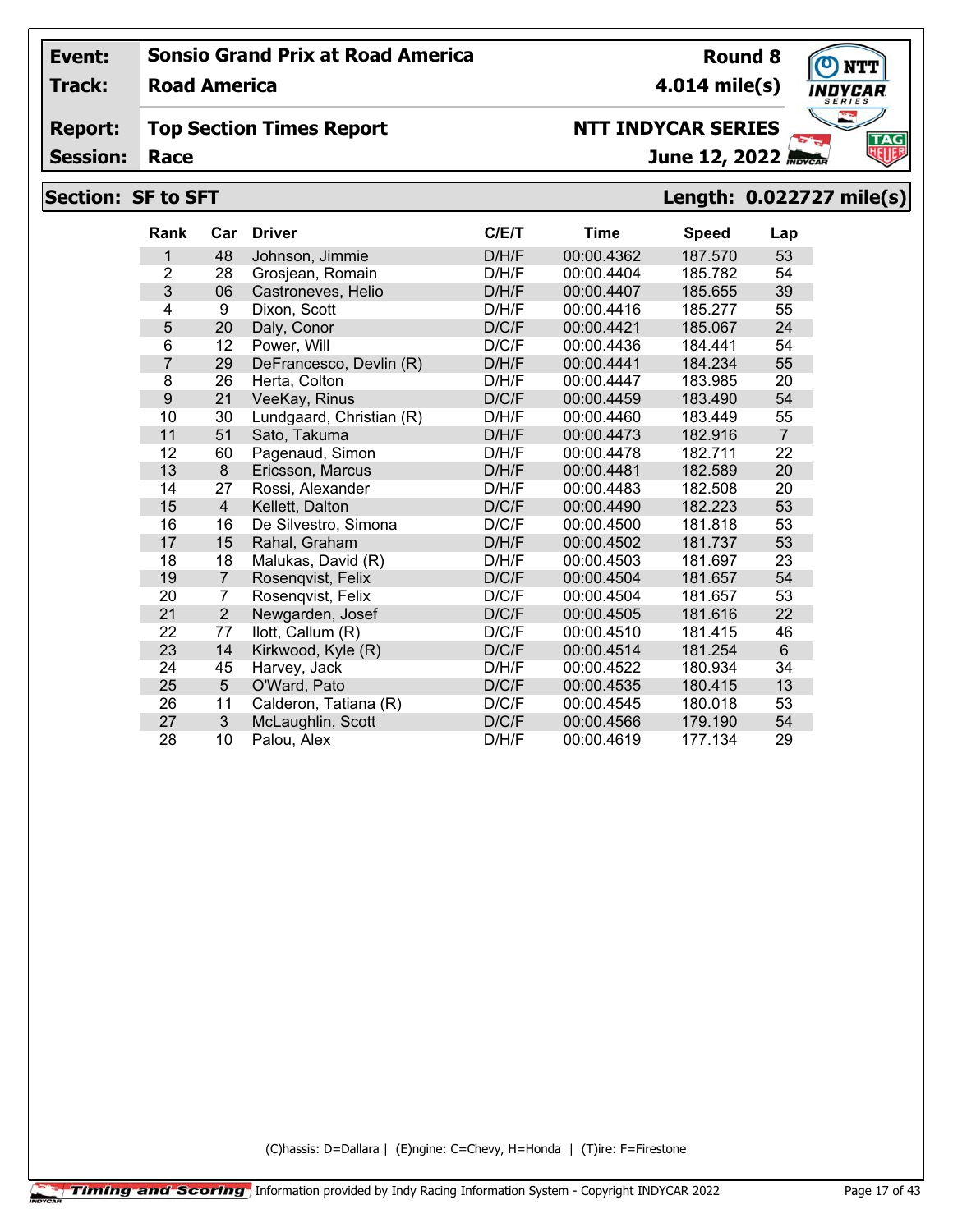**Track: Road America**

#### **Report: Top Section Times Report**

**Session:**

# June 12, 2022

**4.014 mile(s)**

## **Section: I4T to I4 Length: 0.022727 mile(s)**

| <b>Rank</b>    | Car            | <b>Driver</b>            | C/ET  | Time       | <b>Speed</b> | Lap            |
|----------------|----------------|--------------------------|-------|------------|--------------|----------------|
| 1              | $\overline{2}$ | Newgarden, Josef         | D/C/F | 00:00.4232 | 193.332      | 17             |
| $\overline{2}$ | 26             | Herta, Colton            | D/H/F | 00:00.4237 | 193.104      | 18             |
| 3              | 9              | Dixon, Scott             | D/H/F | 00:00.4251 | 192.468      | 11             |
| 4              | 30             | Lundgaard, Christian (R) | D/H/F | 00:00.4264 | 191.881      | 25             |
| 5              | 12             | Power, Will              | D/C/F | 00:00.4266 | 191.791      | 54             |
| 6              | 3              | McLaughlin, Scott        | D/C/F | 00:00.4267 | 191.746      | 21             |
| $\overline{7}$ | $\overline{4}$ | Kellett, Dalton          | D/C/F | 00:00.4270 | 191.612      | 29             |
| 8              | 11             | Calderon, Tatiana (R)    | D/C/F | 00:00.4299 | 190.319      | 52             |
| 9              | $\overline{7}$ | Rosengvist, Felix        | D/C/F | 00:00.4299 | 190.319      | 36             |
| 10             | 48             | Johnson, Jimmie          | D/H/F | 00:00.4301 | 190.231      | 53             |
| 11             | 15             | Rahal, Graham            | D/H/F | 00:00.4305 | 190.054      | 13             |
| 12             | 45             | Harvey, Jack             | D/H/F | 00:00.4308 | 189.921      | 34             |
| 13             | 21             | VeeKay, Rinus            | D/C/F | 00:00.4309 | 189.877      | 29             |
| 14             | 28             | Grosjean, Romain         | D/H/F | 00:00.4312 | 189.745      | 45             |
| 15             | 18             | Malukas, David (R)       | D/H/F | 00:00.4313 | 189.701      | 31             |
| 16             | 20             | Daly, Conor              | D/C/F | 00:00.4315 | 189.613      | 6              |
| 17             | 8              | Ericsson, Marcus         | D/H/F | 00:00.4319 | 189.438      | 28             |
| 18             | 27             | Rossi, Alexander         | D/H/F | 00:00.4320 | 189.394      | 18             |
| 19             | 29             | DeFrancesco, Devlin (R)  | D/H/F | 00:00.4320 | 189.394      | $\overline{7}$ |
| 20             | 77             | llott, Callum (R)        | D/C/F | 00:00.4328 | 189.044      | 10             |
| 21             | 60             | Pagenaud, Simon          | D/H/F | 00:00.4337 | 188.652      | 11             |
| 22             | 5              | O'Ward, Pato             | D/C/F | 00:00.4338 | 188.608      | 0              |
| 23             | 16             | De Silvestro, Simona     | D/C/F | 00:00.4348 | 188.174      | 52             |
| 24             | 51             | Sato, Takuma             | D/H/F | 00:00.4358 | 187.743      | 38             |
| 25             | 14             | Kirkwood, Kyle (R)       | D/C/F | 00:00.4360 | 187.656      | 53             |
| 26             | 06             | Castroneves, Helio       | D/H/F | 00:00.4369 | 187.270      | 39             |
| 27             | 10             | Palou, Alex              | D/H/F | 00:00.4399 | 185.993      | 3              |

(C)hassis: D=Dallara | (E)ngine: C=Chevy, H=Honda | (T)ire: F=Firestone



**Round 8**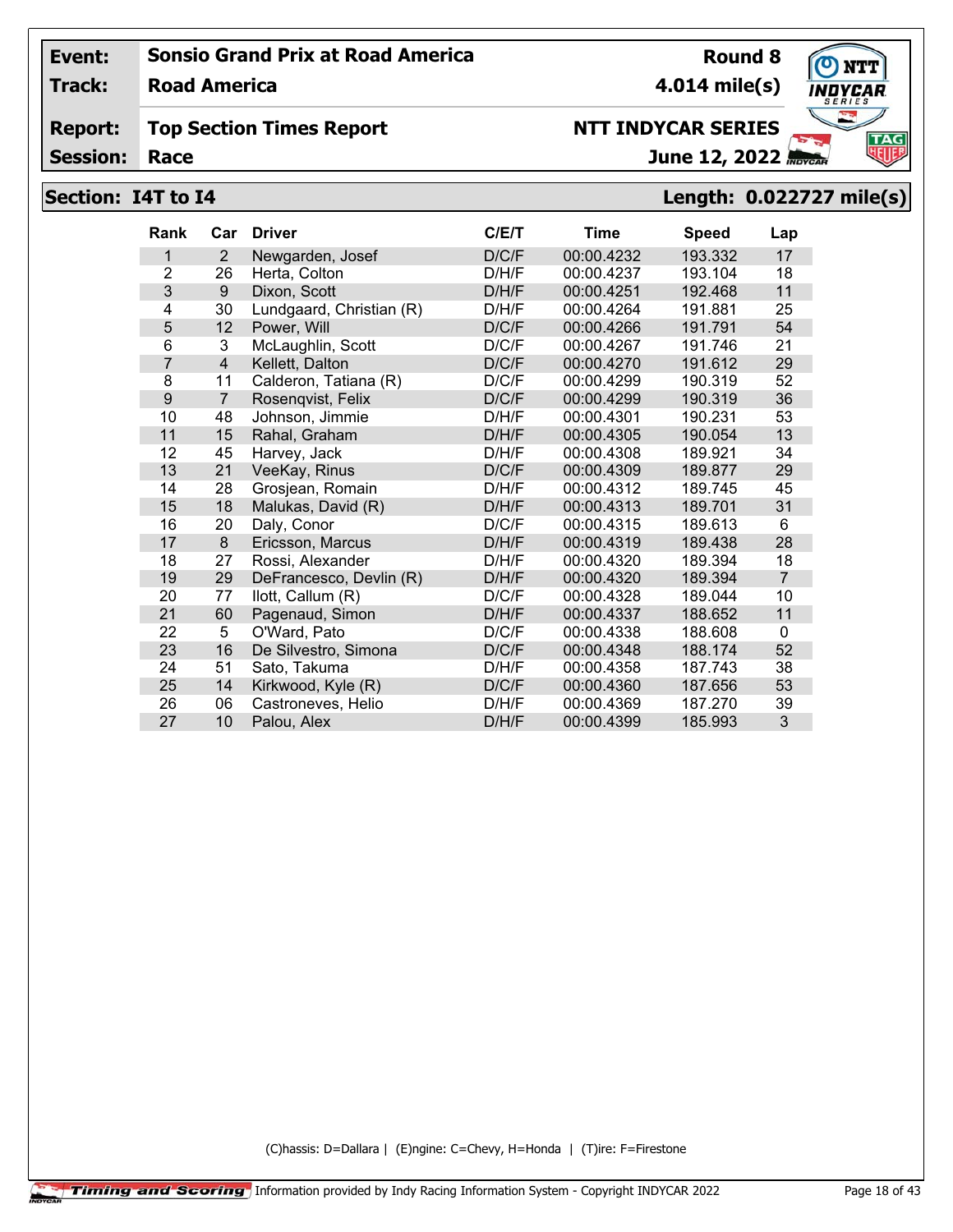**Track: Road America**

#### **Report: Top Section Times Report**

**Session:**

# **NTT INDYCAR SERIES**

June 12, 2022

# **Section: I9T to I9 Length: 0.022727 mile(s)**

| <b>Rank</b>    | Car            | <b>Driver</b>            | C/E/T | <b>Time</b> | <b>Speed</b> | Lap |
|----------------|----------------|--------------------------|-------|-------------|--------------|-----|
| 1              | 2              | Newgarden, Josef         | D/C/F | 00:00.4532  | 180.534      | 31  |
| $\overline{2}$ | 12             | Power, Will              | D/C/F | 00:00.4548  | 179.899      | 54  |
| 3              | 5              | O'Ward, Pato             | D/C/F | 00:00.4570  | 179.033      | 12  |
| 4              | 15             | Rahal, Graham            | D/H/F | 00:00.4580  | 178.642      | 53  |
| 5              | $\overline{7}$ | Rosenqvist, Felix        | D/C/F | 00:00.4590  | 178.253      | 54  |
| 6              | 30             | Lundgaard, Christian (R) | D/H/F | 00:00.4590  | 178.253      | 20  |
| 7              | 9              | Dixon, Scott             | D/H/F | 00:00.4599  | 177.904      | 46  |
| 8              | 8              | Ericsson, Marcus         | D/H/F | 00:00.4612  | 177.403      | 12  |
| 9              | 28             | Grosjean, Romain         | D/H/F | 00:00.4614  | 177.326      | 6   |
| 10             | 20             | Daly, Conor              | D/C/F | 00:00.4618  | 177.172      | 18  |
| 11             | 51             | Sato, Takuma             | D/H/F | 00:00.4622  | 177.019      | 38  |
| 12             | 3              | McLaughlin, Scott        | D/C/F | 00:00.4624  | 176.942      | 54  |
| 13             | 18             | Malukas, David (R)       | D/H/F | 00:00.4625  | 176.904      | 11  |
| 14             | 48             | Johnson, Jimmie          | D/H/F | 00:00.4625  | 176.904      | 10  |
| 15             | 77             | llott, Callum (R)        | D/C/F | 00:00.4625  | 176.904      | 14  |
| 16             | 26             | Herta, Colton            | D/H/F | 00:00.4633  | 176.599      | 18  |
| 17             | 27             | Rossi, Alexander         | D/H/F | 00:00.4636  | 176.484      | 19  |
| 18             | 29             | DeFrancesco, Devlin (R)  | D/H/F | 00:00.4637  | 176.446      | 12  |
| 19             | 45             | Harvey, Jack             | D/H/F | 00:00.4649  | 175.991      | 30  |
| 20             | 21             | VeeKay, Rinus            | D/C/F | 00:00.4654  | 175.802      | 54  |
| 21             | 10             | Palou, Alex              | D/H/F | 00:00.4671  | 175.162      | 9   |
| 22             | 4              | Kellett, Dalton          | D/C/F | 00:00.4681  | 174.788      | 12  |
| 23             | 06             | Castroneves, Helio       | D/H/F | 00:00.4686  | 174.601      | 33  |
| 24             | 60             | Pagenaud, Simon          | D/H/F | 00:00.4694  | 174.304      | 12  |
| 25             | 14             | Kirkwood, Kyle (R)       | D/C/F | 00:00.4699  | 174.118      | 38  |
| 26             | 11             | Calderon, Tatiana (R)    | D/C/F | 00:00.4729  | 173.014      | 42  |
| 27             | 16             | De Silvestro, Simona     | D/C/F | 00:00.4767  | 171.635      | 13  |

(C)hassis: D=Dallara | (E)ngine: C=Chevy, H=Honda | (T)ire: F=Firestone



**Round 8**

**4.014 mile(s)**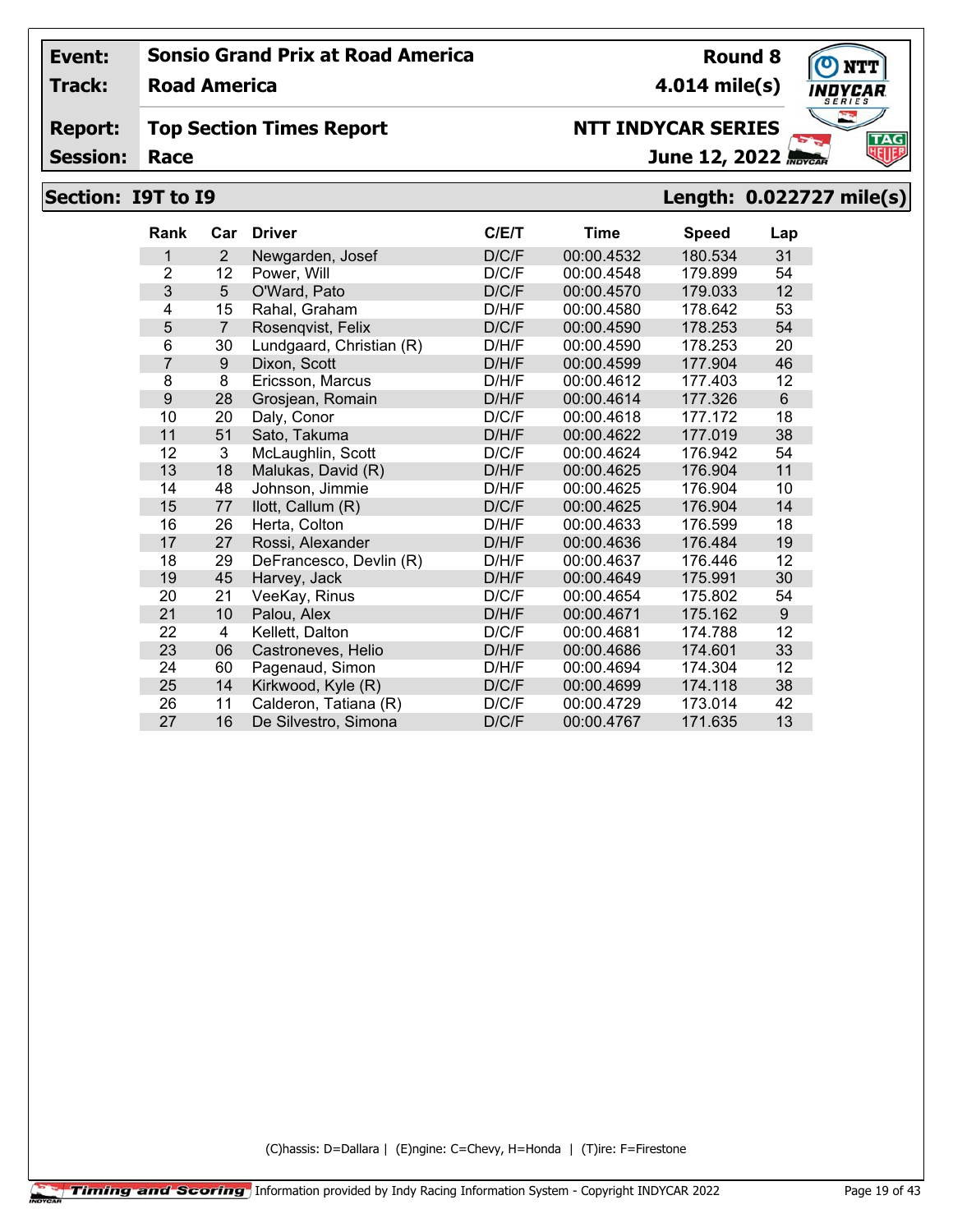**Track: Road America**

#### **Report: Top Section Times Report**

**Session:**

# **Section: PI to SFP Length: 0.042045 mile(s)**

| Rank           | Car              | <b>Driver</b>            | C/E/T | Time       | <b>Speed</b> | Lap |
|----------------|------------------|--------------------------|-------|------------|--------------|-----|
| 1              | 26               | Herta, Colton            | D/H/F | 00:03.3687 | 44.932       | 41  |
| $\overline{2}$ | 45               | Harvey, Jack             | D/H/F | 00:03.3696 | 44.920       | 28  |
| 3              | 51               | Sato, Takuma             | D/H/F | 00:03.3697 | 44.919       | 16  |
| 4              | 30               | Lundgaard, Christian (R) | D/H/F | 00:03.3731 | 44.874       | 16  |
| 5              | 18               | Malukas, David (R)       | D/H/F | 00:03.3734 | 44.870       | 40  |
| 6              | 8                | Ericsson, Marcus         | D/H/F | 00:03.3771 | 44.821       | 15  |
| $\overline{7}$ | $\boldsymbol{9}$ | Dixon, Scott             | D/H/F | 00:03.3775 | 44.815       | 27  |
| 8              | 27               | Rossi, Alexander         | D/H/F | 00:03.3783 | 44.805       | 14  |
| 9              | 10               | Palou, Alex              | D/H/F | 00:03.3785 | 44.802       | 15  |
| 10             | 15               | Rahal, Graham            | D/H/F | 00:03.3840 | 44.729       | 8   |
| 11             | 11               | Calderon, Tatiana (R)    | D/C/F | 00:03.3841 | 44.728       | 37  |
| 12             | 60               | Pagenaud, Simon          | D/H/F | 00:03.3871 | 44.688       | 26  |
| 13             | 5                | O'Ward, Pato             | D/C/F | 00:03.3892 | 44.661       | 40  |
| 14             | 28               | Grosjean, Romain         | D/H/F | 00:03.3939 | 44.599       | 41  |
| 15             | 20               | Daly, Conor              | D/C/F | 00:03.3960 | 44.571       | 28  |
| 16             | 16               | De Silvestro, Simona     | D/C/F | 00:03.3985 | 44.538       | 39  |
| 17             | 3                | McLaughlin, Scott        | D/C/F | 00:03.4096 | 44.393       | 27  |
| 18             | 12               | Power, Will              | D/C/F | 00:03.4114 | 44.370       | 14  |
| 19             | 77               | llott, Callum (R)        | D/C/F | 00:03.4124 | 44.357       | 28  |
| 20             | 06               | Castroneves, Helio       | D/H/F | 00:03.4190 | 44.271       | 29  |
| 21             | 21               | VeeKay, Rinus            | D/C/F | 00:03.4208 | 44.248       | 48  |
| 22             | 2                | Newgarden, Josef         | D/C/F | 00:03.4209 | 44.247       | 40  |
| 23             | 14               | Kirkwood, Kyle (R)       | D/C/F | 00:03.4215 | 44.239       | 40  |
| 24             | 29               | DeFrancesco, Devlin (R)  | D/H/F | 00:03.4370 | 44.039       | 39  |
| 25             | $\overline{7}$   | Rosenqvist, Felix        | D/C/F | 00:03.4585 | 43.766       | 39  |
| 26             | 48               | Johnson, Jimmie          | D/H/F | 00:10.7971 | 14.019       | 3   |
| 27             | $\overline{4}$   | Kellett, Dalton          | D/C/F | 00:13.9516 | 10.849       | 8   |

(C)hassis: D=Dallara | (E)ngine: C=Chevy, H=Honda | (T)ire: F=Firestone





**Round 8 4.014 mile(s)**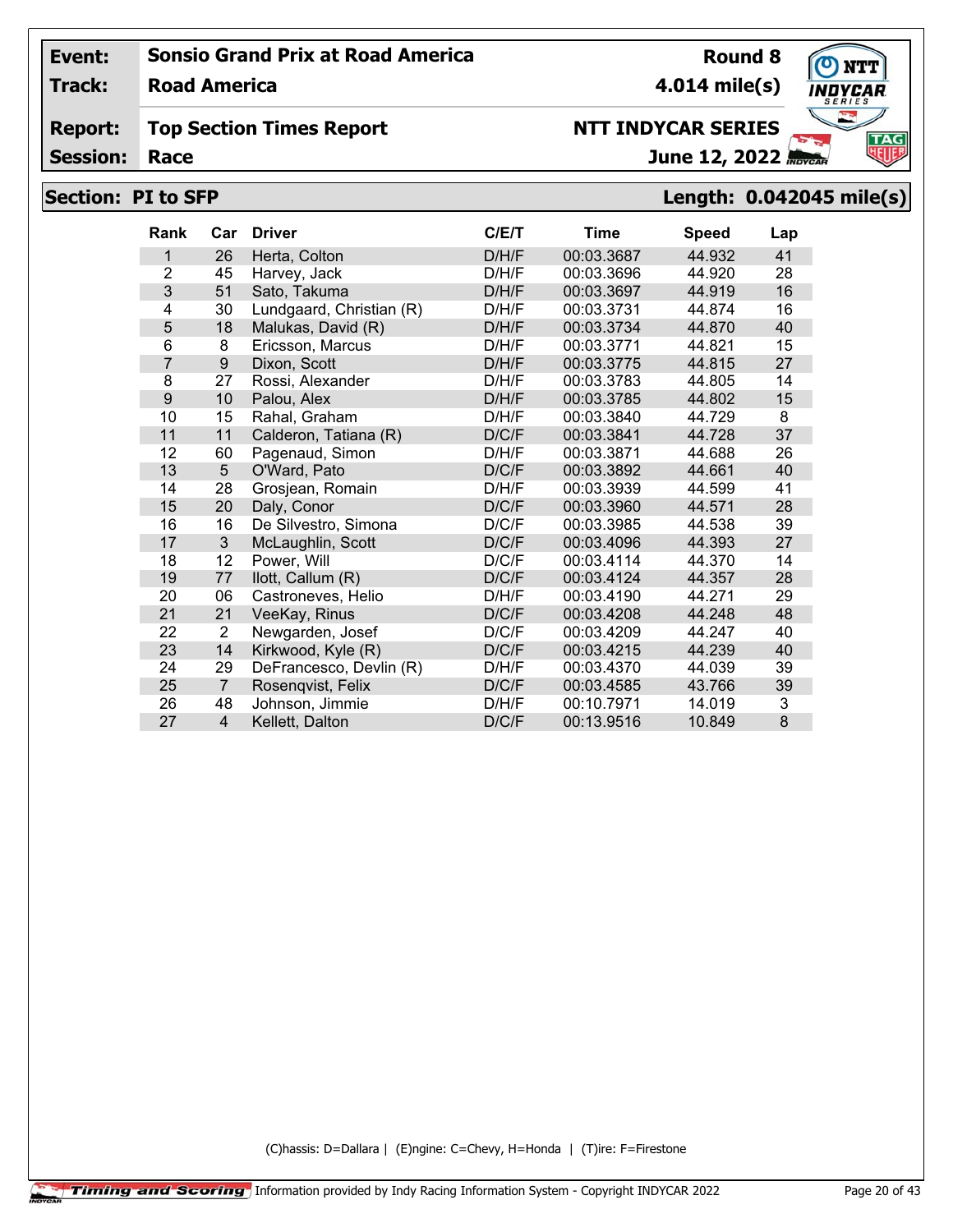**Track: Road America**

#### **Report: Top Section Times Report**

**Session:**

# June 12, 2022

## **Section: SFP to PO Length: 0.233333 mile(s)**

| Rank           | Car            | <b>Driver</b>            | C/E/T | Time       | <b>Speed</b> | Lap          |
|----------------|----------------|--------------------------|-------|------------|--------------|--------------|
| 1              | 16             | De Silvestro, Simona     | D/C/F | 00:15.9990 | 52.503       | $\mathbf{0}$ |
| $\overline{2}$ | 29             | DeFrancesco, Devlin (R)  | D/H/F | 00:18.8231 | 44.626       | 17           |
| 3              | 11             | Calderon, Tatiana (R)    | D/C/F | 00:18.8419 | 44.581       | 38           |
| 4              | 4              | Kellett, Dalton          | D/C/F | 00:18.8585 | 44.542       | 22           |
| 5              | 48             | Johnson, Jimmie          | D/H/F | 00:19.4300 | 43.232       | 23           |
| 6              | 14             | Kirkwood, Kyle (R)       | D/C/F | 00:25.7080 | 32.675       | 2            |
| 7              | 21             | VeeKay, Rinus            | D/C/F | 00:26.5313 | 31.661       | 9            |
| 8              | 12             | Power, Will              | D/C/F | 00:27.8663 | 30.144       | 15           |
| 9              | 9              | Dixon, Scott             | D/H/F | 00:28.6535 | 29.316       | 28           |
| 10             | 15             | Rahal. Graham            | D/H/F | 00:28.8014 | 29.165       | 9            |
| 11             | $\overline{2}$ | Newgarden, Josef         | D/C/F | 00:28.9311 | 29.034       | 15           |
| 12             | 7              | Rosenqvist, Felix        | D/C/F | 00:29.0072 | 28.958       | 9            |
| 13             | 3              | McLaughlin, Scott        | D/C/F | 00:29.1053 | 28.861       | 28           |
| 14             | 8              | Ericsson, Marcus         | D/H/F | 00:29.2384 | 28.729       | 29           |
| 15             | 27             | Rossi, Alexander         | D/H/F | 00:29.2639 | 28.704       | 29           |
| 16             | 60             | Pagenaud, Simon          | D/H/F | 00:29.4440 | 28.529       | 41           |
| 17             | 45             | Harvey, Jack             | D/H/F | 00:29.4470 | 28.526       | 29           |
| 18             | 28             | Grosjean, Romain         | D/H/F | 00:29.5114 | 28.464       | 16           |
| 19             | 51             | Sato, Takuma             | D/H/F | 00:29.5662 | 28.411       | 42           |
| 20             | 06             | Castroneves, Helio       | D/H/F | 00:29.5929 | 28.385       | 43           |
| 21             | 20             | Daly, Conor              | D/C/F | 00:29.6778 | 28.304       | 42           |
| 22             | 30             | Lundgaard, Christian (R) | D/H/F | 00:29.7691 | 28.217       | 42           |
| 23             | 10             | Palou, Alex              | D/H/F | 00:29.7849 | 28.202       | 31           |
| 24             | 26             | Herta, Colton            | D/H/F | 00:29.8657 | 28.126       | 15           |
| 25             | 18             | Malukas, David (R)       | D/H/F | 00:30.1185 | 27.890       | 27           |
| 26             | 77             | llott, Callum (R)        | D/C/F | 00:30.2001 | 27.814       | 41           |
| 27             | 5              | O'Ward, Pato             | D/C/F | 00:30.7313 | 27.334       | 41           |

(C)hassis: D=Dallara | (E)ngine: C=Chevy, H=Honda | (T)ire: F=Firestone



**Round 8 4.014 mile(s)**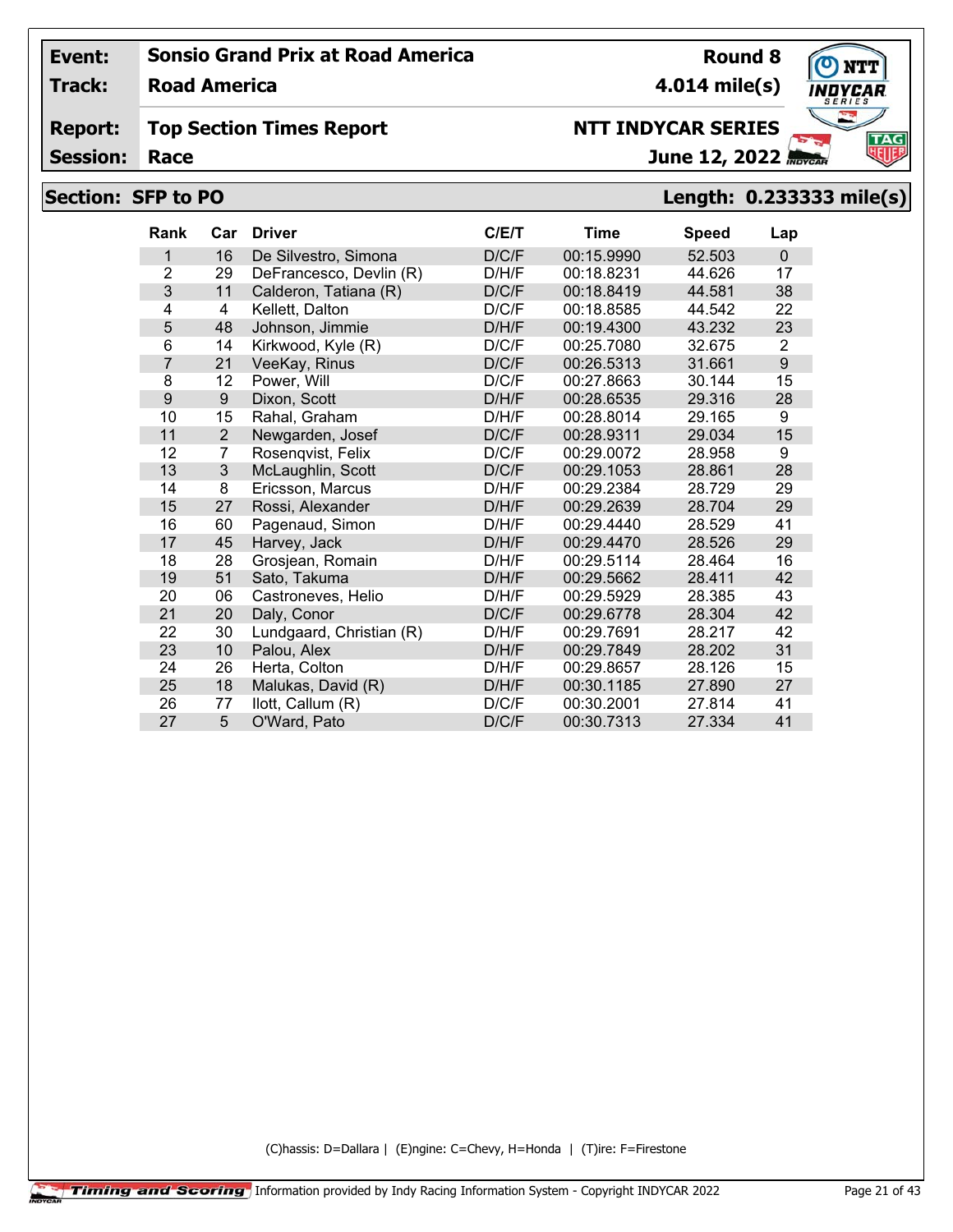**Track: Road America**

#### **Report: Top Section Times Report**

**Session:**

## **NTT INDYCAR SERIES**

June 12, 2022

# **Section: PIC to PIA Length: 0.079372 mile(s)**

| Rank           | Car            | <b>Driver</b>            | C/E/T | <b>Time</b> | <b>Speed</b> | Lap |
|----------------|----------------|--------------------------|-------|-------------|--------------|-----|
| 1              | 26             | Herta, Colton            | D/H/F | 00:02.2560  | 126.657      | 14  |
| $\overline{2}$ | 12             | Power, Will              | D/C/F | 00:02.2756  | 125.566      | 14  |
| 3              | 3              | McLaughlin, Scott        | D/C/F | 00:02.2830  | 125.159      | 41  |
| 4              | 77             | llott, Callum (R)        | D/C/F | 00:02.3082  | 123.793      | 40  |
| 5              | 20             | Daly, Conor              | D/C/F | 00:02.3291  | 122.682      | 28  |
| 6              | 7              | Rosenqvist, Felix        | D/C/F | 00:02.3344  | 122.403      | 39  |
| $\overline{7}$ | 48             | Johnson, Jimmie          | D/H/F | 00:02.3367  | 122.283      | 38  |
| 8              | 28             | Grosjean, Romain         | D/H/F | 00:02.3745  | 120.336      | 29  |
| 9              | 45             | Harvey, Jack             | D/H/F | 00:02.3845  | 119.832      | 28  |
| 10             | 60             | Pagenaud, Simon          | D/H/F | 00:02.3891  | 119.601      | 15  |
| 11             | 10             | Palou, Alex              | D/H/F | 00:02.3949  | 119.311      | 30  |
| 12             | 9              | Dixon, Scott             | D/H/F | 00:02.3993  | 119.093      | 40  |
| 13             | 21             | VeeKay, Rinus            | D/C/F | 00:02.4080  | 118.662      | 39  |
| 14             | 5              | O'Ward, Pato             | D/C/F | 00:02.4089  | 118.618      | 15  |
| 15             | 30             | Lundgaard, Christian (R) | D/H/F | 00:02.4124  | 118.446      | 16  |
| 16             | 8              | Ericsson, Marcus         | D/H/F | 00:02.4180  | 118.171      | 15  |
| 17             | 27             | Rossi, Alexander         | D/H/F | 00:02.4822  | 115.115      | 40  |
| 18             | 15             | Rahal, Graham            | D/H/F | 00:02.4862  | 114.930      | 24  |
| 19             | $\overline{2}$ | Newgarden, Josef         | D/C/F | 00:02.4909  | 114.713      | 27  |
| 20             | 06             | Castroneves, Helio       | D/H/F | 00:02.4927  | 114.630      | 16  |
| 21             | 29             | DeFrancesco, Devlin (R)  | D/H/F | 00:02.4945  | 114.547      | 25  |
| 22             | 14             | Kirkwood, Kyle (R)       | D/C/F | 00:02.5892  | 110.358      | 40  |
| 23             | 51             | Sato, Takuma             | D/H/F | 00:02.5893  | 110.354      | 41  |
| 24             | 4              | Kellett, Dalton          | D/C/F | 00:02.6315  | 108.584      | 21  |
| 25             | 18             | Malukas, David (R)       | D/H/F | 00:02.6386  | 108.292      | 15  |
| 26             | 16             | De Silvestro, Simona     | D/C/F | 00:02.8443  | 100.460      | 39  |
| 27             | 11             | Calderon, Tatiana (R)    | D/C/F | 00:03.0270  | 94.397       | 37  |

(C)hassis: D=Dallara | (E)ngine: C=Chevy, H=Honda | (T)ire: F=Firestone



**Round 8**

**4.014 mile(s)**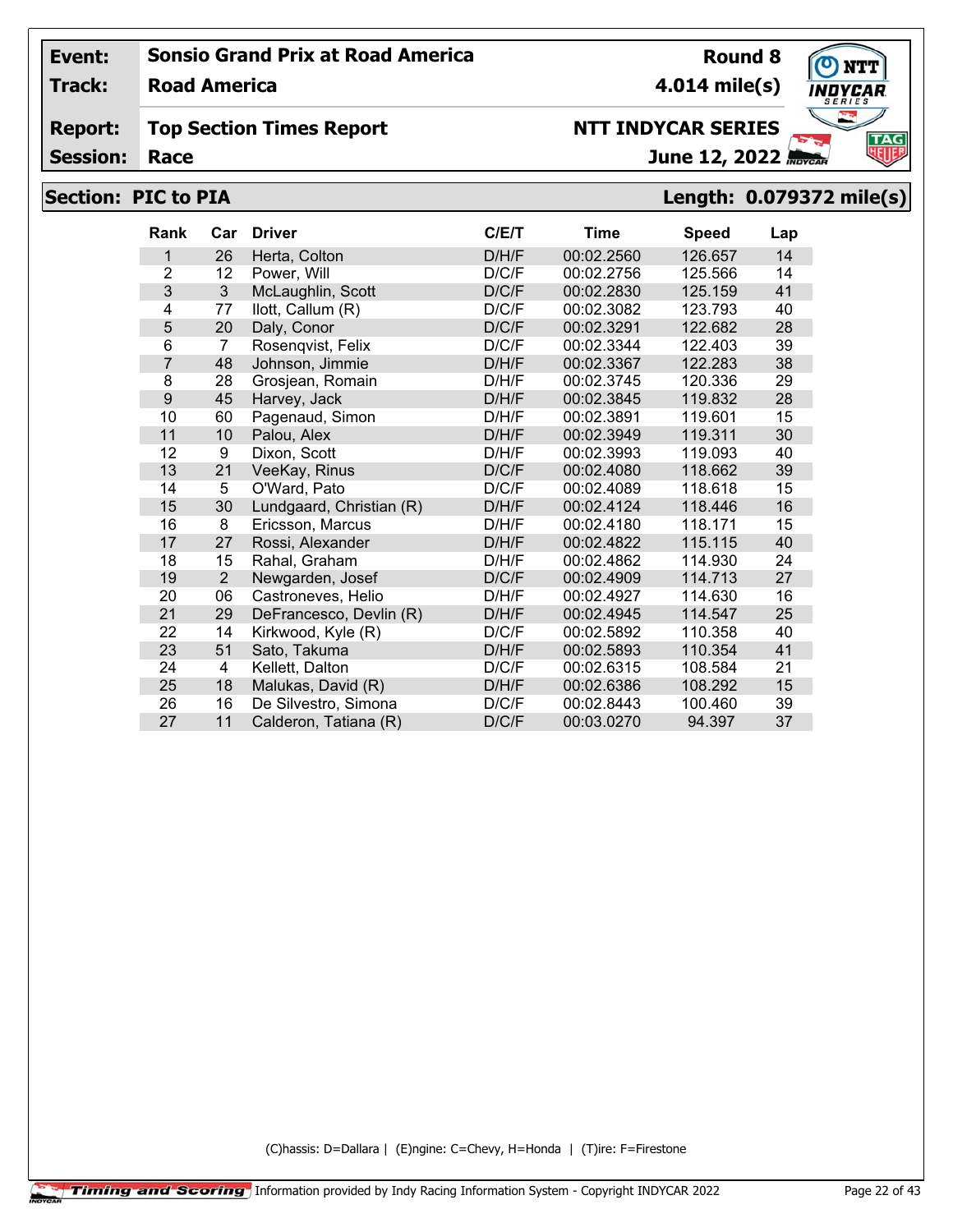**Track: Road America**

#### **Report: Top Section Times Report**

**Session:**

# **NTT INDYCAR SERIES**

June 12, 2022

**4.014 mile(s)**

**Round 8**

# **Section: PI to PO Length: 0.275379 mile(s)**

| Rank           | Car            | <b>Driver</b>            | C/ET  | Time       | <b>Speed</b> | Lap          |
|----------------|----------------|--------------------------|-------|------------|--------------|--------------|
| 1              | 11             | Calderon, Tatiana (R)    | D/C/F | 00:22.2260 | 44.604       | 37           |
| $\overline{2}$ | 29             | DeFrancesco, Devlin (R)  | D/H/F | 00:22.2675 | 44.521       | 16           |
| 3              | 14             | Kirkwood, Kyle (R)       | D/C/F | 00:29.1810 | 33.973       | $\mathbf{1}$ |
| 4              | 21             | VeeKay, Rinus            | D/C/F | 00:29.9806 | 33.067       | 8            |
| 5              | 48             | Johnson, Jimmie          | D/H/F | 00:30.6053 | 32.392       | 3            |
| 6              | 12             | Power, Will              | D/C/F | 00:31.2777 | 31.696       | 14           |
| $\overline{7}$ | 9              | Dixon, Scott             | D/H/F | 00:32.0310 | 30.950       | 27           |
| 8              | 15             | Rahal, Graham            | D/H/F | 00:32.1854 | 30.802       | 8            |
| 9              | 2              | Newgarden, Josef         | D/C/F | 00:32.3526 | 30.642       | 14           |
| 10             | 3              | McLaughlin, Scott        | D/C/F | 00:32.5149 | 30.490       | 27           |
| 11             | 8              | Ericsson, Marcus         | D/H/F | 00:32.6231 | 30.388       | 28           |
| 12             | 27             | Rossi, Alexander         | D/H/F | 00:32.6739 | 30.341       | 28           |
| 13             | $\overline{7}$ | Rosenqvist, Felix        | D/C/F | 00:32.7650 | 30.257       | 8            |
| 14             | 45             | Harvey, Jack             | D/H/F | 00:32.8166 | 30.209       | 28           |
| 15             | $\overline{4}$ | Kellett, Dalton          | D/C/F | 00:32.8393 | 30.188       | 8            |
| 16             | 60             | Pagenaud, Simon          | D/H/F | 00:32.8440 | 30.184       | 40           |
| 17             | 28             | Grosjean, Romain         | D/H/F | 00:32.9107 | 30.123       | 15           |
| 18             | 51             | Sato, Takuma             | D/H/F | 00:32.9496 | 30.087       | 41           |
| 19             | 20             | Daly, Conor              | D/C/F | 00:33.1002 | 29.950       | 41           |
| 20             | 10             | Palou, Alex              | D/H/F | 00:33.1717 | 29.886       | 30           |
| 21             | 30             | Lundgaard, Christian (R) | D/H/F | 00:33.1736 | 29.884       | 41           |
| 22             | 06             | Castroneves, Helio       | D/H/F | 00:33.1934 | 29.866       | 42           |
| 23             | 26             | Herta, Colton            | D/H/F | 00:33.3041 | 29.767       | 14           |
| 24             | 18             | Malukas, David (R)       | D/H/F | 00:33.5034 | 29.590       | 26           |
| 25             | 77             | llott, Callum (R)        | D/C/F | 00:33.6310 | 29.478       | 40           |
| 26             | 16             | De Silvestro, Simona     | D/C/F | 00:33.7377 | 29.384       | 8            |
| 27             | 5              | O'Ward, Pato             | D/C/F | 00:34.1205 | 29.055       | 40           |

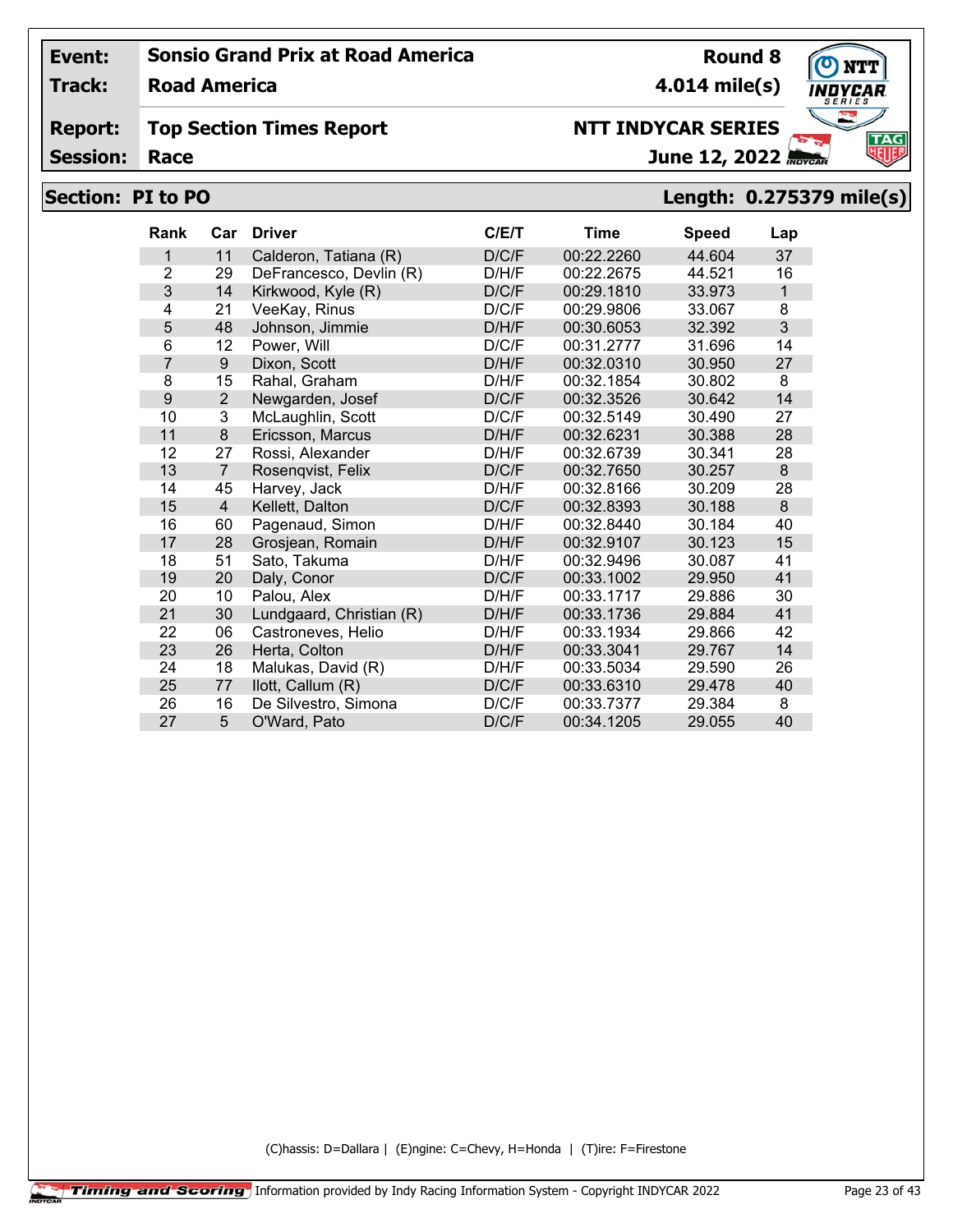**Track: Road America**

#### **Report: Top Section Times Report**

**Session:**

# **NTT INDYCAR SERIES**

June 12, 2022

# **Section: PO to SF Length: 3.780114 mile(s)**

| <b>Rank</b>    | Car            | <b>Driver</b>            | C/E/T | <b>Time</b> | <b>Speed</b> | Lap            |
|----------------|----------------|--------------------------|-------|-------------|--------------|----------------|
| 1              | 29             | DeFrancesco, Devlin (R)  | D/H/F | 01:46.7557  | 127.472      | 11             |
| $\overline{2}$ | 2              | Newgarden, Josef         | D/C/F | 01:47.4900  | 126.602      | 15             |
| 3              | 26             | Herta, Colton            | D/H/F | 01:47.5059  | 126.583      | 15             |
| 4              | 5              | O'Ward, Pato             | D/C/F | 01:47.7925  | 126.246      | 41             |
| 5              | 12             | Power, Will              | D/C/F | 01:48.1015  | 125.885      | 40             |
| 6              | 3              | McLaughlin, Scott        | D/C/F | 01:48.2734  | 125.686      | 15             |
| $\overline{7}$ | 9              | Dixon, Scott             | D/H/F | 01:48.4110  | 125.526      | 41             |
| 8              | 27             | Rossi, Alexander         | D/H/F | 01:48.5879  | 125.322      | 41             |
| 9              | 28             | Grosjean, Romain         | D/H/F | 01:48.6188  | 125.286      | 30             |
| 10             | 30             | Lundgaard, Christian (R) | D/H/F | 01:48.7190  | 125.170      | 17             |
| 11             | 20             | Daly, Conor              | D/C/F | 01:48.7599  | 125.123      | 16             |
| 12             | 77             | llott, Callum (R)        | D/C/F | 01:48.8594  | 125.009      | 41             |
| 13             | $\overline{7}$ | Rosenqvist, Felix        | D/C/F | 01:49.1166  | 124.714      | 25             |
| 14             | 21             | VeeKay, Rinus            | D/C/F | 01:49.2060  | 124.612      | 25             |
| 15             | 8              | Ericsson, Marcus         | D/H/F | 01:49.2174  | 124.599      | 29             |
| 16             | 51             | Sato, Takuma             | D/H/F | 01:49.2424  | 124.571      | 42             |
| 17             | 60             | Pagenaud, Simon          | D/H/F | 01:49.4457  | 124.339      | 16             |
| 18             | 15             | Rahal, Graham            | D/H/F | 01:49.4846  | 124.295      | 40             |
| 19             | 18             | Malukas, David (R)       | D/H/F | 01:49.5389  | 124.234      | 27             |
| 20             | 14             | Kirkwood, Kyle (R)       | D/C/F | 01:49.7282  | 124.019      | 18             |
| 21             | 06             | Castroneves, Helio       | D/H/F | 01:49.7891  | 123.950      | 30             |
| 22             | 45             | Harvey, Jack             | D/H/F | 01:49.8381  | 123.895      | 17             |
| 23             | 10             | Palou, Alex              | D/H/F | 01:50.0564  | 123.649      | 16             |
| 24             | 11             | Calderon, Tatiana (R)    | D/C/F | 01:50.1039  | 123.596      | 38             |
| 25             | $\overline{4}$ | Kellett, Dalton          | D/C/F | 01:51.6868  | 121.844      | 34             |
| 26             | 48             | Johnson, Jimmie          | D/H/F | 01:52.9568  | 120.474      | 23             |
| 27             | 16             | De Silvestro, Simona     | D/C/F | 01:53.6248  | 119.766      | $\overline{2}$ |

(C)hassis: D=Dallara | (E)ngine: C=Chevy, H=Honda | (T)ire: F=Firestone

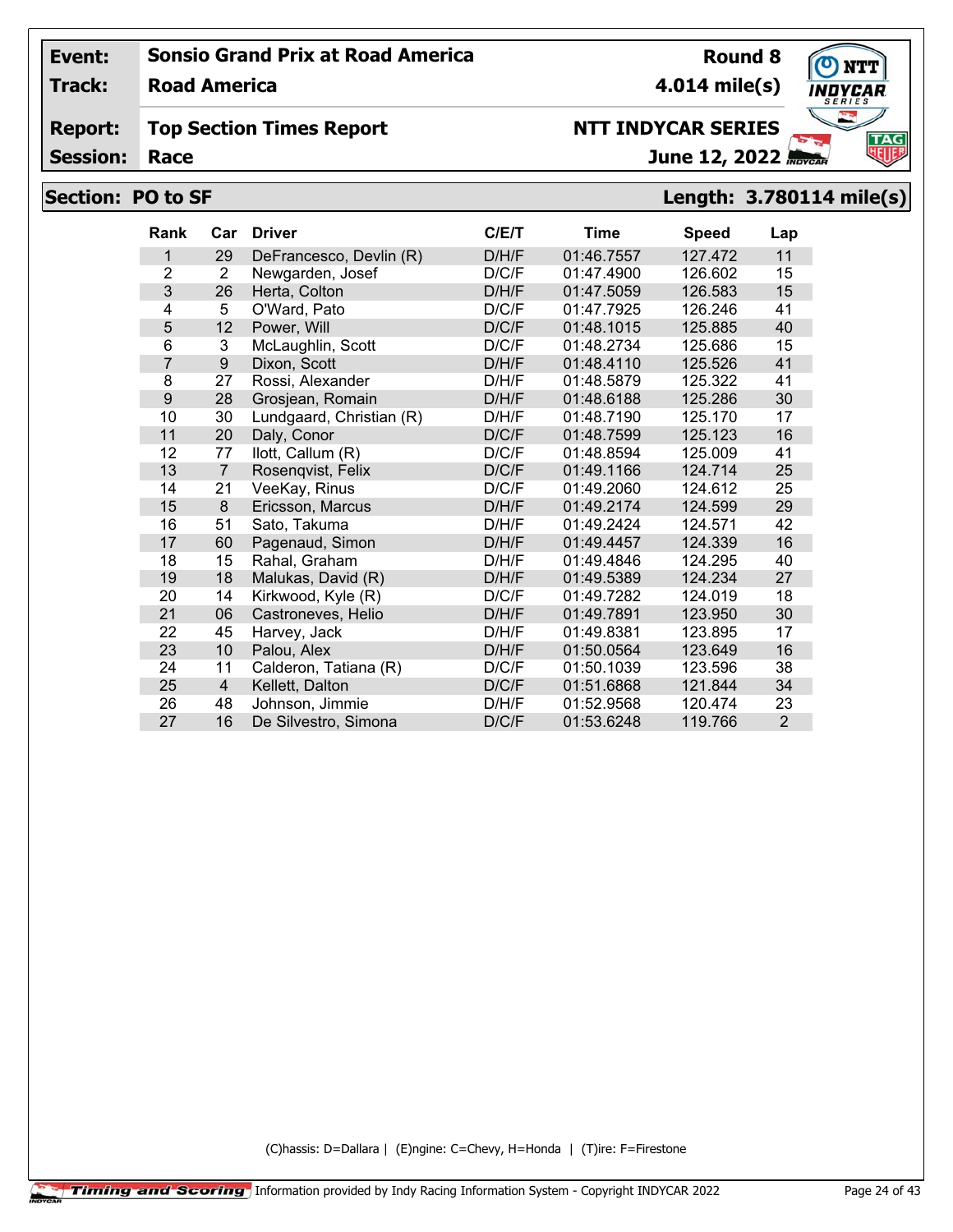**Track: Road America**

#### **Report: Top Section Times Report**

**Session:**

# **NTT INDYCAR SERIES**

June 12, 2022

# **Section: SF to PI Length: 3.970833 mile(s)**

| <b>Rank</b>    | Car            | <b>Driver</b>            | C/E/T | <b>Time</b> | <b>Speed</b> | Lap |
|----------------|----------------|--------------------------|-------|-------------|--------------|-----|
| 1              | 8              | Ericsson, Marcus         | D/H/F | 01:50.1121  | 129.822      | 15  |
| $\overline{2}$ | 30             | Lundgaard, Christian (R) | D/H/F | 01:50.6602  | 129.179      | 30  |
| 3              | 12             | Power, Will              | D/C/F | 01:50.6626  | 129.176      | 14  |
| 4              | 28             | Grosjean, Romain         | D/H/F | 01:50.6782  | 129.158      | 15  |
| 5              | $\overline{2}$ | Newgarden, Josef         | D/C/F | 01:50.7088  | 129.123      | 14  |
| 6              | 27             | Rossi, Alexander         | D/H/F | 01:50.7848  | 129.034      | 14  |
| $\overline{7}$ | 5              | O'Ward, Pato             | D/C/F | 01:50.9973  | 128.787      | 15  |
| 8              | 26             | Herta, Colton            | D/H/F | 01:51.0408  | 128.736      | 14  |
| 9              | 3              | McLaughlin, Scott        | D/C/F | 01:51.3117  | 128.423      | 14  |
| 10             | 60             | Pagenaud, Simon          | D/H/F | 01:51.5597  | 128.138      | 15  |
| 11             | 06             | Castroneves, Helio       | D/H/F | 01:51.9233  | 127.721      | 16  |
| 12             | 77             | llott, Callum (R)        | D/C/F | 01:52.0100  | 127.623      | 14  |
| 13             | $\overline{7}$ | Rosenqvist, Felix        | D/C/F | 01:52.0612  | 127.564      | 39  |
| 14             | 29             | DeFrancesco, Devlin (R)  | D/H/F | 01:52.0700  | 127.554      | 25  |
| 15             | 9              | Dixon, Scott             | D/H/F | 01:52.1054  | 127.514      | 15  |
| 16             | 51             | Sato, Takuma             | D/H/F | 01:52.1886  | 127.419      | 16  |
| 17             | 18             | Malukas, David (R)       | D/H/F | 01:52.2065  | 127.399      | 15  |
| 18             | 15             | Rahal, Graham            | D/H/F | 01:52.3200  | 127.270      | 39  |
| 19             | 45             | Harvey, Jack             | D/H/F | 01:52.3418  | 127.246      | 16  |
| 20             | 20             | Daly, Conor              | D/C/F | 01:52.4676  | 127.103      | 28  |
| 21             | 10             | Palou, Alex              | D/H/F | 01:52.8862  | 126.632      | 35  |
| 22             | 14             | Kirkwood, Kyle (R)       | D/C/F | 01:53.2435  | 126.232      | 17  |
| 23             | $\overline{4}$ | Kellett, Dalton          | D/C/F | 01:54.1333  | 125.248      | 43  |
| 24             | 48             | Johnson, Jimmie          | D/H/F | 01:55.0869  | 124.210      | 38  |
| 25             | 11             | Calderon, Tatiana (R)    | D/C/F | 01:56.7824  | 122.407      | 36  |
| 26             | 16             | De Silvestro, Simona     | D/C/F | 01:57.4488  | 121.713      | 39  |
| 27             | 21             | VeeKay, Rinus            | D/C/F | 01:58.2239  | 120.915      | 39  |

(C)hassis: D=Dallara | (E)ngine: C=Chevy, H=Honda | (T)ire: F=Firestone



**Round 8**

**4.014 mile(s)**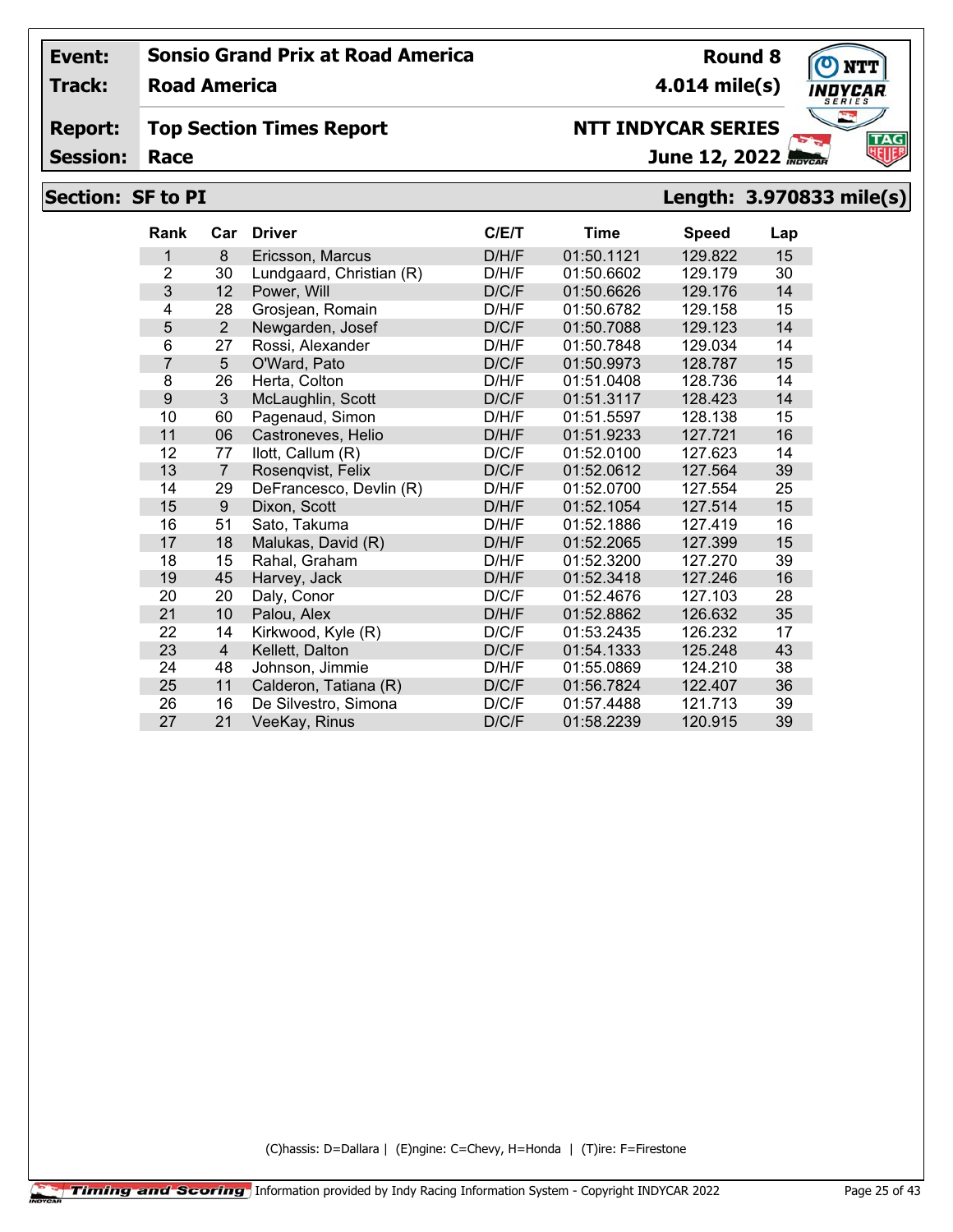**Track: Road America**

#### **Report: Top Section Times Report**

**Session:**

# **NTT INDYCAR SERIES**

June 12, 2022

# **Section: PO to I2 Length: 0.328788 mile(s)**

| <b>Rank</b>    | Car            | <b>Driver</b>            | C/E/T | <b>Time</b> | <b>Speed</b> | Lap            |
|----------------|----------------|--------------------------|-------|-------------|--------------|----------------|
| 1              | 27             | Rossi, Alexander         | D/H/F | 00:08.9840  | 131.749      | $\Omega$       |
| $\overline{2}$ | 48             | Johnson, Jimmie          | D/H/F | 00:10.0617  | 117.638      | 0              |
| 3              | 30             | Lundgaard, Christian (R) | D/H/F | 00:10.5061  | 112.662      | $\mathbf 0$    |
| 4              | 2              | Newgarden, Josef         | D/C/F | 00:11.7584  | 100.663      | 15             |
| 5              | 21             | VeeKay, Rinus            | D/C/F | 00:11.7914  | 100.381      | 9              |
| 6              | 12             | Power, Will              | D/C/F | 00:11.8551  | 99.842       | 15             |
| 7              | 29             | DeFrancesco, Devlin (R)  | D/H/F | 00:11.8635  | 99.771       | 11             |
| 8              | 9              | Dixon, Scott             | D/H/F | 00:11.8822  | 99.614       | 28             |
| 9              | $\mathfrak{Z}$ | McLaughlin, Scott        | D/C/F | 00:11.9610  | 98.958       | 28             |
| 10             | 11             | Calderon, Tatiana (R)    | D/C/F | 00:11.9644  | 98.930       | 38             |
| 11             | 28             | Grosjean, Romain         | D/H/F | 00:11.9902  | 98.717       | 42             |
| 12             | 26             | Herta, Colton            | D/H/F | 00:12.0571  | 98.169       | 42             |
| 13             | 51             | Sato, Takuma             | D/H/F | 00:12.0753  | 98.021       | 42             |
| 14             | 5              | O'Ward, Pato             | D/C/F | 00:12.0987  | 97.832       | 41             |
| 15             | 77             | llott, Callum (R)        | D/C/F | 00:12.1121  | 97.723       | 15             |
| 16             | 20             | Daly, Conor              | D/C/F | 00:12.1246  | 97.623       | 29             |
| 17             | $\overline{7}$ | Rosenqvist, Felix        | D/C/F | 00:12.1469  | 97.443       | 40             |
| 18             | 60             | Pagenaud, Simon          | D/H/F | 00:12.1519  | 97.403       | 16             |
| 19             | 8              | Ericsson, Marcus         | D/H/F | 00:12.1603  | 97.336       | 29             |
| 20             | 15             | Rahal, Graham            | D/H/F | 00:12.1823  | 97.160       | 25             |
| 21             | 18             | Malukas, David (R)       | D/H/F | 00:12.2000  | 97.019       | 41             |
| 22             | 45             | Harvey, Jack             | D/H/F | 00:12.2538  | 96.593       | 29             |
| 23             | 06             | Castroneves, Helio       | D/H/F | 00:12.3114  | 96.141       | 17             |
| 24             | 14             | Kirkwood, Kyle (R)       | D/C/F | 00:12.3508  | 95.835       | $\overline{2}$ |
| 25             | 10             | Palou, Alex              | D/H/F | 00:12.3582  | 95.777       | 16             |
| 26             | 16             | De Silvestro, Simona     | D/C/F | 00:12.6551  | 93.530       | 24             |
| 27             | $\overline{4}$ | Kellett, Dalton          | D/C/F | 00:12.9382  | 91.484       | 22             |

(C)hassis: D=Dallara | (E)ngine: C=Chevy, H=Honda | (T)ire: F=Firestone

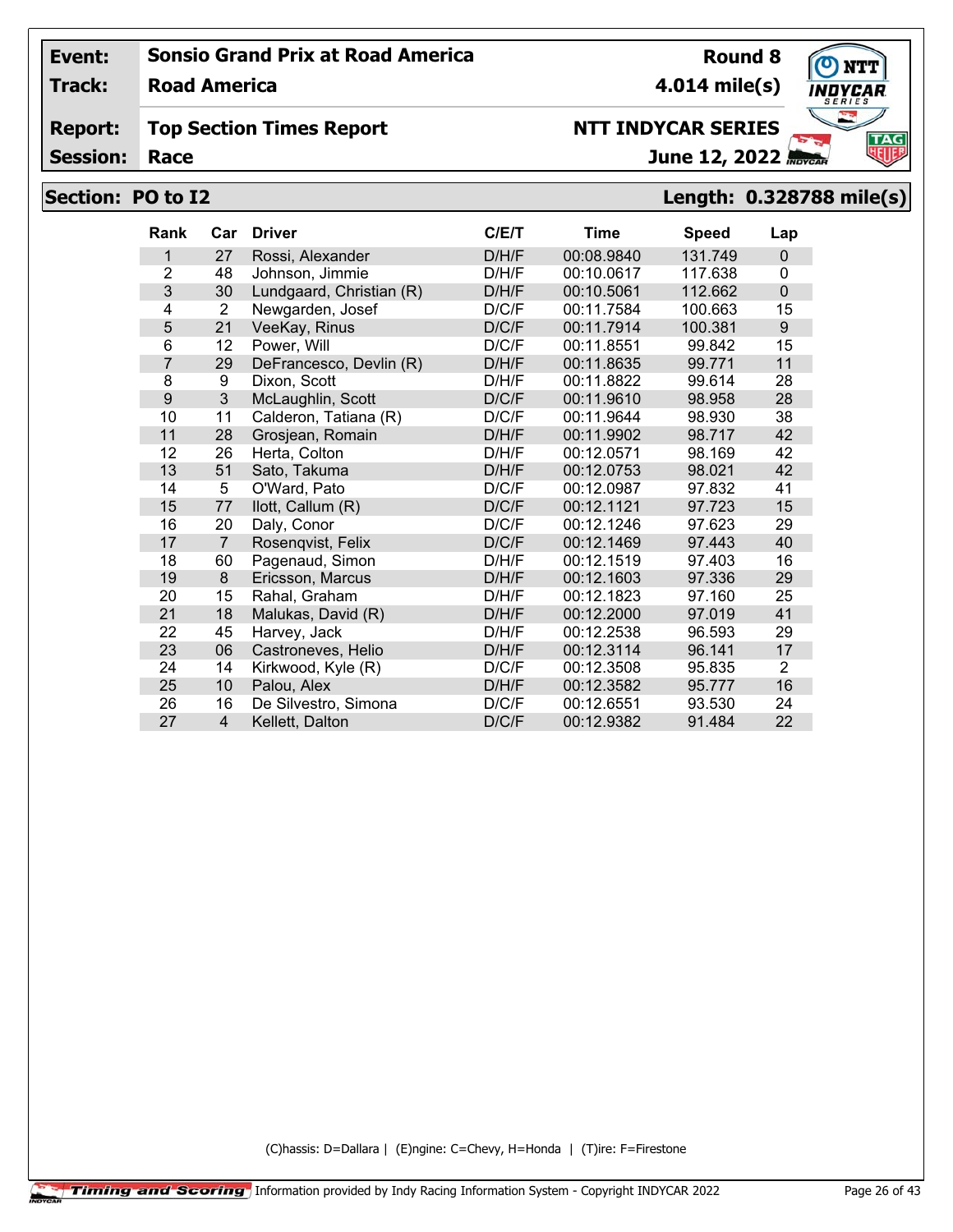**Track: Road America**

#### **Report: Top Section Times Report**

**Session:**

# **NTT INDYCAR SERIES**

June 12, 2022

# **Section: I13 to PI Length: 0.349432 mile(s)**

| Rank           | Car            | <b>Driver</b>            | C/ET  | Time       | <b>Speed</b> | Lap |
|----------------|----------------|--------------------------|-------|------------|--------------|-----|
| 1              | 26             | Herta, Colton            | D/H/F | 00:11.8394 | 106.252      | 14  |
| $\overline{2}$ | 3              | McLaughlin, Scott        | D/C/F | 00:11.9125 | 105.600      | 41  |
| 3              | 12             | Power, Will              | D/C/F | 00:11.9298 | 105.446      | 14  |
| 4              | 5              | O'Ward, Pato             | D/C/F | 00:11.9904 | 104.913      | 15  |
| 5              | $\overline{7}$ | Rosenqvist, Felix        | D/C/F | 00:11.9949 | 104.874      | 39  |
| 6              | 30             | Lundgaard, Christian (R) | D/H/F | 00:12.0063 | 104.775      | 30  |
| $\overline{7}$ | 77             | llott, Callum (R)        | D/C/F | 00:12.0267 | 104.597      | 14  |
| 8              | 60             | Pagenaud, Simon          | D/H/F | 00:12.0513 | 104.383      | 15  |
| 9              | 15             | Rahal, Graham            | D/H/F | 00:12.0986 | 103.975      | 39  |
| 10             | 27             | Rossi, Alexander         | D/H/F | 00:12.1677 | 103.385      | 14  |
| 11             | 8              | Ericsson, Marcus         | D/H/F | 00:12.1770 | 103.306      | 15  |
| 12             | 9              | Dixon, Scott             | D/H/F | 00:12.1897 | 103.198      | 40  |
| 13             | 45             | Harvey, Jack             | D/H/F | 00:12.2029 | 103.087      | 28  |
| 14             | 20             | Daly, Conor              | D/C/F | 00:12.2162 | 102.974      | 28  |
| 15             | 28             | Grosjean, Romain         | D/H/F | 00:12.2363 | 102.805      | 41  |
| 16             | $\overline{2}$ | Newgarden, Josef         | D/C/F | 00:12.2632 | 102.580      | 14  |
| 17             | 29             | DeFrancesco, Devlin (R)  | D/H/F | 00:12.2673 | 102.545      | 25  |
| 18             | 51             | Sato, Takuma             | D/H/F | 00:12.3100 | 102.190      | 41  |
| 19             | 10             | Palou, Alex              | D/H/F | 00:12.3671 | 101.718      | 30  |
| 20             | 14             | Kirkwood, Kyle (R)       | D/C/F | 00:12.3720 | 101.678      | 30  |
| 21             | 21             | VeeKay, Rinus            | D/C/F | 00:12.3751 | 101.652      | 39  |
| 22             | 06             | Castroneves, Helio       | D/H/F | 00:12.3808 | 101.605      | 16  |
| 23             | 48             | Johnson, Jimmie          | D/H/F | 00:12.4537 | 101.011      | 38  |
| 24             | 18             | Malukas, David (R)       | D/H/F | 00:12.4881 | 100.732      | 15  |
| 25             | $\overline{4}$ | Kellett, Dalton          | D/C/F | 00:12.8547 | 97.860       | 43  |
| 26             | 16             | De Silvestro, Simona     | D/C/F | 00:13.3341 | 94.341       | 39  |
| 27             | 11             | Calderon, Tatiana (R)    | D/C/F | 00:13.5944 | 92.535       | 36  |

(C)hassis: D=Dallara | (E)ngine: C=Chevy, H=Honda | (T)ire: F=Firestone

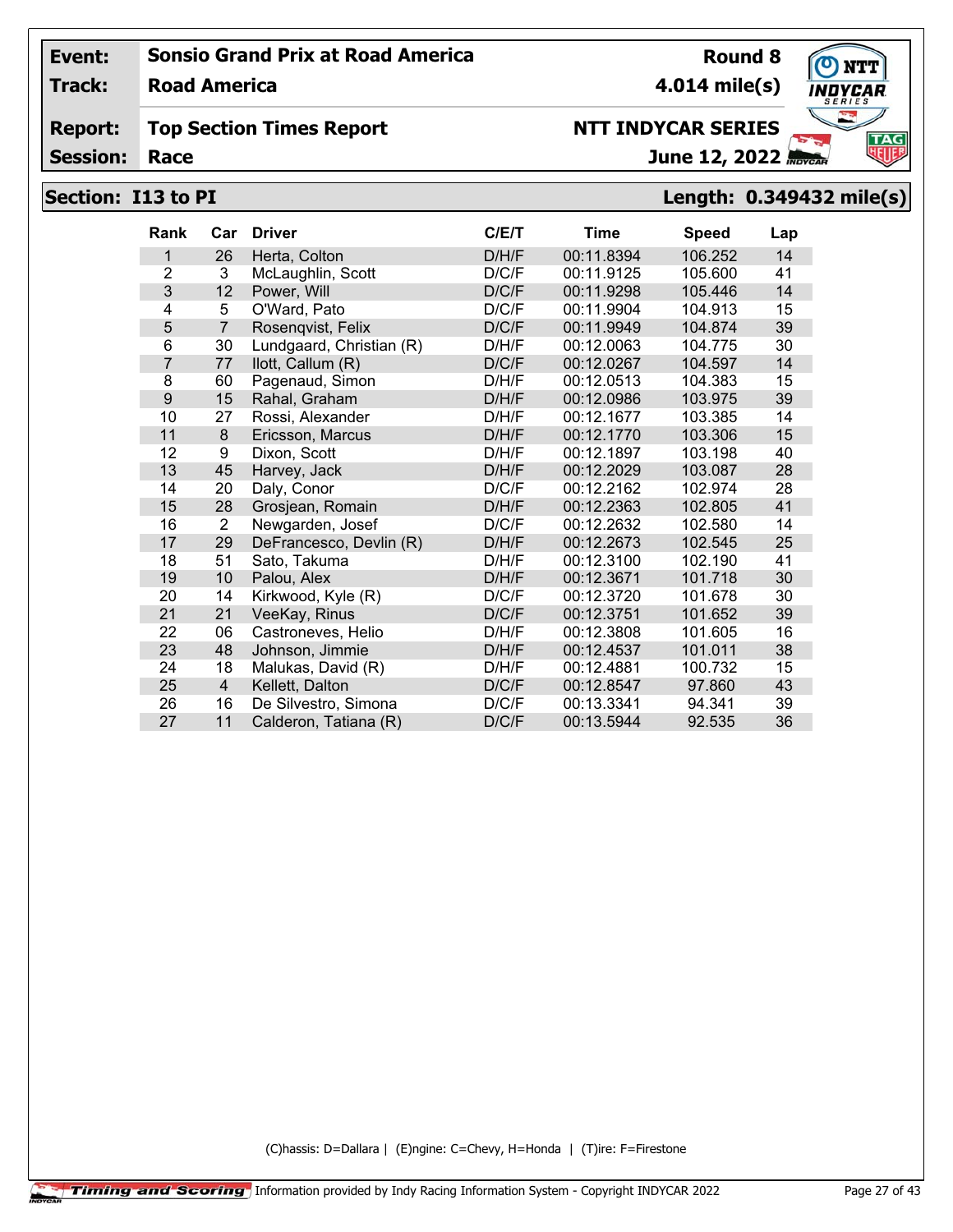**Track: Road America**

#### **Report: Top Section Times Report**

**Session:**

# **NTT INDYCAR SERIES**

June 12, 2022

# **Section: PO to PI Length: 3.737121 mile(s)**

| <b>Rank</b>    | Car            | <b>Driver</b>            | C/E/T | Time       | <b>Speed</b> | Lap            |
|----------------|----------------|--------------------------|-------|------------|--------------|----------------|
| 1              | 29             | DeFrancesco, Devlin (R)  | D/H/F | 01:53.2764 | 118.768      | 16             |
| $\overline{2}$ | 12             | Power, Will              | D/C/F | 01:53.7831 | 118.239      | 8              |
| 3              | 11             | Calderon, Tatiana (R)    | D/C/F | 01:56.7068 | 115.277      | 37             |
| 4              | 21             | VeeKay, Rinus            | D/C/F | 08:46.0728 | 25.574       | 5              |
| 5              | 48             | Johnson, Jimmie          | D/H/F | 08:49.7319 | 25.397       | $\overline{4}$ |
| 6              | 10             | Palou, Alex              | D/H/F | 09:09.5905 | 24.479       | 31             |
| $\overline{7}$ | 16             | De Silvestro, Simona     | D/C/F | 10:20.5922 | 21.679       | $\Omega$       |
| 8              | 14             | Kirkwood, Kyle (R)       | D/C/F | 10:48.5712 | 20.743       | $\Omega$       |
| 9              | $\overline{4}$ | Kellett, Dalton          | D/C/F | 18:25.9892 | 12.164       | 34             |
| 10             | 30             | Lundgaard, Christian (R) | D/H/F | 20:05.2393 | 11.163       | 31             |
| 11             | 18             | Malukas, David (R)       | D/H/F | 20:10.8549 | 11.111       | 16             |
| 12             | 60             | Pagenaud, Simon          | D/H/F | 20:15.9027 | 11.065       | 16             |
| 13             | 27             | Rossi, Alexander         | D/H/F | 21:50.7854 | 10.264       | 29             |
| 14             | 28             | Grosjean, Romain         | D/H/F | 21:52.8909 | 10.247       | 30             |
| 15             | 5              | O'Ward, Pato             | D/C/F | 21:53.3196 | 10.244       | 16             |
| 16             | 77             | llott, Callum (R)        | D/C/F | 21:53.5141 | 10.242       | 29             |
| 17             | 9              | Dixon, Scott             | D/H/F | 22:00.2899 | 10.190       | 16             |
| 18             | 51             | Sato, Takuma             | D/H/F | 22:01.6802 | 10.179       | 30             |
| 19             | 45             | Harvey, Jack             | D/H/F | 22:01.8323 | 10.178       | 17             |
| 20             | $\overline{2}$ | Newgarden, Josef         | D/C/F | 23:35.6099 | 9.504        | 15             |
| 21             | 26             | Herta, Colton            | D/H/F | 23:38.7590 | 9.483        | 15             |
| 22             | 20             | Daly, Conor              | D/C/F | 23:41.7962 | 9.462        | 29             |
| 23             | 8              | Ericsson, Marcus         | D/H/F | 23:42.6813 | 9.457        | 29             |
| 24             | 3              | McLaughlin, Scott        | D/C/F | 23:42.9767 | 9.455        | 15             |
| 25             | 06             | Castroneves, Helio       | D/H/F | 23:50.0156 | 9.408        | 30             |
| 26             | 7              | Rosenqvist, Felix        | D/C/F | 27:30.6001 | 8.151        | 25             |
| 27             | 15             | Rahal, Graham            | D/H/F | 27:31.7458 | 8.145        | 25             |

(C)hassis: D=Dallara | (E)ngine: C=Chevy, H=Honda | (T)ire: F=Firestone

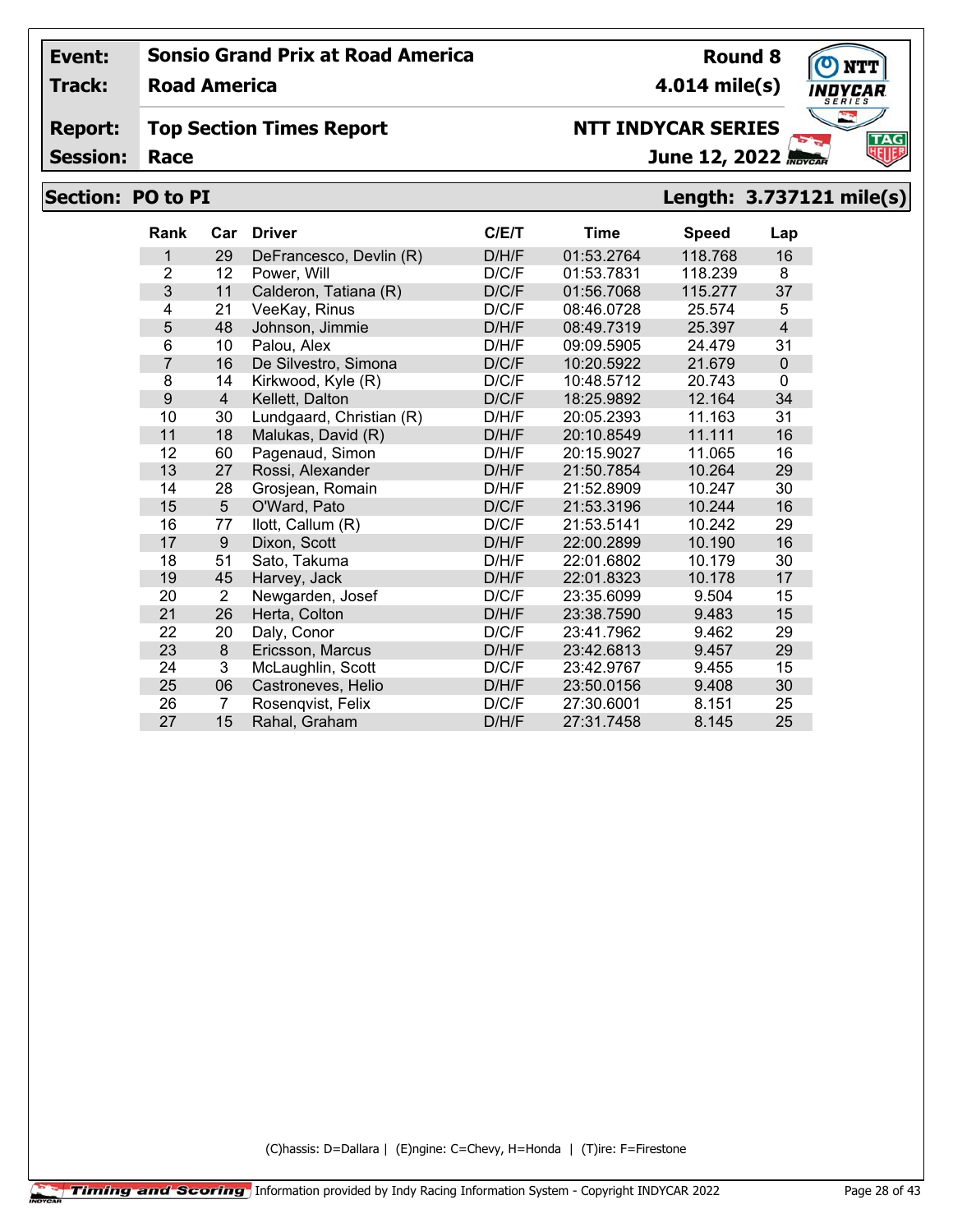**Track: Road America**

#### **Report: Top Section Times Report**

**Session:**

# **NTT INDYCAR SERIES**

June 12, 2022

**Round 8**

# **Section: SF to I4 Length: 1.290341 mile(s)**

| Rank           | Car            | <b>Driver</b>            | C/ET  | Time       | <b>Speed</b> | Lap            |
|----------------|----------------|--------------------------|-------|------------|--------------|----------------|
| 1              | 8              | Ericsson, Marcus         | D/H/F | 00:30.8068 | 150.786      | 15             |
| $\overline{2}$ | 26             | Herta, Colton            | D/H/F | 00:30.8311 | 150.667      | 18             |
| 3              | 5              | O'Ward, Pato             | D/C/F | 00:31.0117 | 149.790      | 17             |
| 4              | 10             | Palou, Alex              | D/H/F | 00:31.0130 | 149.783      | 7              |
| 5              | 27             | Rossi, Alexander         | D/H/F | 00:31.0408 | 149.649      | 18             |
| 6              | 9              | Dixon, Scott             | D/H/F | 00:31.0984 | 149.372      | 11             |
| 7              | 30             | Lundgaard, Christian (R) | D/H/F | 00:31.1361 | 149.191      | 18             |
| 8              | $\overline{2}$ | Newgarden, Josef         | D/C/F | 00:31.1453 | 149.147      | 12             |
| 9              | 29             | DeFrancesco, Devlin (R)  | D/H/F | 00:31.1621 | 149.067      | 13             |
| 10             | 28             | Grosjean, Romain         | D/H/F | 00:31.1790 | 148.986      | 45             |
| 11             | 12             | Power, Will              | D/C/F | 00:31.1944 | 148.912      | 54             |
| 12             | 21             | VeeKay, Rinus            | D/C/F | 00:31.2188 | 148.796      | 29             |
| 13             | 77             | llott, Callum (R)        | D/C/F | 00:31.2434 | 148.679      | 18             |
| 14             | 20             | Daly, Conor              | D/C/F | 00:31.2469 | 148.662      | 20             |
| 15             | $\overline{7}$ | Rosengvist, Felix        | D/C/F | 00:31.2921 | 148.447      | 54             |
| 16             | 06             | Castroneves, Helio       | D/H/F | 00:31.2982 | 148.418      | 42             |
| 17             | 15             | Rahal, Graham            | D/H/F | 00:31.3005 | 148.407      | 41             |
| 18             | 60             | Pagenaud, Simon          | D/H/F | 00:31.3039 | 148.391      | 17             |
| 19             | 3              | McLaughlin, Scott        | D/C/F | 00:31.3055 | 148.384      | $\overline{7}$ |
| 20             | 45             | Harvey, Jack             | D/H/F | 00:31.3474 | 148.185      | 32             |
| 21             | 51             | Sato, Takuma             | D/H/F | 00:31.3732 | 148.064      | $\overline{7}$ |
| 22             | 18             | Malukas, David (R)       | D/H/F | 00:31.3891 | 147.989      | 54             |
| 23             | 14             | Kirkwood, Kyle (R)       | D/C/F | 00:31.4366 | 147.765      | 34             |
| 24             | 16             | De Silvestro, Simona     | D/C/F | 00:31.5761 | 147.112      | 14             |
| 25             | 11             | Calderon, Tatiana (R)    | D/C/F | 00:31.6499 | 146.769      | 14             |
| 26             | 48             | Johnson, Jimmie          | D/H/F | 00:31.7771 | 146.182      | 43             |
| 27             | $\overline{4}$ | Kellett, Dalton          | D/C/F | 00:31.7800 | 146.168      | 36             |

(C)hassis: D=Dallara | (E)ngine: C=Chevy, H=Honda | (T)ire: F=Firestone



**4.014 mile(s)**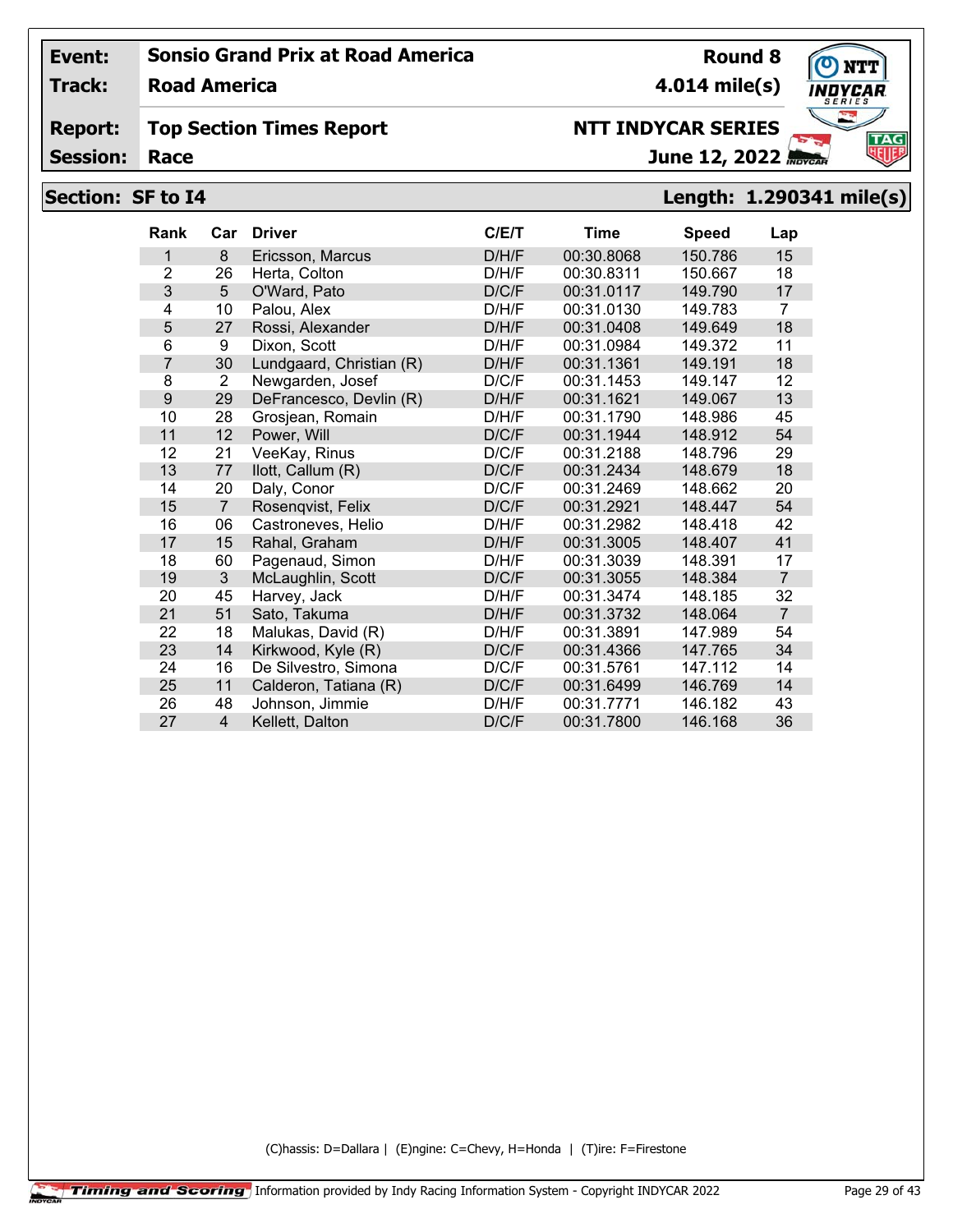**Track: Road America**

#### **Report: Top Section Times Report**

**Session:**

# **NTT INDYCAR SERIES**

June 12, 2022

# **Section: I4 to I9 Length: 1.493561 mile(s)**

| Rank           | Car            | <b>Driver</b>            | C/ET  | Time       | <b>Speed</b> | Lap |
|----------------|----------------|--------------------------|-------|------------|--------------|-----|
| 1              | 2              | Newgarden, Josef         | D/C/F | 00:43.7165 | 122.993      | 12  |
| 2              | 27             | Rossi, Alexander         | D/H/F | 00:43.8143 | 122.718      | 12  |
| 3              | 12             | Power, Will              | D/C/F | 00:43.9821 | 122.250      | 11  |
| 4              | 10             | Palou, Alex              | D/H/F | 00:44.0040 | 122.189      | 6   |
| 5              | 8              | Ericsson, Marcus         | D/H/F | 00:44.2263 | 121.575      | 12  |
| 6              | 29             | DeFrancesco, Devlin (R)  | D/H/F | 00:44.2309 | 121.562      | 12  |
| $\overline{7}$ | 26             | Herta, Colton            | D/H/F | 00:44.2316 | 121.561      | 16  |
| 8              | 30             | Lundgaard, Christian (R) | D/H/F | 00:44.2987 | 121.376      | 18  |
| 9              | 5              | O'Ward, Pato             | D/C/F | 00:44.3141 | 121.334      | 17  |
| 10             | 20             | Daly, Conor              | D/C/F | 00:44.3514 | 121.232      | 30  |
| 11             | 28             | Grosjean, Romain         | D/H/F | 00:44.3544 | 121.224      | 13  |
| 12             | 9              | Dixon, Scott             | D/H/F | 00:44.4067 | 121.081      | 30  |
| 13             | 77             | llott, Callum (R)        | D/C/F | 00:44.4921 | 120.849      | 17  |
| 14             | 60             | Pagenaud, Simon          | D/H/F | 00:44.4946 | 120.842      | 19  |
| 15             | 3              | McLaughlin, Scott        | D/C/F | 00:44.5800 | 120.611      | 29  |
| 16             | 18             | Malukas, David (R)       | D/H/F | 00:44.6192 | 120.505      | 20  |
| 17             | 51             | Sato, Takuma             | D/H/F | 00:44.6351 | 120.462      | 44  |
| 18             | 06             | Castroneves, Helio       | D/H/F | 00:44.6555 | 120.407      | 46  |
| 19             | 45             | Harvey, Jack             | D/H/F | 00:44.6595 | 120.396      | 31  |
| 20             | 15             | Rahal, Graham            | D/H/F | 00:44.7545 | 120.140      | 43  |
| 21             | 14             | Kirkwood, Kyle (R)       | D/C/F | 00:44.7906 | 120.043      | 33  |
| 22             | 7              | Rosenqvist, Felix        | D/C/F | 00:44.9879 | 119.517      | 31  |
| 23             | 21             | VeeKay, Rinus            | D/C/F | 00:44.9950 | 119.498      | 28  |
| 24             | 48             | Johnson, Jimmie          | D/H/F | 00:44.9957 | 119.496      | 10  |
| 25             | $\overline{4}$ | Kellett, Dalton          | D/C/F | 00:45.0109 | 119.456      | 37  |
| 26             | 16             | De Silvestro, Simona     | D/C/F | 00:45.1576 | 119.068      | 26  |
| 27             | 11             | Calderon, Tatiana (R)    | D/C/F | 00:45.4819 | 118.219      | 29  |

(C)hassis: D=Dallara | (E)ngine: C=Chevy, H=Honda | (T)ire: F=Firestone

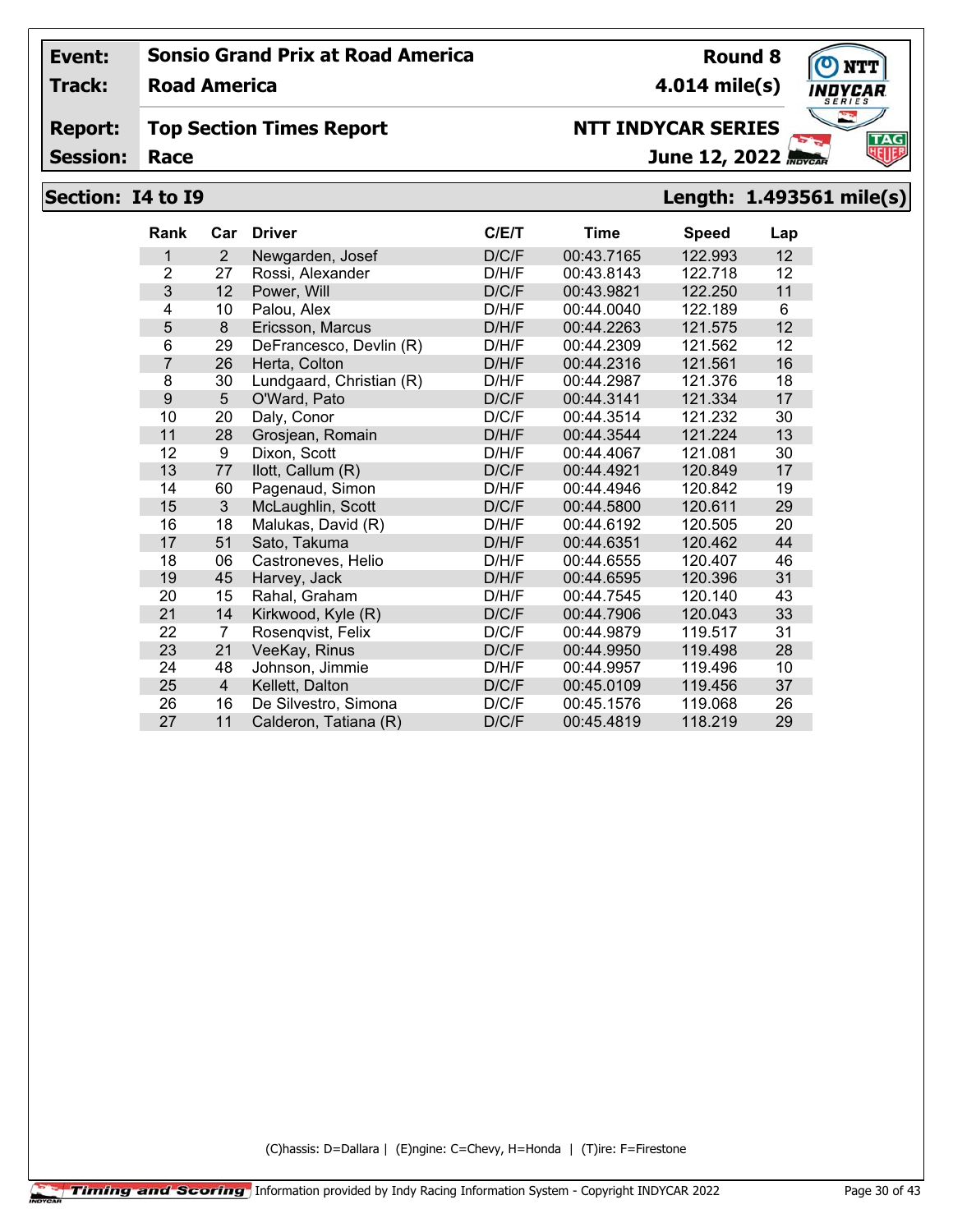**Track: Road America**

#### **Report: Top Section Times Report**

**Session:**

# **NTT INDYCAR SERIES**

June 12, 2022

# **Section: I9 to SF Length: 1.229924 mile(s)**

| <b>Rank</b>    | Car                     | <b>Driver</b>            | C/ET  | <b>Time</b> | <b>Speed</b> | Lap |
|----------------|-------------------------|--------------------------|-------|-------------|--------------|-----|
| 1              | 26                      | Herta, Colton            | D/H/F | 00:31.7367  | 139.514      | 16  |
| $\overline{2}$ | $\overline{2}$          | Newgarden, Josef         | D/C/F | 00:31.7594  | 139.415      | 12  |
| 3              | 28                      | Grosjean, Romain         | D/H/F | 00:31.8668  | 138.945      | 44  |
| 4              | 27                      | Rossi, Alexander         | D/H/F | 00:31.8809  | 138.883      | 12  |
| 5              | 5                       | O'Ward, Pato             | D/C/F | 00:31.9602  | 138.539      | 12  |
| 6              | 29                      | DeFrancesco, Devlin (R)  | D/H/F | 00:31.9723  | 138.486      | 12  |
| 7              | 8                       | Ericsson, Marcus         | D/H/F | 00:32.0121  | 138.314      | 13  |
| 8              | 12                      | Power, Will              | D/C/F | 00:32.0181  | 138.288      | 11  |
| 9              | 77                      | llott, Callum (R)        | D/C/F | 00:32.0336  | 138.221      | 42  |
| 10             | 9                       | Dixon, Scott             | D/H/F | 00:32.0340  | 138.220      | 30  |
| 11             | 20                      | Daly, Conor              | D/C/F | 00:32.0613  | 138.102      | 18  |
| 12             | 10                      | Palou, Alex              | D/H/F | 00:32.0948  | 137.958      | 5   |
| 13             | 18                      | Malukas, David (R)       | D/H/F | 00:32.1422  | 137.754      | 33  |
| 14             | 7                       | Rosenqvist, Felix        | D/C/F | 00:32.1551  | 137.699      | 44  |
| 15             | 3                       | McLaughlin, Scott        | D/C/F | 00:32.1781  | 137.601      | 15  |
| 16             | 51                      | Sato, Takuma             | D/H/F | 00:32.2267  | 137.393      | 43  |
| 17             | 30                      | Lundgaard, Christian (R) | D/H/F | 00:32.2272  | 137.391      | 20  |
| 18             | 45                      | Harvey, Jack             | D/H/F | 00:32.2276  | 137.389      | 31  |
| 19             | 15                      | Rahal, Graham            | D/H/F | 00:32.2890  | 137.128      | 43  |
| 20             | 06                      | Castroneves, Helio       | D/H/F | 00:32.3024  | 137.071      | 45  |
| 21             | 14                      | Kirkwood, Kyle (R)       | D/C/F | 00:32.3346  | 136.935      | 19  |
| 22             | 60                      | Pagenaud, Simon          | D/H/F | 00:32.3413  | 136.906      | 12  |
| 23             | 21                      | VeeKay, Rinus            | D/C/F | 00:32.3822  | 136.733      | 53  |
| 24             | 48                      | Johnson, Jimmie          | D/H/F | 00:32.4475  | 136.458      | 43  |
| 25             | $\overline{\mathbf{4}}$ | Kellett, Dalton          | D/C/F | 00:32.4523  | 136.438      | 45  |
| 26             | 11                      | Calderon, Tatiana (R)    | D/C/F | 00:32.6244  | 135.718      | 26  |
| 27             | 16                      | De Silvestro, Simona     | D/C/F | 00:32.7882  | 135.040      | 12  |

(C)hassis: D=Dallara | (E)ngine: C=Chevy, H=Honda | (T)ire: F=Firestone



**Round 8**

**4.014 mile(s)**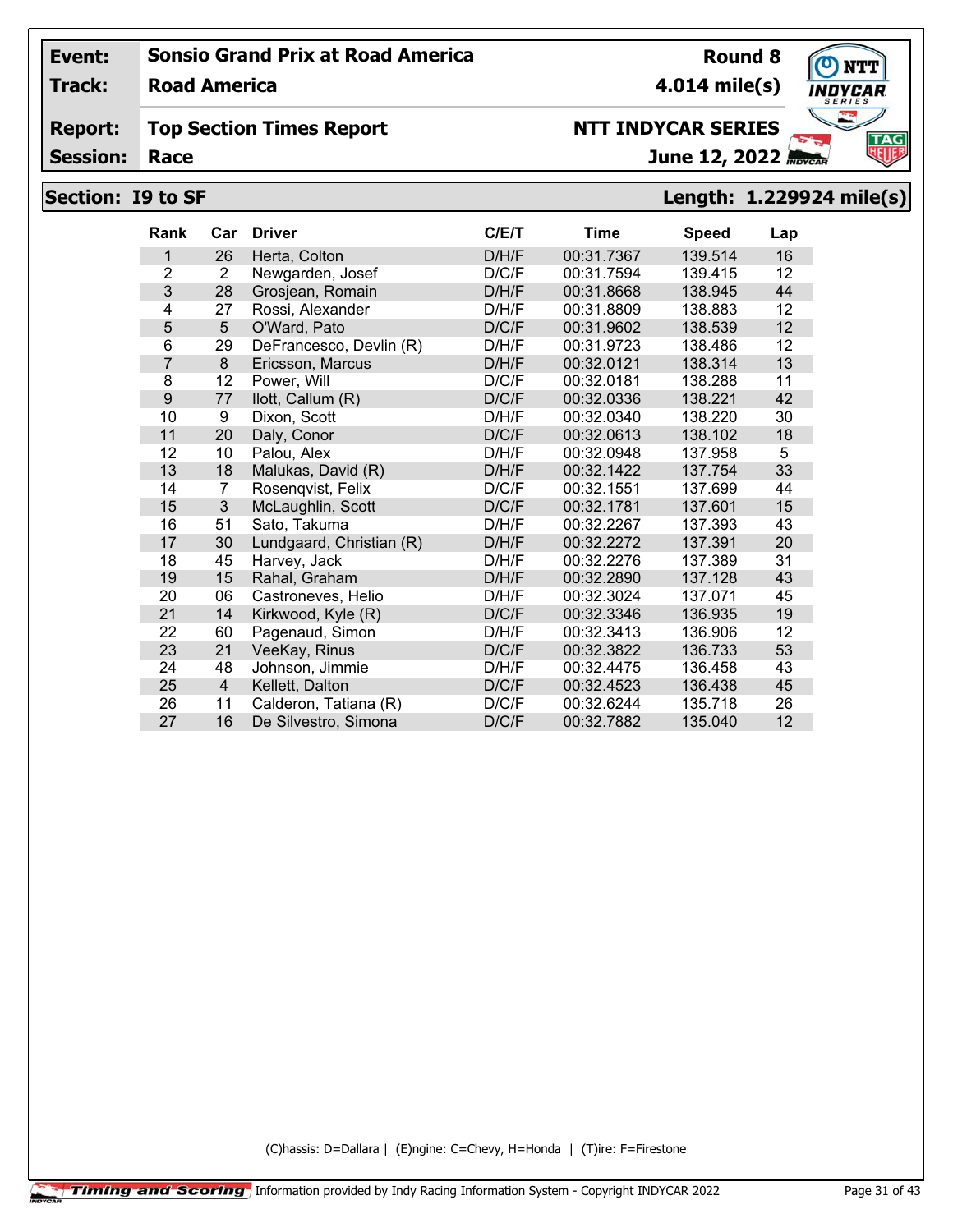**Track: Road America**

#### **Report: Top Section Times Report**

**Session:**

# **NTT INDYCAR SERIES**

June 12, 2022

## **Section: PIA to PO Length: 0.422711 mile(s)**

| <b>Rank</b>    | Car            | <b>Driver</b>            | C/ET  | <b>Time</b> | <b>Speed</b> | Lap          |
|----------------|----------------|--------------------------|-------|-------------|--------------|--------------|
| 1              | 29             | DeFrancesco, Devlin (R)  | D/H/F | 00:28.5963  | 53.215       | 16           |
| $\overline{2}$ | 11             | Calderon, Tatiana (R)    | D/C/F | 00:29.5840  | 51.439       | 37           |
| 3              | 14             | Kirkwood, Kyle (R)       | D/C/F | 00:35.7036  | 42.622       | $\mathbf{1}$ |
| 4              | 21             | VeeKay, Rinus            | D/C/F | 00:36.4680  | 41.729       | 8            |
| 5              | 48             | Johnson, Jimmie          | D/H/F | 00:37.2755  | 40.825       | 3            |
| 6              | 12             | Power, Will              | D/C/F | 00:37.4546  | 40.629       | 14           |
| 7              | 9              | Dixon, Scott             | D/H/F | 00:38.4703  | 39.557       | 27           |
| 8              | 15             | Rahal, Graham            | D/H/F | 00:38.5182  | 39.508       | 8            |
| 9              | $\overline{2}$ | Newgarden, Josef         | D/C/F | 00:38.6482  | 39.375       | 14           |
| 10             | 3              | McLaughlin, Scott        | D/C/F | 00:38.8010  | 39.220       | 27           |
| 11             | 27             | Rossi, Alexander         | D/H/F | 00:38.9362  | 39.083       | 28           |
| 12             | 7              | Rosenqvist, Felix        | D/C/F | 00:39.1193  | 38.901       | 8            |
| 13             | 60             | Pagenaud, Simon          | D/H/F | 00:39.1411  | 38.879       | 15           |
| 14             | 45             | Harvey, Jack             | D/H/F | 00:39.1501  | 38.870       | 28           |
| 15             | 51             | Sato, Takuma             | D/H/F | 00:39.1847  | 38.836       | 41           |
| 16             | 30             | Lundgaard, Christian (R) | D/H/F | 00:39.2821  | 38.739       | 41           |
| 17             | 28             | Grosjean, Romain         | D/H/F | 00:39.3166  | 38.705       | 15           |
| 18             | 8              | Ericsson, Marcus         | D/H/F | 00:39.3424  | 38,680       | 28           |
| 19             | 26             | Herta, Colton            | D/H/F | 00:39.4432  | 38.581       | 14           |
| 20             | 06             | Castroneves, Helio       | D/H/F | 00:39.5102  | 38.516       | 42           |
| 21             | 4              | Kellett, Dalton          | D/C/F | 00:39.5500  | 38.477       | 8            |
| 22             | 20             | Daly, Conor              | D/C/F | 00:39.5978  | 38.430       | 41           |
| 23             | 10             | Palou, Alex              | D/H/F | 00:39.6382  | 38.391       | 30           |
| 24             | 18             | Malukas, David (R)       | D/H/F | 00:39.9610  | 38.081       | 26           |
| 25             | 77             | llott, Callum (R)        | D/C/F | 00:39.9870  | 38.056       | 40           |
| 26             | 5              | O'Ward, Pato             | D/C/F | 00:40.3067  | 37.755       | 40           |
| 27             | 16             | De Silvestro, Simona     | D/C/F | 00:41.2336  | 36.906       | 8            |

(C)hassis: D=Dallara | (E)ngine: C=Chevy, H=Honda | (T)ire: F=Firestone



**Round 8**

**4.014 mile(s)**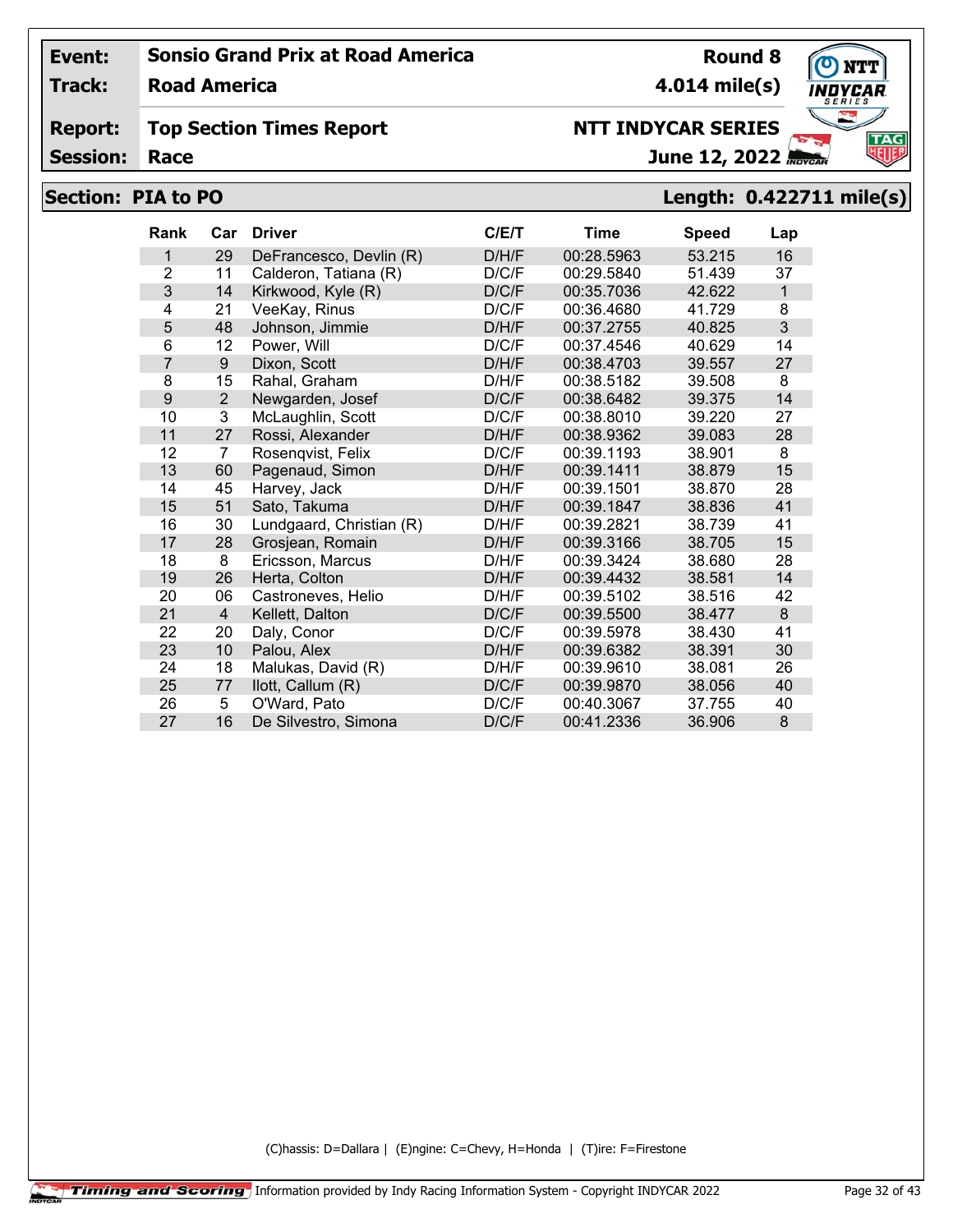**Track: Road America**

#### **Report: Top Section Times Report**

**Session:**

# **NTT INDYCAR SERIES**

June 12, 2022

# **Section: SFP to PSO1 Length: 0.012879 mile(s)**

| Rank           | Car            | <b>Driver</b>            | C/E/T | <b>Time</b> | <b>Speed</b> | Lap |
|----------------|----------------|--------------------------|-------|-------------|--------------|-----|
| 1              | $\overline{7}$ | Rosenqvist, Felix        | D/C/F | 00:01.0543  | 43.976       | 40  |
| $\overline{2}$ | 30             | Lundgaard, Christian (R) | D/H/F | 00:01.0554  | 43.930       | 42  |
| 3              | 45             | Harvey, Jack             | D/H/F | 00:01.0571  | 43.859       | 29  |
| 4              | 26             | Herta, Colton            | D/H/F | 00:01.0572  | 43.855       | 28  |
| 5              | 9              | Dixon, Scott             | D/H/F | 00:01.0578  | 43.830       | 41  |
| 6              | 27             | Rossi, Alexander         | D/H/F | 00:01.0580  | 43.822       | 41  |
| 7              | 06             | Castroneves, Helio       | D/H/F | 00:01.0590  | 43.781       | 43  |
| 8              | 51             | Sato, Takuma             | D/H/F | 00:01.0592  | 43.772       | 42  |
| 9              | 10             | Palou, Alex              | D/H/F | 00:01.0595  | 43.760       | 31  |
| 10             | 8              | Ericsson, Marcus         | D/H/F | 00:01.0596  | 43.756       | 42  |
| 11             | 28             | Grosjean, Romain         | D/H/F | 00:01.0599  | 43.743       | 42  |
| 12             | 60             | Pagenaud, Simon          | D/H/F | 00:01.0599  | 43.743       | 27  |
| 13             | 15             | Rahal, Graham            | D/H/F | 00:01.0609  | 43.702       | 25  |
| 14             | 3              | McLaughlin, Scott        | D/C/F | 00:01.0617  | 43.669       | 42  |
| 15             | 11             | Calderon, Tatiana (R)    | D/C/F | 00:01.0625  | 43.636       | 38  |
| 16             | 18             | Malukas, David (R)       | D/H/F | 00:01.0633  | 43.604       | 27  |
| 17             | 5              | O'Ward, Pato             | D/C/F | 00:01.0644  | 43.558       | 28  |
| 18             | 77             | llott, Callum (R)        | D/C/F | 00:01.0651  | 43.530       | 41  |
| 19             | 20             | Daly, Conor              | D/C/F | 00:01.0655  | 43.514       | 29  |
| 20             | 12             | Power, Will              | D/C/F | 00:01.0656  | 43.509       | 40  |
| 21             | $\overline{2}$ | Newgarden, Josef         | D/C/F | 00:01.0665  | 43.473       | 28  |
| 22             | 14             | Kirkwood, Kyle (R)       | D/C/F | 00:01.0711  | 43.286       | 31  |
| 23             | 21             | VeeKay, Rinus            | D/C/F | 00:01.0754  | 43.113       | 25  |
| 24             | 4              | Kellett, Dalton          | D/C/F | 00:01.0973  | 42.252       | 34  |
| 25             | 16             | De Silvestro, Simona     | D/C/F | 00:01.1822  | 39.218       | 24  |
| 26             | 29             | DeFrancesco, Devlin (R)  | D/H/F | 00:01.3613  | 34.058       | 40  |
| 27             | 48             | Johnson, Jimmie          | D/H/F | 00:01.6077  | 28.838       | 23  |

(C)hassis: D=Dallara | (E)ngine: C=Chevy, H=Honda | (T)ire: F=Firestone

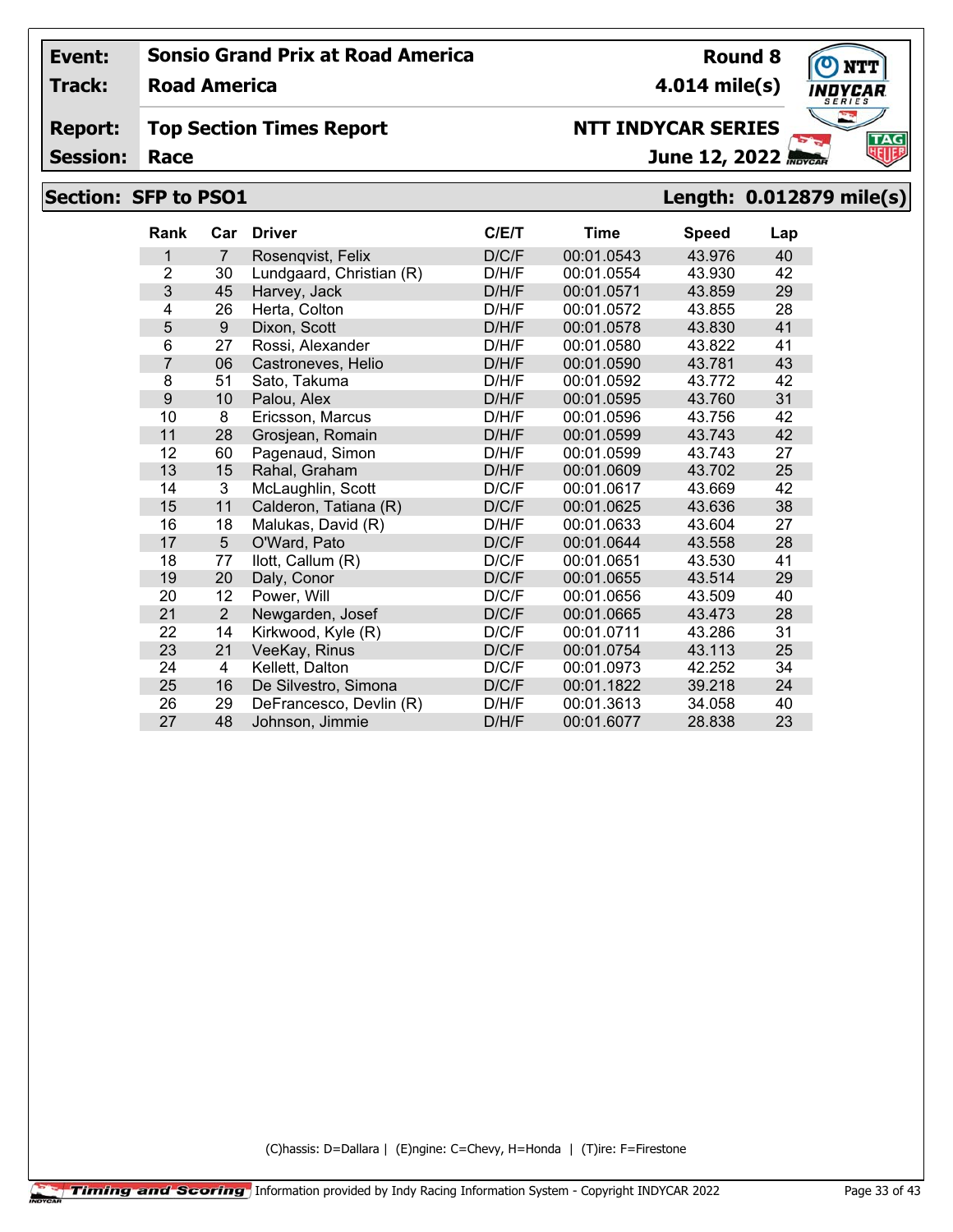**Track: Road America**

## **Top Section Times Report**

**Session:**

| (C)hassis: D=Dallara   (E)ngine: C=Chevy, H=Honda   (T)ire: F=Firestone |  |
|-------------------------------------------------------------------------|--|
|                                                                         |  |

| Section: PSO1 to PSO2 |                |                |                          |       |            |              |     | Length: 0.018845 mile(s) |
|-----------------------|----------------|----------------|--------------------------|-------|------------|--------------|-----|--------------------------|
|                       | Rank           |                | Car Driver               | C/E/T | Time       | <b>Speed</b> | Lap |                          |
|                       | 1              | $\overline{4}$ | Kellett, Dalton          | D/C/F | 00:01.4898 | 45.537       | 44  |                          |
|                       | 2              | 18             | Malukas, David (R)       | D/H/F | 00:01.4942 | 45.403       | 41  |                          |
|                       | $\mathfrak{S}$ | 51             | Sato, Takuma             | D/H/F | 00:01.4951 | 45.375       | 30  |                          |
|                       | 4              | 27             | Rossi, Alexander         | D/H/F | 00:01.4954 | 45.366       | 41  |                          |
|                       | 5              | 9              | Dixon, Scott             | D/H/F | 00:01.4961 | 45.345       | 28  |                          |
|                       | 6              | 06             | Castroneves, Helio       | D/H/F | 00:01.4990 | 45.257       | 43  |                          |
|                       | 7              | 28             | Grosjean, Romain         | D/H/F | 00:01.4994 | 45.245       | 42  |                          |
|                       | 8              | 60             | Pagenaud, Simon          | D/H/F | 00:01.5001 | 45.224       | 41  |                          |
|                       | 9              | 26             | Herta, Colton            | D/H/F | 00:01.5009 | 45.200       | 28  |                          |
|                       | 10             | 8              | Ericsson, Marcus         | D/H/F | 00:01.5017 | 45.176       | 29  |                          |
|                       | 11             | 30             | Lundgaard, Christian (R) | D/H/F | 00:01.5019 | 45.170       | 42  |                          |
|                       | 12             | 5              | O'Ward, Pato             | D/C/F | 00:01.5024 | 45.155       | 28  |                          |
|                       | 13             | 10             | Palou, Alex              | D/H/F | 00:01.5057 | 45.056       | 16  |                          |
|                       | 14             | 11             | Calderon, Tatiana (R)    | D/C/F | 00:01.5089 | 44.961       | 38  |                          |
|                       | 15             | $\mathbf{3}$   | McLaughlin, Scott        | D/C/F | 00:01.5098 | 44.934       | 28  |                          |
|                       | 16             | 12             | Power, Will              | D/C/F | 00:01.5107 | 44.907       | 40  |                          |
|                       | 17             | 20             | Daly, Conor              | D/C/F | 00:01.5108 | 44.904       | 42  |                          |
|                       | 18             | $\overline{2}$ | Newgarden, Josef         | D/C/F | 00:01.5121 | 44.865       | 41  |                          |
|                       | 19             | 14             | Kirkwood, Kyle (R)       | D/C/F | 00:01.5142 | 44.803       | 41  |                          |
|                       | 20             | 77             | llott, Callum (R)        | D/C/F | 00:01.5179 | 44.694       | 29  |                          |

 21 VeeKay, Rinus D/C/F 00:01.5216 44.585 40 45 Harvey, Jack D/H/F 00:01.5353 44.187 29 48 Johnson, Jimmie D/H/F 00:01.6062 42.237 39 15 Rahal, Graham **D/H/F** 00:01.8751 36.180 7 Rosenqvist, Felix D/C/F 00:11.5223 5.888 40 26 29 DeFrancesco, Devlin (R) D/H/F 00:12.1924 5.564 26<br>27 16 De Silvestro, Simona D/C/F 00:13.4163 5.057 24

De Silvestro, Simona



**4.014 mile(s)**

**Round 8**

June 12, 2022 *Ravea* 

**NTT INDYCAR SERIES**

**Report:**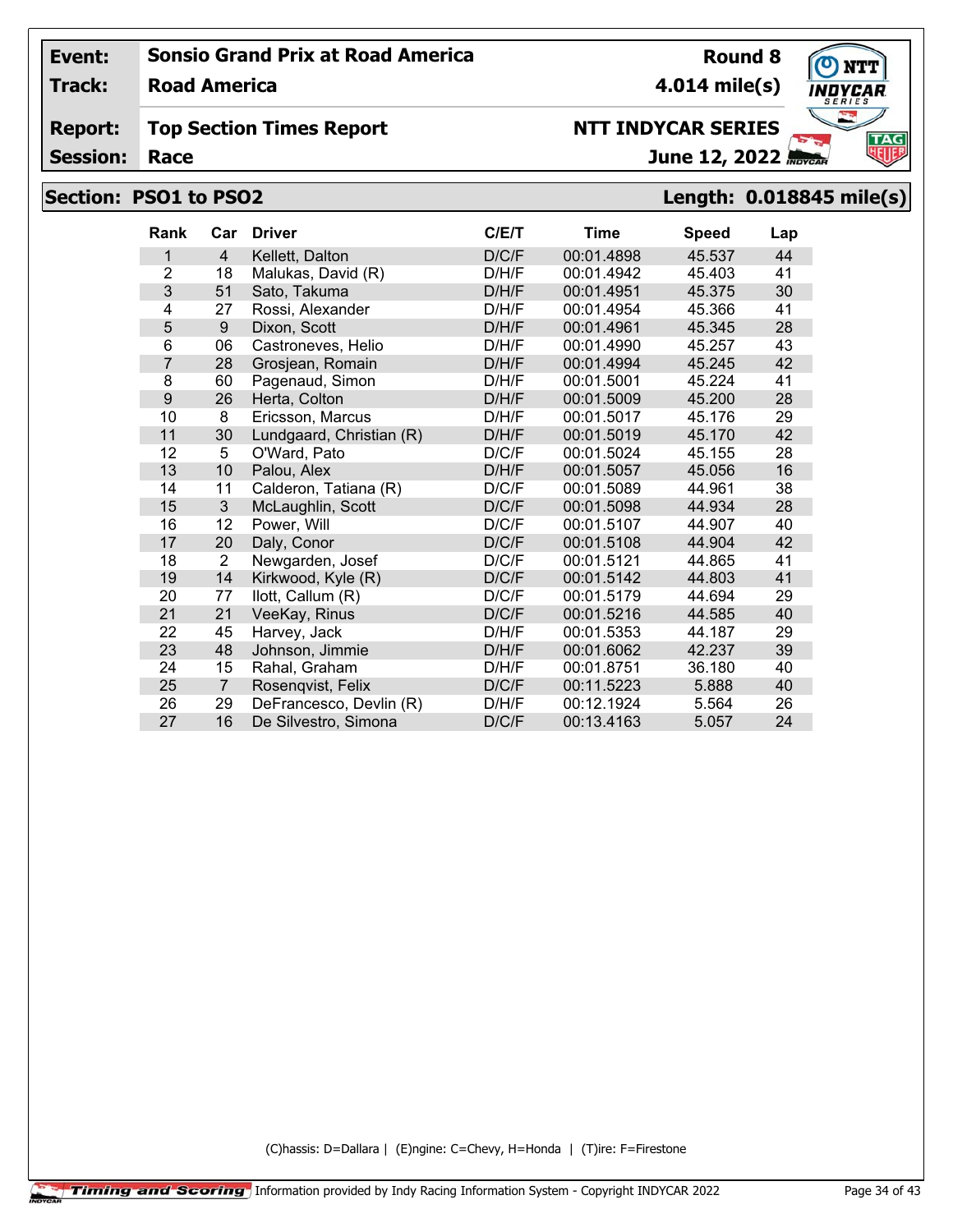**Track: Road America**

#### **Report: Top Section Times Report**

**Session:**

# **Section: PSO2 to PSOX Length: 0.019034 mile(s)**

| <b>Rank</b>    | Car            | <b>Driver</b>            | C/E/T | Time       | <b>Speed</b> | Lap      |
|----------------|----------------|--------------------------|-------|------------|--------------|----------|
| 1              | 16             | De Silvestro, Simona     | D/C/F | 00:01.2812 | 53.483       | $\Omega$ |
| $\overline{2}$ | 51             | Sato, Takuma             | D/H/F | 00:01.5018 | 45.627       | 42       |
| 3              | 9              | Dixon, Scott             | D/H/F | 00:01.5043 | 45.551       | 41       |
| 4              | 06             | Castroneves, Helio       | D/H/F | 00:01.5045 | 45.545       | 43       |
| 5              | 27             | Rossi, Alexander         | D/H/F | 00:01.5047 | 45.539       | 41       |
| 6              | 60             | Pagenaud, Simon          | D/H/F | 00:01.5052 | 45.524       | 41       |
| $\overline{7}$ | 18             | Malukas, David (R)       | D/H/F | 00:01.5052 | 45.524       | 41       |
| 8              | 28             | Grosjean, Romain         | D/H/F | 00:01.5057 | 45.509       | 42       |
| 9              | 26             | Herta, Colton            | D/H/F | 00:01.5060 | 45.500       | 28       |
| 10             | 8              | Ericsson, Marcus         | D/H/F | 00:01.5084 | 45.427       | 42       |
| 11             | $\overline{4}$ | Kellett, Dalton          | D/C/F | 00:01.5110 | 45.349       | 44       |
| 12             | 5              | O'Ward, Pato             | D/C/F | 00:01.5126 | 45.301       | 28       |
| 13             | 48             | Johnson, Jimmie          | D/H/F | 00:01.5143 | 45.250       | 23       |
| 14             | 29             | DeFrancesco, Devlin (R)  | D/H/F | 00:01.5155 | 45.215       | 17       |
| 15             | 11             | Calderon, Tatiana (R)    | D/C/F | 00:01.5170 | 45.170       | 38       |
| 16             | 3              | McLaughlin, Scott        | D/C/F | 00:01.5182 | 45.134       | 42       |
| 17             | $\overline{2}$ | Newgarden, Josef         | D/C/F | 00:01.5184 | 45.128       | 41       |
| 18             | 20             | Daly, Conor              | D/C/F | 00:01.5214 | 45.039       | 42       |
| 19             | 14             | Kirkwood, Kyle (R)       | D/C/F | 00:01.5281 | 44.842       | 41       |
| 20             | 21             | VeeKay, Rinus            | D/C/F | 00:01.5312 | 44.751       | 40       |
| 21             | 12             | Power, Will              | D/C/F | 00:01.5312 | 44.751       | 27       |
| 22             | 77             | llott, Callum (R)        | D/C/F | 00:01.5653 | 43.776       | 29       |
| 23             | 10             | Palou, Alex              | D/H/F | 00:01.7189 | 39.864       | 31       |
| 24             | 30             | Lundgaard, Christian (R) | D/H/F | 00:01.9721 | 34.746       | 31       |
| 25             | $\overline{7}$ | Rosenqvist, Felix        | D/C/F | 00:02.8043 | 24.435       | 40       |
| 26             | 15             | Rahal, Graham            | D/H/F | 00:02.8218 | 24.283       | 0        |
| 27             | 45             | Harvey, Jack             | D/H/F | 00:11.6335 | 5.890        | 29       |

(C)hassis: D=Dallara | (E)ngine: C=Chevy, H=Honda | (T)ire: F=Firestone



**Round 8 4.014 mile(s)**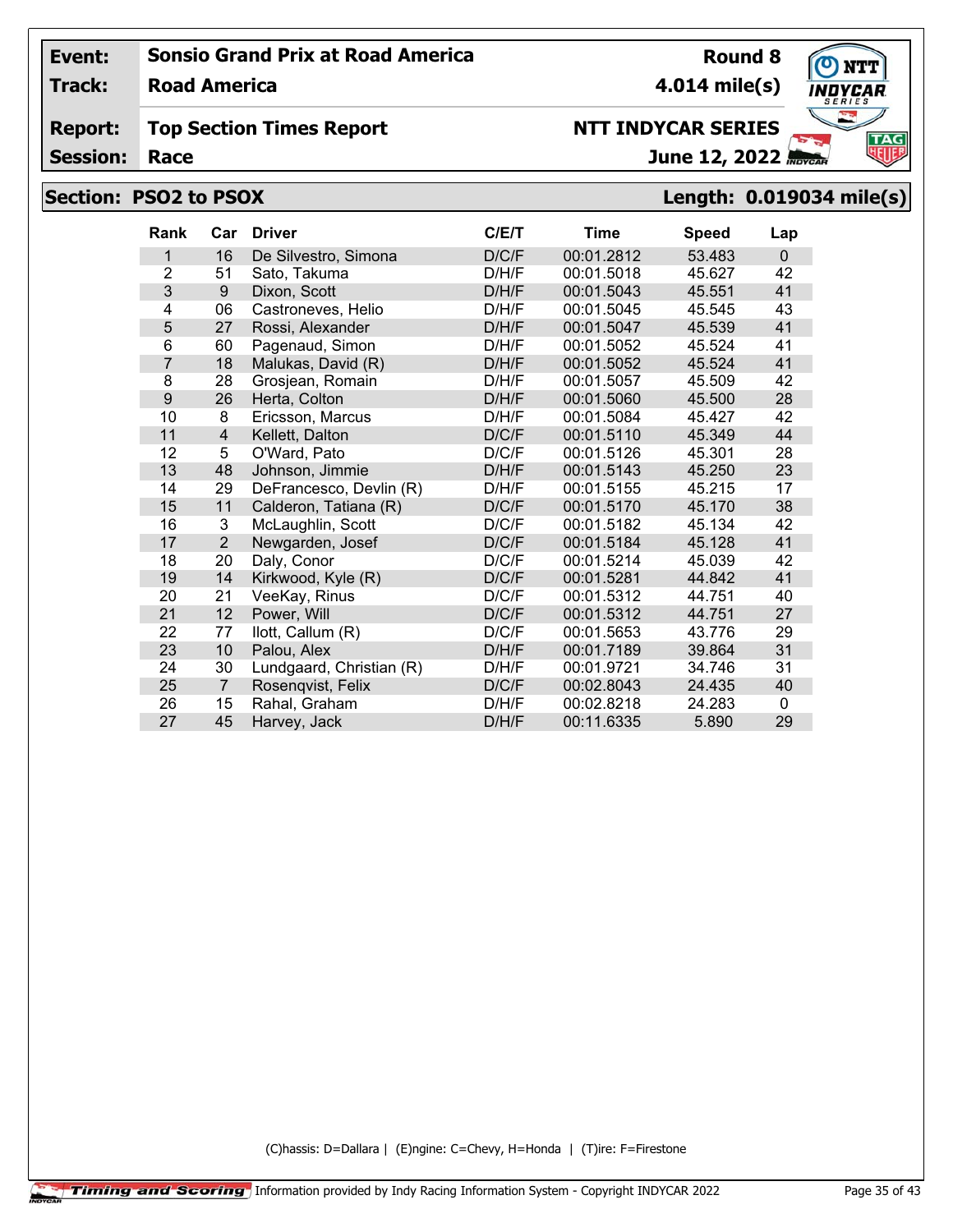**Track: Road America**

#### **Report: Top Section Times Report**

**Session:**

## **Section: PSOX to PSO3 Length: 0.018939 mile(s)**

| <b>Rank</b>    | Car            | <b>Driver</b>            | C/E/T | <b>Time</b> | <b>Speed</b> | Lap            |
|----------------|----------------|--------------------------|-------|-------------|--------------|----------------|
| 1              | 16             | De Silvestro, Simona     | D/C/F | 00:01.2206  | 55.859       | $\mathbf{0}$   |
| $\overline{2}$ | 51             | Sato, Takuma             | D/H/F | 00:01.5336  | 44.459       | 17             |
| 3              | 18             | Malukas, David (R)       | D/H/F | 00:01.5346  | 44.430       | 16             |
| 4              | 26             | Herta, Colton            | D/H/F | 00:01.5350  | 44.418       | 15             |
| 5              | 06             | Castroneves, Helio       | D/H/F | 00:01.5361  | 44.386       | 17             |
| 6              | 60             | Pagenaud, Simon          | D/H/F | 00:01.5362  | 44.383       | 16             |
| $\overline{7}$ | 27             | Rossi, Alexander         | D/H/F | 00:01.5362  | 44.383       | 15             |
| 8              | 28             | Grosjean, Romain         | D/H/F | 00:01.5376  | 44.343       | 16             |
| 9              | 9              | Dixon, Scott             | D/H/F | 00:01.5382  | 44.326       | 16             |
| 10             | 29             | DeFrancesco, Devlin (R)  | D/H/F | 00:01.5386  | 44.314       | 11             |
| 11             | 3              | McLaughlin, Scott        | D/C/F | 00:01.5419  | 44.219       | 15             |
| 12             | 8              | Ericsson, Marcus         | D/H/F | 00:01.5430  | 44.188       | 16             |
| 13             | 48             | Johnson, Jimmie          | D/H/F | 00:01.5449  | 44.133       | 8              |
| 14             | 5              | O'Ward, Pato             | D/C/F | 00:01.5484  | 44.034       | 16             |
| 15             | $\overline{2}$ | Newgarden, Josef         | D/C/F | 00:01.5501  | 43.985       | 15             |
| 16             | 4              | Kellett, Dalton          | D/C/F | 00:01.5518  | 43.937       | 9              |
| 17             | 11             | Calderon, Tatiana (R)    | D/C/F | 00:01.5522  | 43.926       | $\overline{2}$ |
| 18             | 20             | Daly, Conor              | D/C/F | 00:01.5681  | 43.481       | 16             |
| 19             | 21             | VeeKay, Rinus            | D/C/F | 00:01.5692  | 43.450       | 9              |
| 20             | 7              | Rosenqvist, Felix        | D/C/F | 00:01.5899  | 42.884       | 9              |
| 21             | 15             | Rahal, Graham            | D/H/F | 00:01.6563  | 41.165       | 25             |
| 22             | 14             | Kirkwood, Kyle (R)       | D/C/F | 00:01.6741  | 40.727       | 2              |
| 23             | 12             | Power, Will              | D/C/F | 00:01.6921  | 40.294       | 15             |
| 24             | 45             | Harvey, Jack             | D/H/F | 00:02.0550  | 33.179       | 29             |
| 25             | 77             | llott, Callum (R)        | D/C/F | 00:04.1878  | 16.281       | 15             |
| 26             | 30             | Lundgaard, Christian (R) | D/H/F | 00:11.7134  | 5.821        | 42             |
| 27             | 10             | Palou, Alex              | D/H/F | 00:12.0029  | 5.680        | 31             |

(C)hassis: D=Dallara | (E)ngine: C=Chevy, H=Honda | (T)ire: F=Firestone



**Round 8 4.014 mile(s)**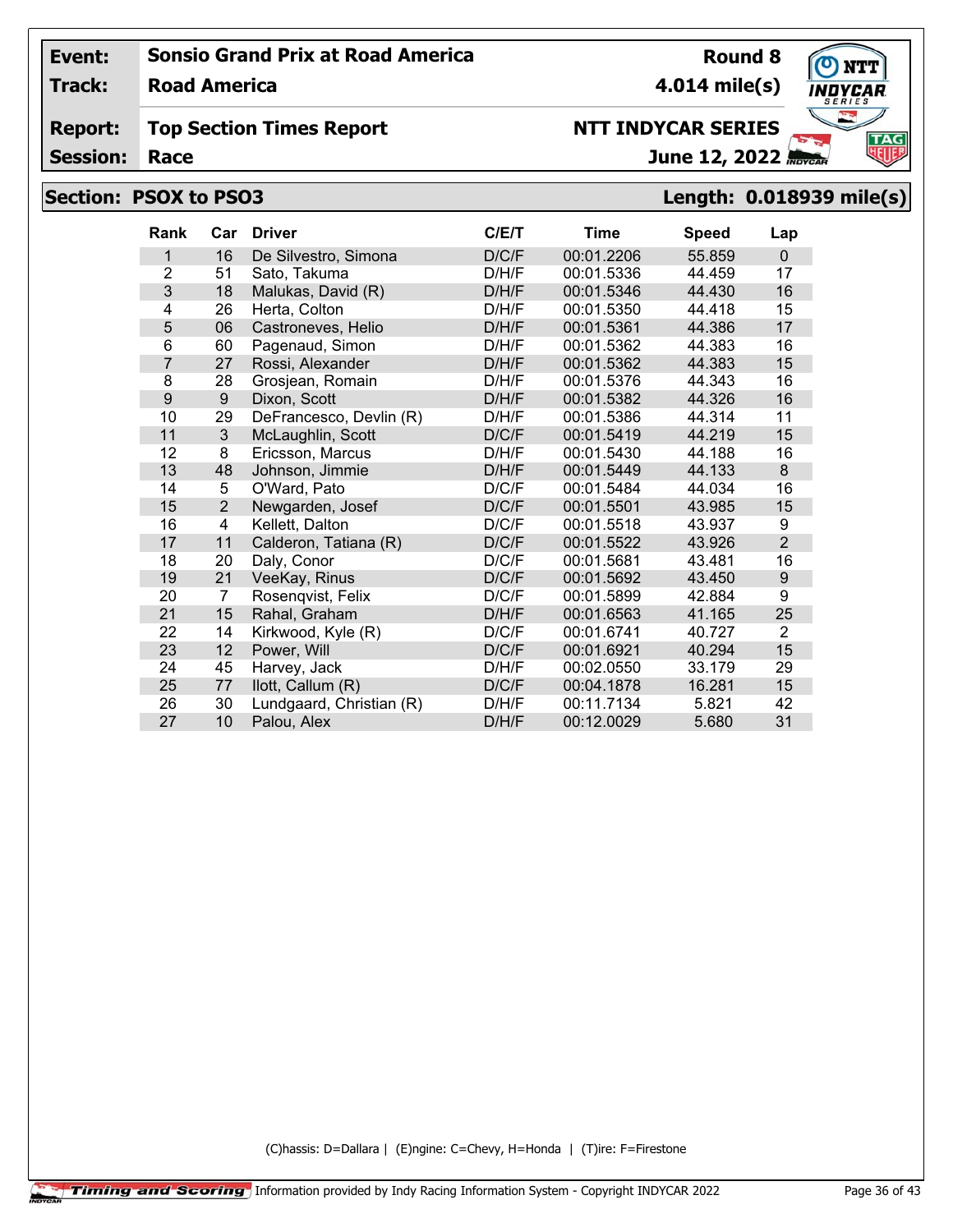**Track: Road America**

#### **Report: Top Section Times Report**

**Session:**

# **Section: PSO3 to PSO4 Length: 0.037973 mile(s)**

| <b>Rank</b>    | Car            | <b>Driver</b>            | C/E/T | <b>Time</b> | <b>Speed</b> | Lap            |
|----------------|----------------|--------------------------|-------|-------------|--------------|----------------|
| 1              | 16             | De Silvestro, Simona     | D/C/F | 00:02.2888  | 59.728       | $\Omega$       |
| $\overline{2}$ | 27             | Rossi, Alexander         | D/H/F | 00:03.0346  | 45.049       | 41             |
| 3              | 06             | Castroneves, Helio       | D/H/F | 00:03.0375  | 45.006       | 43             |
| 4              | 26             | Herta, Colton            | D/H/F | 00:03.0377  | 45.003       | 28             |
| 5              | 48             | Johnson, Jimmie          | D/H/F | 00:03.0382  | 44.995       | $\overline{4}$ |
| 6              | 60             | Pagenaud, Simon          | D/H/F | 00:03.0394  | 44.977       | 41             |
| 7              | $9\,$          | Dixon, Scott             | D/H/F | 00:03.0401  | 44.967       | 16             |
| 8              | 8              | Ericsson, Marcus         | D/H/F | 00:03.0434  | 44.918       | 16             |
| 9              | 29             | DeFrancesco, Devlin (R)  | D/H/F | 00:03.0510  | 44.806       | 11             |
| 10             | 3              | McLaughlin, Scott        | D/C/F | 00:03.0571  | 44.717       | 28             |
| 11             | 5              | O'Ward, Pato             | D/C/F | 00:03.0578  | 44.707       | 28             |
| 12             | 11             | Calderon, Tatiana (R)    | D/C/F | 00:03.0583  | 44.700       | $\overline{2}$ |
| 13             | $\overline{4}$ | Kellett, Dalton          | D/C/F | 00:03.0593  | 44.685       | 44             |
| 14             | 15             | Rahal, Graham            | D/H/F | 00:03.0621  | 44.644       | 40             |
| 15             | $\overline{7}$ | Rosenqvist, Felix        | D/C/F | 00:03.0661  | 44.586       | 25             |
| 16             | 45             | Harvey, Jack             | D/H/F | 00:03.0670  | 44.573       | 17             |
| 17             | $\overline{2}$ | Newgarden, Josef         | D/C/F | 00:03.0672  | 44.570       | 28             |
| 18             | 30             | Lundgaard, Christian (R) | D/H/F | 00:03.1028  | 44.058       | 17             |
| 19             | 18             | Malukas, David (R)       | D/H/F | 00:03.1232  | 43.771       | 41             |
| 20             | 51             | Sato, Takuma             | D/H/F | 00:03.2126  | 42.553       | 17             |
| 21             | 10             | Palou, Alex              | D/H/F | 00:03.3494  | 40.815       | 31             |
| 22             | 14             | Kirkwood, Kyle (R)       | D/C/F | 00:03.6714  | 37.235       | 0              |
| 23             | 77             | llott, Callum (R)        | D/C/F | 00:04.3044  | 31.759       | 29             |
| 24             | 20             | Daly, Conor              | D/C/F | 00:06.3796  | 21.428       | 0              |
| 25             | 21             | VeeKay, Rinus            | D/C/F | 00:10.5422  | 12.967       | 9              |
| 26             | 12             | Power, Will              | D/C/F | 00:11.8552  | 11.531       | 15             |
| 27             | 28             | Grosjean, Romain         | D/H/F | 00:12.5720  | 10.874       | 16             |

(C)hassis: D=Dallara | (E)ngine: C=Chevy, H=Honda | (T)ire: F=Firestone



**Round 8 4.014 mile(s)**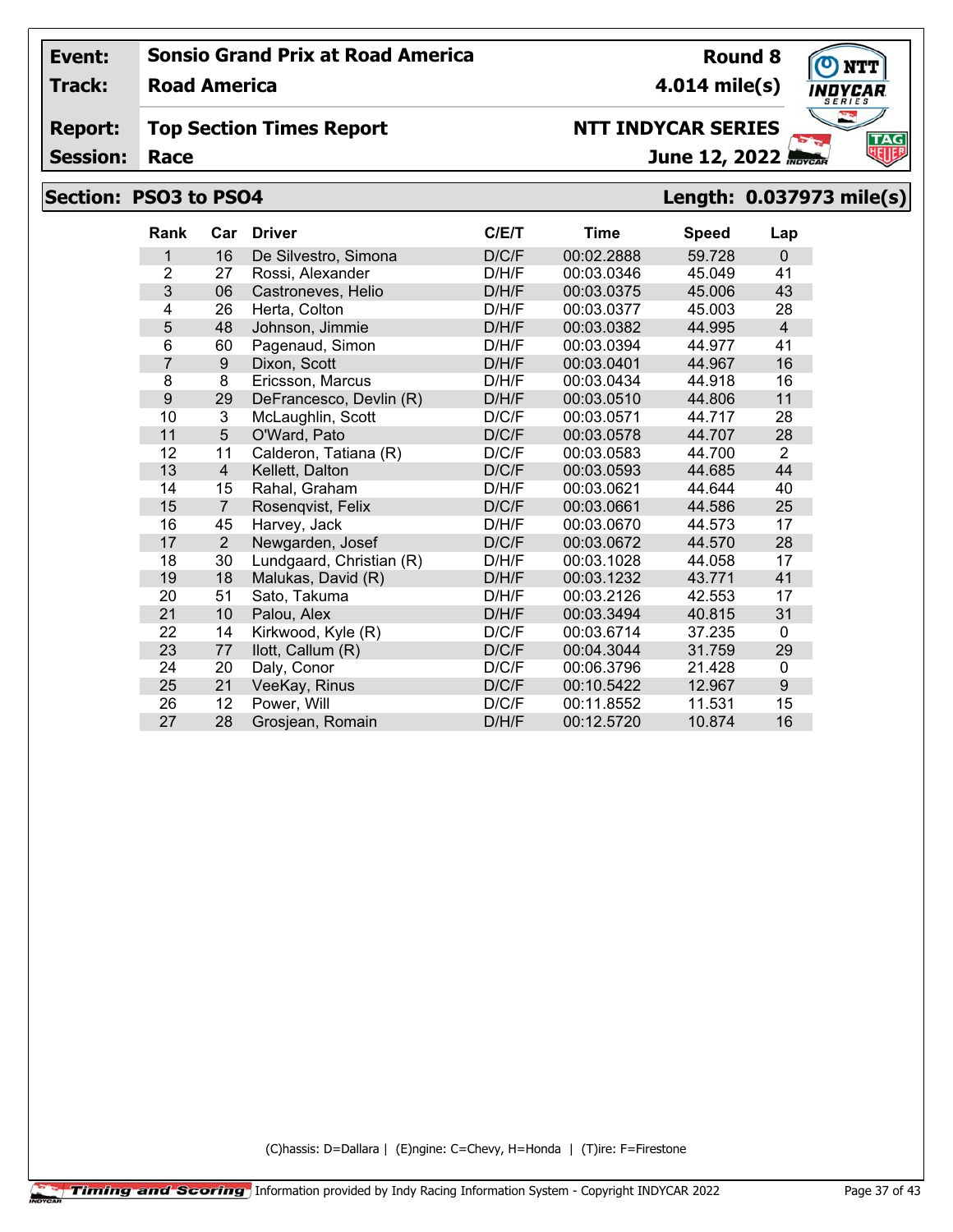**Track: Road America**

#### **Report: Top Section Times Report**

**Session:**

## **Section: PSO4 to PSOA Length: 0.019034 mile(s)**

| <b>Rank</b>    | Car            | <b>Driver</b>            | C/ET  | Time       | <b>Speed</b> | Lap            |
|----------------|----------------|--------------------------|-------|------------|--------------|----------------|
| 1              | 16             | De Silvestro, Simona     | D/C/F | 00:01.0646 | 64.365       | $\Omega$       |
| $\overline{2}$ | 26             | Herta, Colton            | D/H/F | 00:01.4947 | 45.844       | 42             |
| 3              | 06             | Castroneves, Helio       | D/H/F | 00:01.5004 | 45.670       | 43             |
| 4              | 60             | Pagenaud, Simon          | D/H/F | 00:01.5014 | 45.639       | 41             |
| 5              | 30             | Lundgaard, Christian (R) | D/H/F | 00:01.5014 | 45.639       | 31             |
| 6              | 45             | Harvey, Jack             | D/H/F | 00:01.5025 | 45.606       | 42             |
| 7              | 48             | Johnson, Jimmie          | D/H/F | 00:01.5044 | 45.548       | 23             |
| 8              | 11             | Calderon, Tatiana (R)    | D/C/F | 00:01.5048 | 45.536       | 38             |
| 9              | 29             | DeFrancesco, Devlin (R)  | D/H/F | 00:01.5060 | 45.500       | 40             |
| 10             | 27             | Rossi, Alexander         | D/H/F | 00:01.5060 | 45.500       | 41             |
| 11             | $5\phantom{.}$ | O'Ward, Pato             | D/C/F | 00:01.5070 | 45.470       | 28             |
| 12             | 15             | Rahal, Graham            | D/H/F | 00:01.5071 | 45.467       | 40             |
| 13             | 10             | Palou, Alex              | D/H/F | 00:01.5097 | 45.388       | 31             |
| 14             | 12             | Power, Will              | D/C/F | 00:01.5112 | 45.343       | 40             |
| 15             | 3              | McLaughlin, Scott        | D/C/F | 00:01.5116 | 45.331       | 28             |
| 16             | $\overline{2}$ | Newgarden, Josef         | D/C/F | 00:01.5123 | 45.310       | 28             |
| 17             | 4              | Kellett, Dalton          | D/C/F | 00:01.5129 | 45.292       | 22             |
| 18             | 51             | Sato, Takuma             | D/H/F | 00:01.5198 | 45.087       | 0              |
| 19             | $\overline{7}$ | Rosenqvist, Felix        | D/C/F | 00:01.5201 | 45.078       | 40             |
| 20             | 77             | llott, Callum (R)        | D/C/F | 00:01.5277 | 44.854       | 41             |
| 21             | 14             | Kirkwood, Kyle (R)       | D/C/F | 00:01.5310 | 44.757       | 41             |
| 22             | 21             | VeeKay, Rinus            | D/C/F | 00:01.5381 | 44.550       | $\mathbf{0}$   |
| 23             | 20             | Daly, Conor              | D/C/F | 00:01.5406 | 44.478       | $\overline{0}$ |
| 24             | 9              | Dixon, Scott             | D/H/F | 00:01.5588 | 43.959       | 41             |
| 25             | 18             | Malukas, David (R)       | D/H/F | 00:01.6029 | 42.749       | $\overline{0}$ |
| 26             | 8              | Ericsson, Marcus         | D/H/F | 00:01.8199 | 37.652       | 42             |
| 27             | 28             | Grosjean, Romain         | D/H/F | 00:02.6861 | 25.510       | 42             |

(C)hassis: D=Dallara | (E)ngine: C=Chevy, H=Honda | (T)ire: F=Firestone



**4.014 mile(s)**

**NTT INDYCAR SERIES**

**Round 8**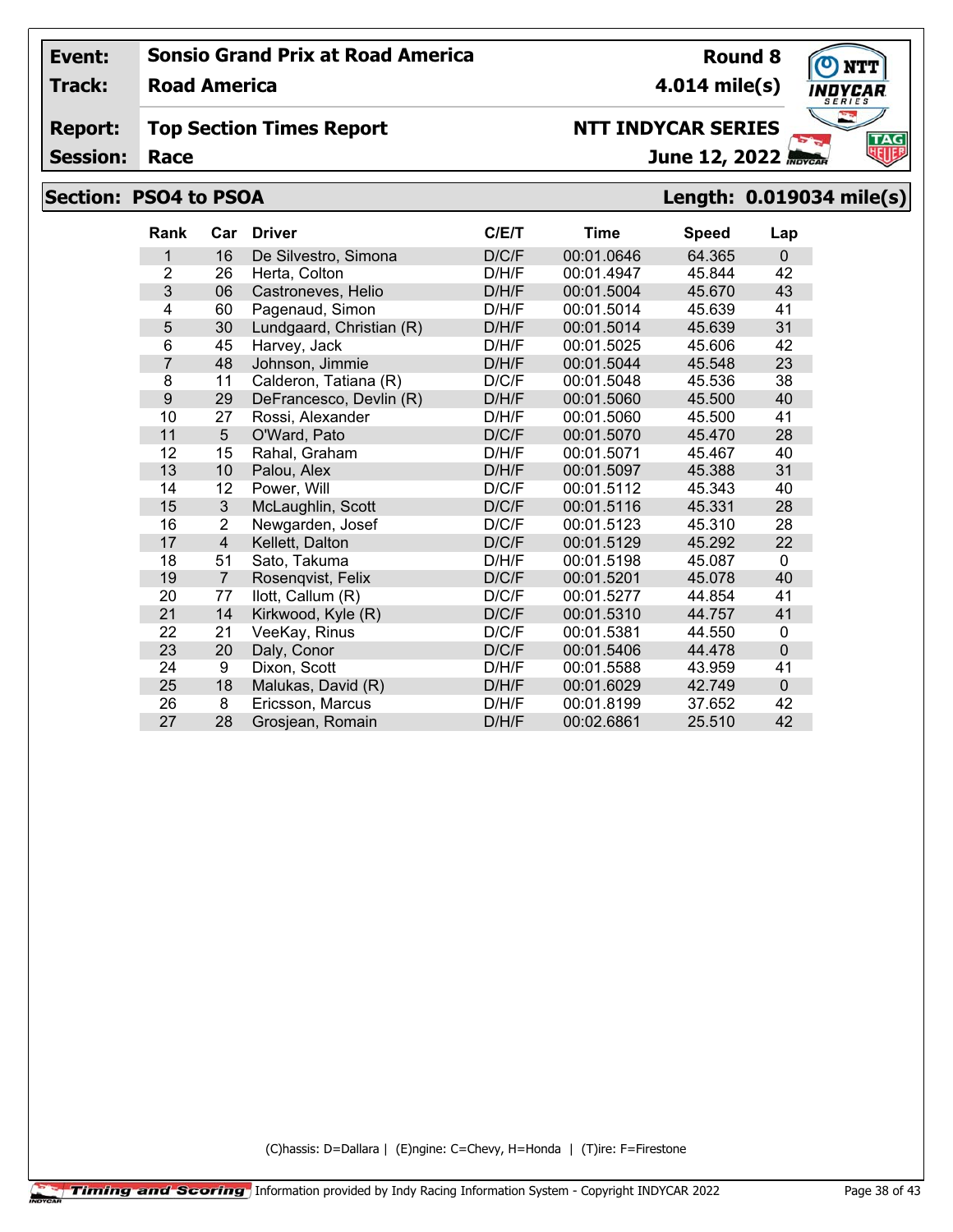**Track: Road America**

**Report: Top Section Times Report**

**Session:**

# **Section: PSOA to PSO5 Length: 0.018939 mile(s)**

## (C)hassis: D=Dallara | (E)ngine: C=Chevy, H=Honda | (T)ire: F=Firestone

| <b>Rank</b>    | Car            | <b>Driver</b>            | C/E/T | Time       | <b>Speed</b> | Lap              |
|----------------|----------------|--------------------------|-------|------------|--------------|------------------|
| 1              | 16             | De Silvestro, Simona     | D/C/F | 00:01.0420 | 65.434       | $\mathbf{0}$     |
| $\overline{2}$ | 60             | Pagenaud, Simon          | D/H/F | 00:01.5311 | 44.531       | 16               |
| 3              | 51             | Sato, Takuma             | D/H/F | 00:01.5316 | 44.517       | $\mathbf 0$      |
| 4              | 48             | Johnson, Jimmie          | D/H/F | 00:01.5316 | 44.517       | 4                |
| 5              | 45             | Harvey, Jack             | D/H/F | 00:01.5320 | 44.505       | 29               |
| 6              | 18             | Malukas, David (R)       | D/H/F | 00:01.5326 | 44.488       | $\mathbf{0}$     |
| $\overline{7}$ | 29             | DeFrancesco, Devlin (R)  | D/H/F | 00:01.5341 | 44.444       | 11               |
| 8              | 30             | Lundgaard, Christian (R) | D/H/F | 00:01.5343 | 44.438       | $\mathbf 0$      |
| 9              | 06             | Castroneves, Helio       | D/H/F | 00:01.5365 | 44.375       | 30               |
| 10             | 11             | Calderon, Tatiana (R)    | D/C/F | 00:01.5370 | 44.360       | $\overline{2}$   |
| 11             | 14             | Kirkwood, Kyle (R)       | D/C/F | 00:01.5371 | 44.357       | $\mathbf 0$      |
| 12             | 15             | Rahal, Graham            | D/H/F | 00:01.5382 | 44.326       | 9                |
| 13             | 4              | Kellett, Dalton          | D/C/F | 00:01.5392 | 44.297       | $\boldsymbol{9}$ |
| 14             | 10             | Palou, Alex              | D/H/F | 00:01.5397 | 44.283       | $\overline{3}$   |
| 15             | 12             | Power, Will              | D/C/F | 00:01.5399 | 44.277       | $\boldsymbol{8}$ |
| 16             | 26             | Herta, Colton            | D/H/F | 00:01.5399 | 44.277       | 15               |
| 17             | 20             | Daly, Conor              | D/C/F | 00:01.5403 | 44.265       | $\mathbf 0$      |
| 18             | 28             | Grosjean, Romain         | D/H/F | 00:01.5428 | 44.194       | 16               |
| 19             | $\overline{7}$ | Rosenqvist, Felix        | D/C/F | 00:01.5461 | 44.099       | 9                |
| 20             | 2              | Newgarden, Josef         | D/C/F | 00:01.5491 | 44.014       | 15               |
| 21             | 21             | VeeKay, Rinus            | D/C/F | 00:01.5528 | 43.909       | 9                |
| 22             | 5              | O'Ward, Pato             | D/C/F | 00:01.5566 | 43.802       | 28               |
| 23             | 77             | llott, Callum (R)        | D/C/F | 00:01.5574 | 43.779       | 29               |
| 24             | 3              | McLaughlin, Scott        | D/C/F | 00:01.6766 | 40.667       | 15               |
| 25             | 27             | Rossi, Alexander         | D/H/F | 00:02.1668 | 31.467       | 29               |
| 26             | 9              | Dixon, Scott             | D/H/F | 00:10.8933 | 6.259        | 28               |
| 27             | 8              | Ericsson, Marcus         | D/H/F | 00:11.4937 | 5.932        | 29               |

# **NTT INDYCAR SERIES**

June 12, 2022



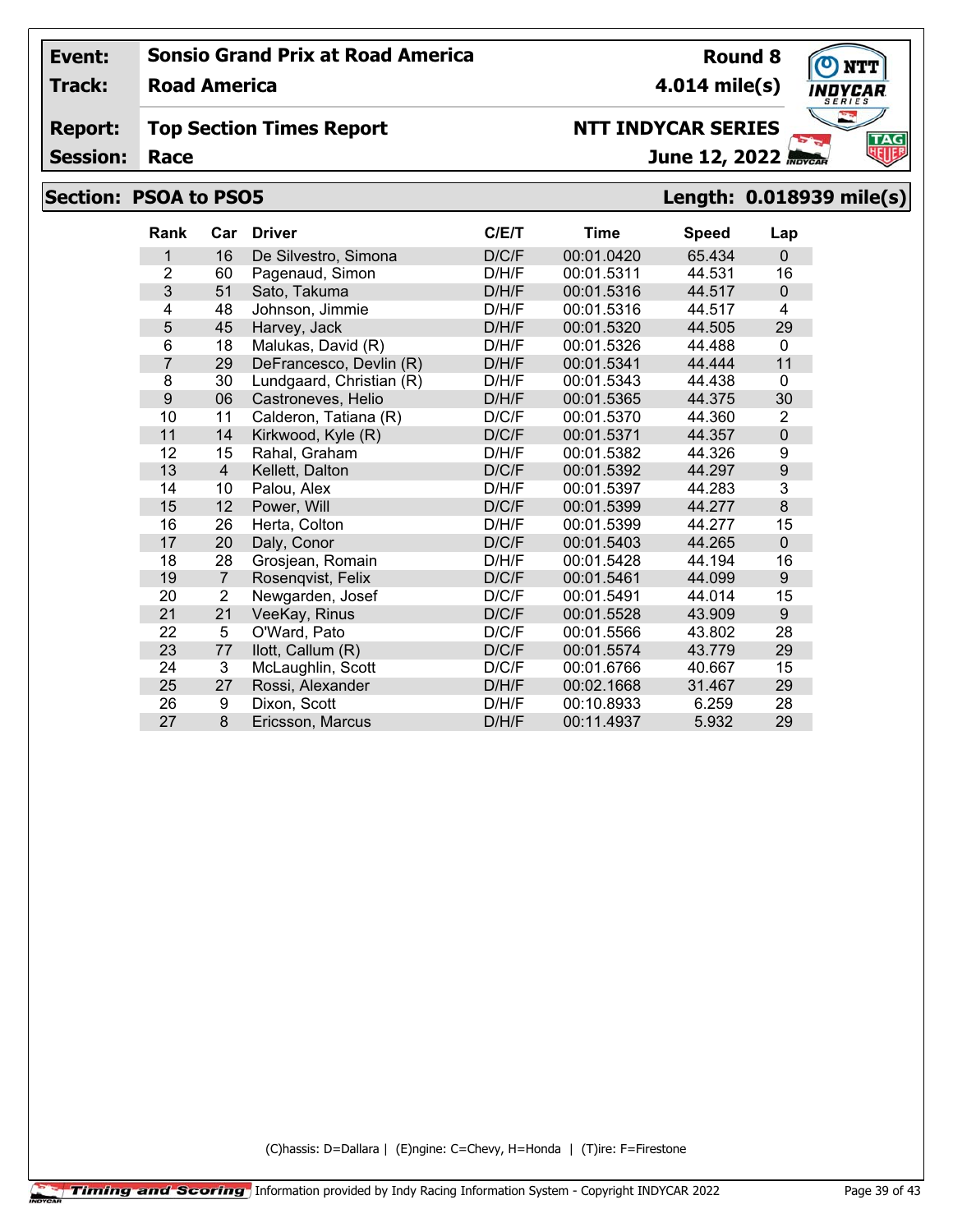**Track: Road America**

#### **Report: Top Section Times Report**

**Session:**

# **Section: PSO5 to PSO6 Length: 0.018939 mile(s)**

| <b>Rank</b>    | Car               | <b>Driver</b>            | C/E/T | <b>Time</b> | <b>Speed</b> | Lap          |
|----------------|-------------------|--------------------------|-------|-------------|--------------|--------------|
| 1              | 16                | De Silvestro, Simona     | D/C/F | 00:01.1650  | 58.525       | $\mathbf 0$  |
| $\overline{2}$ | 48                | Johnson, Jimmie          | D/H/F | 00:01.5116  | 45.106       | 4            |
| 3              | 29                | DeFrancesco, Devlin (R)  | D/H/F | 00:01.5164  | 44.963       | 11           |
| 4              | 30                | Lundgaard, Christian (R) | D/H/F | 00:01.5174  | 44.933       | 31           |
| 5              | 45                | Harvey, Jack             | D/H/F | 00:01.5188  | 44.892       | 42           |
| 6              | 15                | Rahal, Graham            | D/H/F | 00:01.5203  | 44.848       | 9            |
| 7              | 51                | Sato, Takuma             | D/H/F | 00:01.5207  | 44.836       | $\mathbf 0$  |
| 8              | 18                | Malukas, David (R)       | D/H/F | 00:01.5208  | 44.833       | 0            |
| 9              | 11                | Calderon, Tatiana (R)    | D/C/F | 00:01.5216  | 44.809       | 48           |
| 10             | 28                | Grosjean, Romain         | D/H/F | 00:01.5223  | 44.789       | 30           |
| 11             | 10                | Palou, Alex              | D/H/F | 00:01.5242  | 44.733       | 16           |
| 12             | 4                 | Kellett, Dalton          | D/C/F | 00:01.5252  | 44.704       | 9            |
| 13             | 20                | Daly, Conor              | D/C/F | 00:01.5257  | 44.689       | 42           |
| 14             | $12 \overline{ }$ | Power, Will              | D/C/F | 00:01.5329  | 44.479       | 15           |
| 15             | $\overline{7}$    | Rosenqvist, Felix        | D/C/F | 00:01.5334  | 44.464       | 9            |
| 16             | 14                | Kirkwood, Kyle (R)       | D/C/F | 00:01.5371  | 44.357       | 41           |
| 17             | 77                | llott, Callum (R)        | D/C/F | 00:01.5390  | 44.303       | 29           |
| 18             | 21                | VeeKay, Rinus            | D/C/F | 00:01.5398  | 44.280       | 9            |
| 19             | 60                | Pagenaud, Simon          | D/H/F | 00:01.5418  | 44.222       | 16           |
| 20             | 06                | Castroneves, Helio       | D/H/F | 00:01.5485  | 44.031       | 30           |
| 21             | 2                 | Newgarden, Josef         | D/C/F | 00:01.5500  | 43.988       | 28           |
| 22             | 8                 | Ericsson, Marcus         | D/H/F | 00:01.6548  | 41.202       | 42           |
| 23             | $\overline{5}$    | O'Ward, Pato             | D/C/F | 00:01.7619  | 38.698       | 16           |
| 24             | 9                 | Dixon, Scott             | D/H/F | 00:01.9702  | 34.607       | 28           |
| 25             | 26                | Herta, Colton            | D/H/F | 00:01.9716  | 34.582       | $\pmb{0}$    |
| 26             | 3                 | McLaughlin, Scott        | D/C/F | 00:03.8921  | 17.518       | $\mathbf{0}$ |
| 27             | 27                | Rossi, Alexander         | D/H/F | 00:11.3504  | 6.007        | 29           |

(C)hassis: D=Dallara | (E)ngine: C=Chevy, H=Honda | (T)ire: F=Firestone



**Round 8 4.014 mile(s)**

June 12, 2022 **NTT INDYCAR SERIES**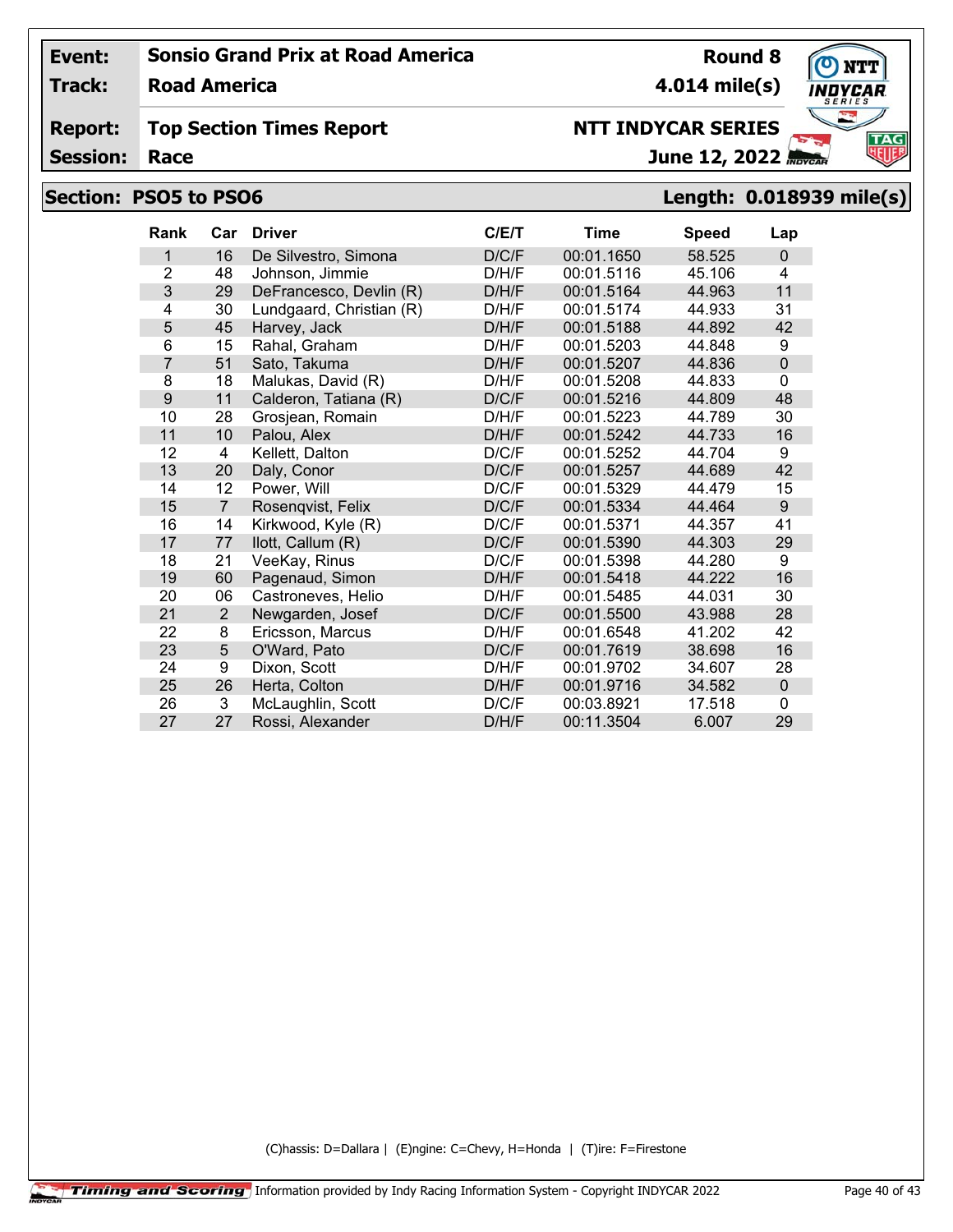**Track: Road America**

#### **Report: Top Section Times Report**

**Session:**

# **Section: PSO6 to PSO7 Length: 0.018939 mile(s)**

| <b>Rank</b>    | Car            | <b>Driver</b>            | C/E/T | <b>Time</b> | <b>Speed</b> | Lap              |
|----------------|----------------|--------------------------|-------|-------------|--------------|------------------|
| 1              | 16             | De Silvestro, Simona     | D/C/F | 00:01.3269  | 51.384       | $\Omega$         |
| $\overline{2}$ | 9              | Dixon, Scott             | D/H/F | 00:01.5289  | 44.595       | 16               |
| 3              | 48             | Johnson, Jimmie          | D/H/F | 00:01.5315  | 44.520       | 4                |
| 4              | 51             | Sato, Takuma             | D/H/F | 00:01.5316  | 44.517       | 42               |
| 5              | 8              | Ericsson, Marcus         | D/H/F | 00:01.5338  | 44.453       | 42               |
| 6              | 29             | DeFrancesco, Devlin (R)  | D/H/F | 00:01.5343  | 44.438       | 11               |
| $\overline{7}$ | 45             | Harvey, Jack             | D/H/F | 00:01.5344  | 44.435       | 42               |
| 8              | 30             | Lundgaard, Christian (R) | D/H/F | 00:01.5346  | 44.430       | $\mathbf 0$      |
| 9              | 18             | Malukas, David (R)       | D/H/F | 00:01.5348  | 44.424       | $\mathbf 0$      |
| 10             | 28             | Grosjean, Romain         | D/H/F | 00:01.5360  | 44.389       | 16               |
| 11             | 15             | Rahal, Graham            | D/H/F | 00:01.5368  | 44.366       | $\boldsymbol{9}$ |
| 12             | 11             | Calderon, Tatiana (R)    | D/C/F | 00:01.5373  | 44.352       | $\overline{2}$   |
| 13             | $\overline{4}$ | Kellett, Dalton          | D/C/F | 00:01.5390  | 44.303       | 44               |
| 14             | 20             | Daly, Conor              | D/C/F | 00:01.5396  | 44.285       | 42               |
| 15             | 12             | Power, Will              | D/C/F | 00:01.5410  | 44.245       | 8                |
| 16             | 10             | Palou, Alex              | D/H/F | 00:01.5411  | 44.242       | 16               |
| 17             | $\overline{7}$ | Rosenqvist, Felix        | D/C/F | 00:01.5519  | 43.934       | 40               |
| 18             | 14             | Kirkwood, Kyle (R)       | D/C/F | 00:01.5548  | 43.852       | $\overline{2}$   |
| 19             | 77             | llott, Callum (R)        | D/C/F | 00:01.5563  | 43.810       | 41               |
| 20             | 21             | VeeKay, Rinus            | D/C/F | 00:01.5576  | 43.774       | 9                |
| 21             | 27             | Rossi, Alexander         | D/H/F | 00:01.5694  | 43.445       | 29               |
| 22             | 06             | Castroneves, Helio       | D/H/F | 00:01.5831  | 43.069       | 0                |
| 23             | $\overline{2}$ | Newgarden, Josef         | D/C/F | 00:01.6046  | 42.491       | 15               |
| 24             | 3              | McLaughlin, Scott        | D/C/F | 00:01.6714  | 40.793       | 28               |
| 25             | 26             | Herta, Colton            | D/H/F | 00:01.8987  | 35.910       | $\mathbf 0$      |
| 26             | 60             | Pagenaud, Simon          | D/H/F | 00:02.0019  | 34.059       | 41               |
| 27             | 5              | O'Ward, Pato             | D/C/F | 00:02.5110  | 27.153       | $\mathbf{0}$     |

(C)hassis: D=Dallara | (E)ngine: C=Chevy, H=Honda | (T)ire: F=Firestone



**Round 8 4.014 mile(s)**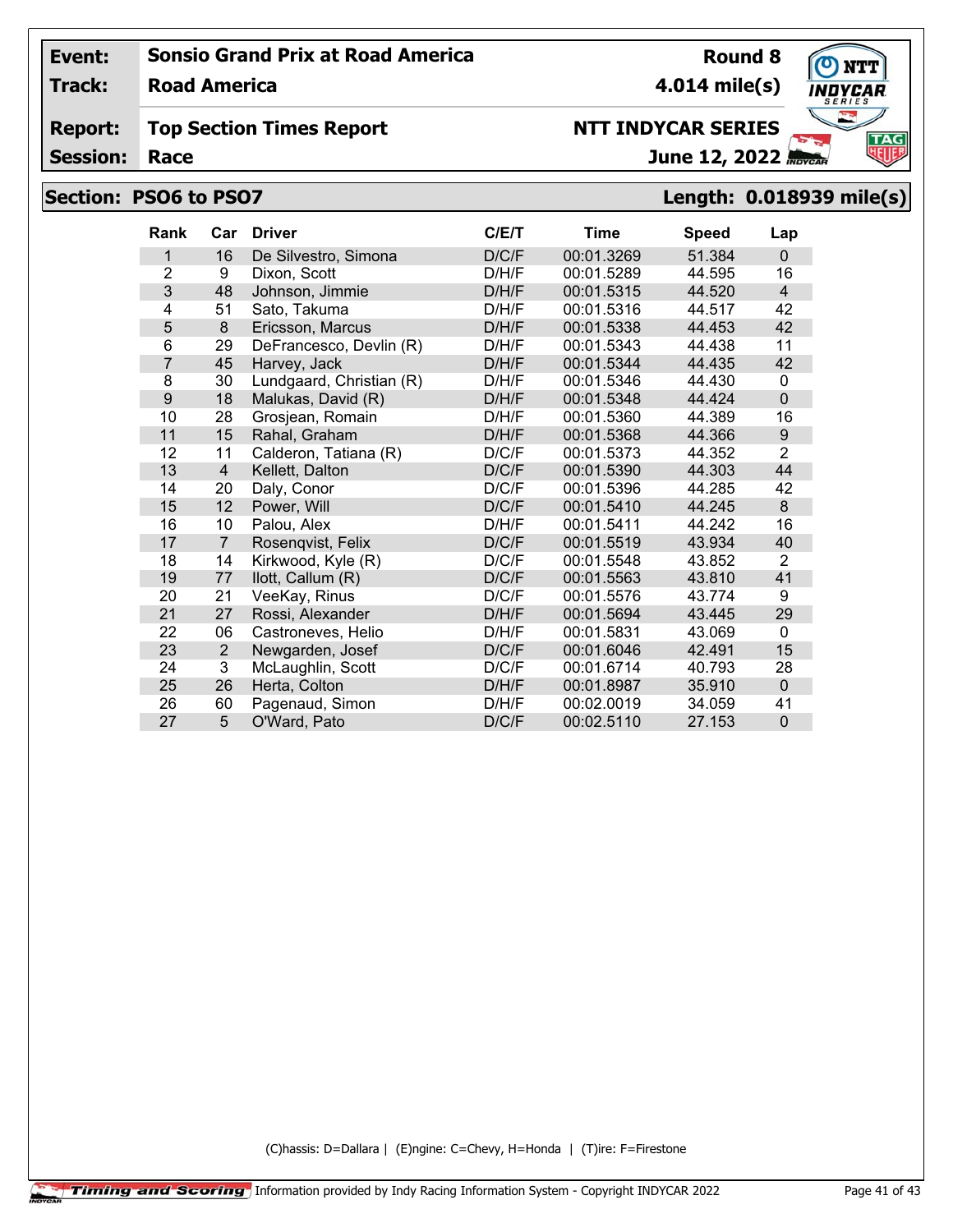**Track: Road America**

#### **Report: Top Section Times Report**

**Session:**

# **Section: PSO7 to PSOT Length: 0.030871 miles(s)**

| ength: 0.030871 mile(s). |  |
|--------------------------|--|
|                          |  |
|                          |  |

| <b>Rank</b>    | Car            | <b>Driver</b>            | C/E/T | Time       | <b>Speed</b> | Lap            |
|----------------|----------------|--------------------------|-------|------------|--------------|----------------|
| 1              | 16             | De Silvestro, Simona     | D/C/F | 00:02.2534 | 49.319       | $\mathbf 0$    |
| $\overline{2}$ | 06             | Castroneves, Helio       | D/H/F | 00:02.2790 | 48.765       | $\Omega$       |
| 3              | 9              | Dixon, Scott             | D/H/F | 00:02.4425 | 45.501       | $\mathbf 0$    |
| 4              | 51             | Sato, Takuma             | D/H/F | 00:02.4616 | 45.148       | 17             |
| 5              | 48             | Johnson, Jimmie          | D/H/F | 00:02.4616 | 45.148       | $\overline{4}$ |
| 6              | 45             | Harvey, Jack             | D/H/F | 00:02.4693 | 45.007       | 29             |
| 7              | 29             | DeFrancesco, Devlin (R)  | D/H/F | 00:02.4706 | 44.984       | 17             |
| 8              | 30             | Lundgaard, Christian (R) | D/H/F | 00:02.4713 | 44.971       | 31             |
| 9              | 27             | Rossi, Alexander         | D/H/F | 00:02.4715 | 44.967       | 29             |
| 10             | 28             | Grosjean, Romain         | D/H/F | 00:02.4716 | 44.965       | 16             |
| 11             | 15             | Rahal, Graham            | D/H/F | 00:02.4722 | 44.954       | 25             |
| 12             | 18             | Malukas, David (R)       | D/H/F | 00:02.4726 | 44.947       | 16             |
| 13             | 26             | Herta, Colton            | D/H/F | 00:02.4733 | 44.934       | 28             |
| 14             | 11             | Calderon, Tatiana (R)    | D/C/F | 00:02.4741 | 44.920       | 38             |
| 15             | 8              | Ericsson, Marcus         | D/H/F | 00:02.4773 | 44.862       | 16             |
| 16             | 4              | Kellett, Dalton          | D/C/F | 00:02.4779 | 44.851       | 34             |
| 17             | 10             | Palou, Alex              | D/H/F | 00:02.4786 | 44.838       | 16             |
| 18             | 20             | Daly, Conor              | D/C/F | 00:02.4918 | 44.601       | 0              |
| 19             | 12             | Power, Will              | D/C/F | 00:02.4918 | 44.601       | 9              |
| 20             | $\overline{7}$ | Rosenqvist, Felix        | D/C/F | 00:02.4943 | 44.556       | 9              |
| 21             | $\mathfrak{S}$ | McLaughlin, Scott        | D/C/F | 00:02.4948 | 44.547       | 15             |
| 22             | 14             | Kirkwood, Kyle (R)       | D/C/F | 00:02.5034 | 44.394       | $\overline{2}$ |
| 23             | 21             | VeeKay, Rinus            | D/C/F | 00:02.5049 | 44.368       | 49             |
| 24             | 77             | llott, Callum (R)        | D/C/F | 00:02.5065 | 44.339       | 41             |
| 25             | 60             | Pagenaud, Simon          | D/H/F | 00:02.5512 | 43.562       | $\mathbf{0}$   |
| 26             | 5              | O'Ward, Pato             | D/C/F | 00:02.5814 | 43.053       | 41             |
| 27             | $\overline{2}$ | Newgarden, Josef         | D/C/F | 00:12.4002 | 8.962        | 15             |

(C)hassis: D=Dallara | (E)ngine: C=Chevy, H=Honda | (T)ire: F=Firestone



**Round 8 4.014 mile(s)**